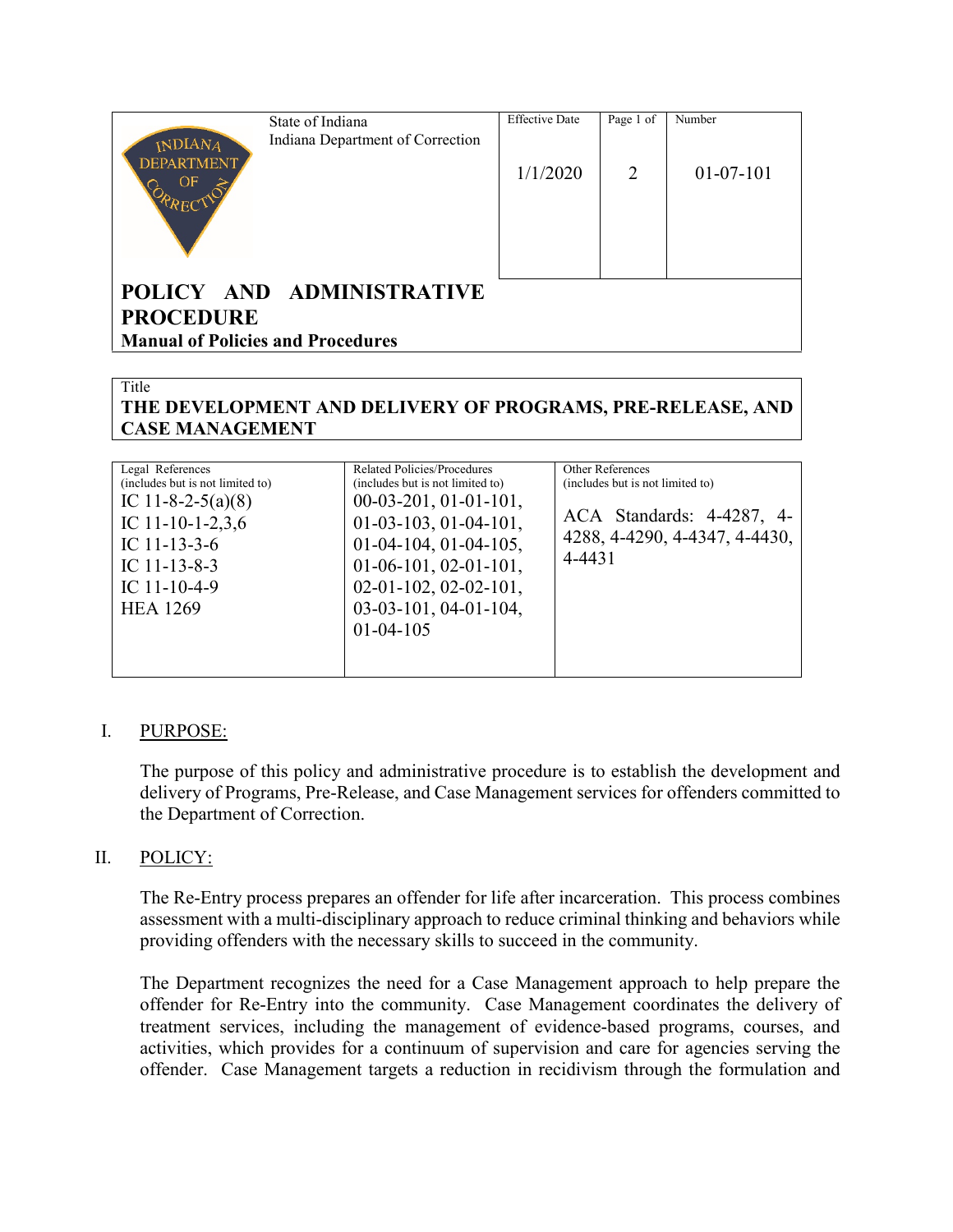| <b>POLICY AND ADMINISTRATIVE PROCEDURE</b><br>Indiana Department of Correction |                       |      |                    |
|--------------------------------------------------------------------------------|-----------------------|------|--------------------|
| <b>Manual of Policies and Procedures</b>                                       |                       |      |                    |
| Number                                                                         | <b>Effective Date</b> | Page | <b>Total Pages</b> |
| $01-07-101$                                                                    | 1/1/2020              |      |                    |
| Title                                                                          |                       |      |                    |

# **THE DEVELOPMENT AND DELIVERY OF PROGRAMS, RE-ENTRY, AND CASE MANAGEMENT**

implementation of an individualized Case Plan driven by each offender's criminogenic needs. Case Management in a correctional environment is utilized for the following purposes:

- To provide effective evidence-based programs, courses, activities, and services to address the criminogenic needs of each offender;
- To increase the offender's potential for successful reintegration into society; and,
- To provide for the safety and security of the community.

In order to implement a Case Management process, the Department shall utilize the Unit Team concept. Assessment and classification of offenders facilitates short-term and long-range planning and program development in the correctional system as a whole and at each facility, parole district, or program location.

The Department's efforts toward reducing recidivism are formulated through Evidence-Based Practices (EBP), and those efforts are set forth in this policy and administrative procedure. Nationally, EBP methods are showing success in Re-Entry through all aspects of the Criminal Justice System, not only in correctional facilities.

The Department also recognizes that the majority of offenders incarcerated will be released into the community. These offenders will be released either on parole, probation or by discharge. In order to increase the potential for successful reintegration into the community, it is necessary that these offenders be provided certain programming and information. To do this, the Department shall develop and operate pre-release programming for all adult offenders who shall be released into the community. This programming is intended to provide the offenders with an opportunity to have their release needs identified and considered. To accomplish this task, staff will be expected to utilize all available resources.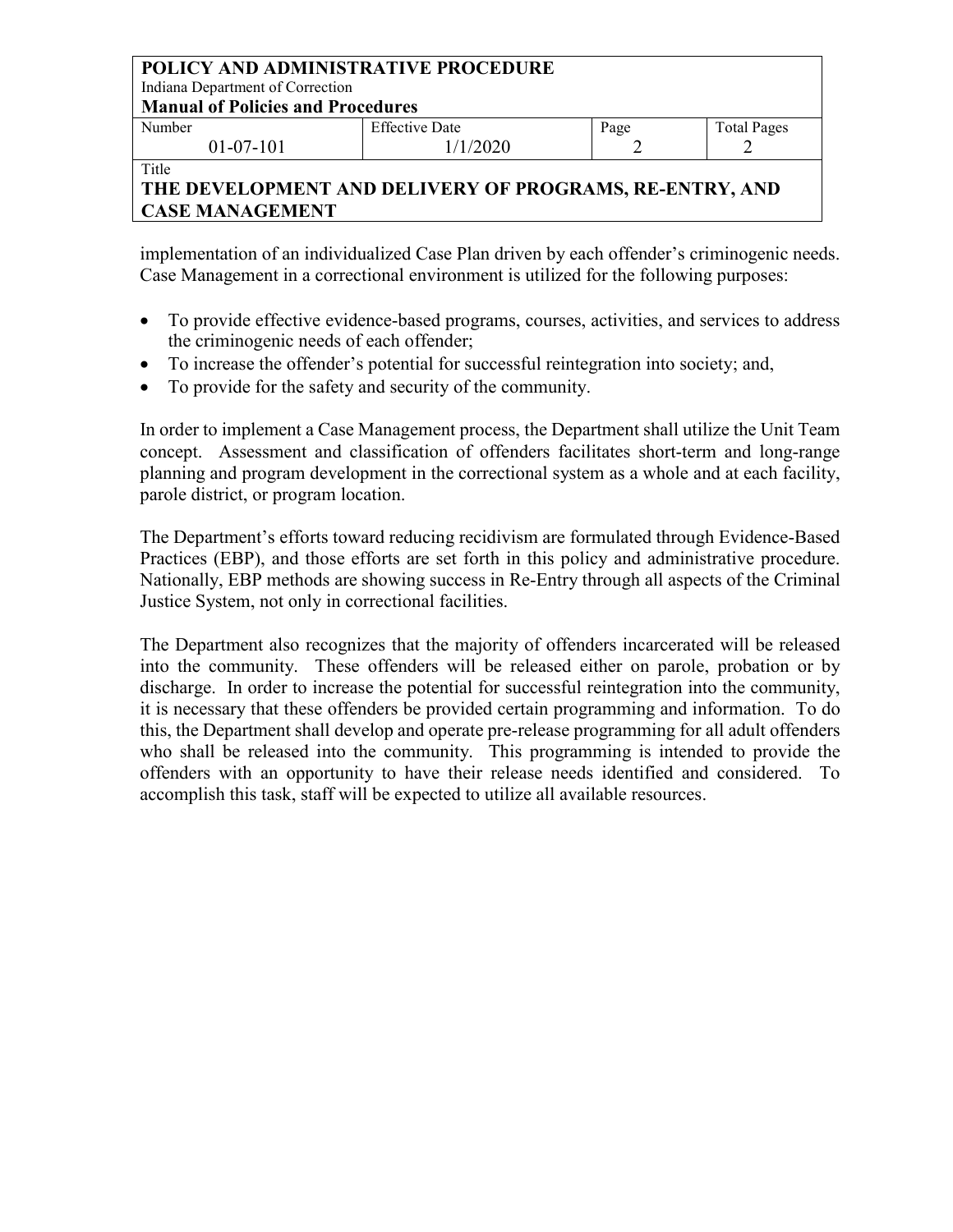#### **POLICY AND ADMINISTRATIVE PROCEDURE** Indiana Department of Correction **Manual of Policies and Procedures** Number 01-07-101 Effective Date 1/1/2020 Page III-1 Total Pages

### III-7 Title **THE DEVELOPMENT AND DELIVERY OF PROGRAMS, PRE-RELEASE, AND CASE MANAGEMENT**

### III. DEFINITIONS:

For the purpose of this policy and administrative procedure, the following definitions are provided:

- A. ACTIVITY: Facility specific activities that are approved by the Warden, which do not meet the criteria of a program or course.
- B. BIRTH CERTIFICATE: An official document issued to record a person's birth, including such identifying data as name, gender, date of birth, place of birth, and parentage.
- C. CASE MANAGEMENT: The process of identifying and assessing the offender's risk and needs, developing a Case Plan, linking the offender to appropriate services, monitoring progress, advocating for and holding the offender accountable as needed. Case Management occurs from Intake through release and ensures placement is secured, medical/mental health needs are met, links to appropriate services upon release are provided, and this information is provided to the post-release supervising agency.
- D. CASEWORK MANAGER (CWM3): A member of Unit Team that acts as the initial point of contact for day-to-day offender issues in the unit, coordinates Case Management matters and facilitates offender access to programs and services, works with offenders to create Case Plans, and assists in preparing the offender for release. The CWM3 may be responsible for the supervision of Correctional Caseworkers, maintain an offender caseload, and conduct Continuous Quality Improvement (CQI) assessments as determined by the facility.
- E. CASE PLAN: A formal document that integrates information from multiple sources including the Indiana Risk Assessment System (IRAS) to strategically address offender needs by identifying goals and assigning interventions.
- F. CLASSIFICATION: The process used by the Department to divide offenders into subgroups with the goal of placing each offender in an environment that meet his/her appropriate security level and is consistent with the risk and needs of the offender.
- G. COGNITIVE BEHAVIORAL TOOLS: A tool focusing on identifying and changing destructive or disturbing thought patterns that have negative impact on behavior and emotions. (e.g. BITS and Guides)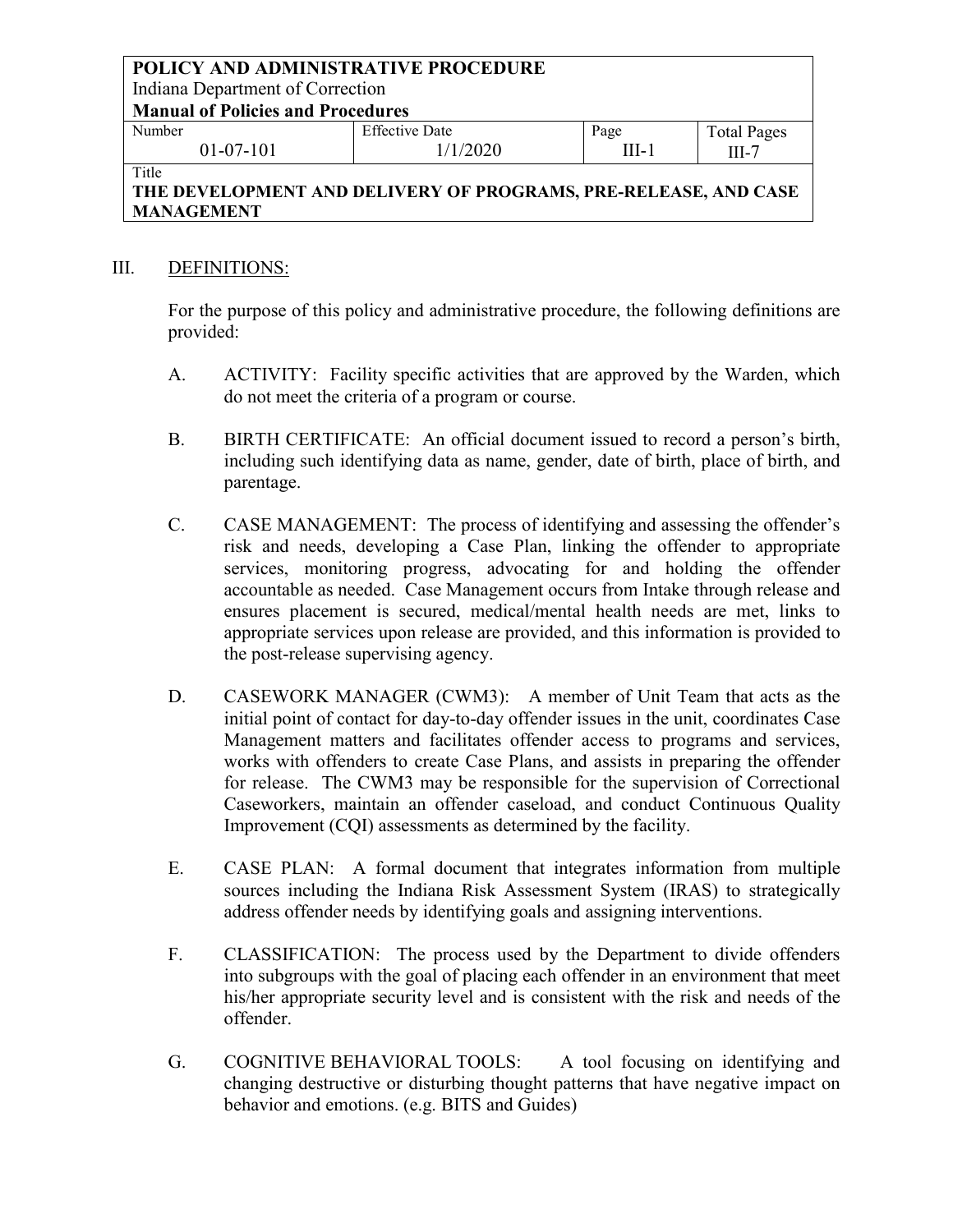| POLICY AND ADMINISTRATIVE PROCEDURE                             |                       |         |                    |  |  |
|-----------------------------------------------------------------|-----------------------|---------|--------------------|--|--|
| Indiana Department of Correction                                |                       |         |                    |  |  |
| <b>Manual of Policies and Procedures</b>                        |                       |         |                    |  |  |
| Number                                                          | <b>Effective Date</b> | Page    | <b>Total Pages</b> |  |  |
| $01-07-101$                                                     | 1/1/2020              | $III-2$ | $III-7$            |  |  |
| Title                                                           |                       |         |                    |  |  |
| THE DEVELODMENT AND DELIVEDV OF DDOCD AMC DDE DELEASE. AND CASE |                       |         |                    |  |  |

- H. COMMUNITY TRANSITION PROGRAM (CTP): A court supervised program that an offender, at the discretion of the sentencing court, may participate in prior to the offender's earliest possible release date.
- I. CONTINUOUS QUALITY IMPROVEMENT (CQI): A 'best practice' for quality management that encourages collaboration among team members and continuously asks what can be done better. The focus on improvement is placed on both the people and processes involved, and includes both assessments and coaching.
- J. CORRECTIONAL CASEWORKER (CCW4): A member of Unit Team that acts as the initial point of contact for day to day offender issues in the unit, coordinates Case Management matters, facilitates offender access to programs and services, works with offender to create Case Plans, and assists in preparing the offender for release and the Re-Entry process.
- K. COURSE: Group or self-study approved by the Commissioner or designee with standardized curriculum that does not qualify for a time cut/earned credit time.
- L. CRIMINOGENIC NEEDS: Characteristics, traits, problems, or issues of an individual that directly relate to the individual's likelihood to re-offend and commit another crime. Criminogenic needs are broken down into two (2) categories; static and dynamic.
- M. DD 214: Certificate of Release or Discharge from Active Duty is a document of the US Department of Defense, issued upon a military service member's retirement, separation, or discharge from active duty in the US Armed Forces.
- N. DEPUTY WARDEN OF RE-ENTRY (DWR): The Deputy Warden of a facility who supervises and manages the Unit Team Managers, programs, and services.
- O. DIRECTOR OF CASE MANAGEMENT: The position responsible for planning and directing the areas of Case Management, Programming, and the Department's Pre-Release Course.
- P. DISCHARGE: The final unconditional release of an offender from the jurisdiction of the Department.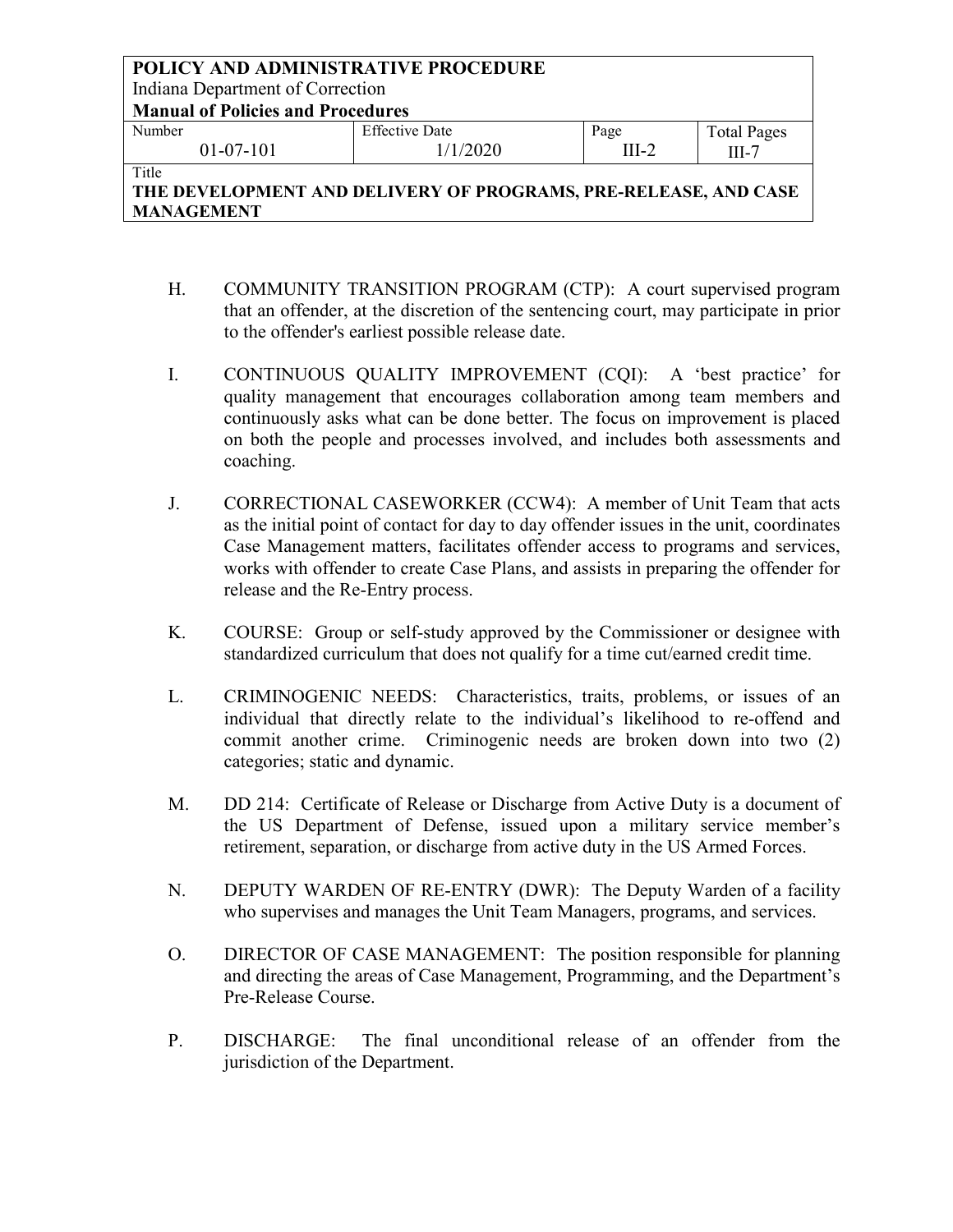| POLICY AND ADMINISTRATIVE PROCEDURE                           |                       |         |                    |  |
|---------------------------------------------------------------|-----------------------|---------|--------------------|--|
| Indiana Department of Correction                              |                       |         |                    |  |
| <b>Manual of Policies and Procedures</b>                      |                       |         |                    |  |
| Number                                                        | <b>Effective Date</b> | Page    | <b>Total Pages</b> |  |
| $01-07-101$                                                   | 1/1/2020              | $III-3$ | $III-7$            |  |
| Title                                                         |                       |         |                    |  |
| THE BEUTLOBLEM IND BELIUDLI OF BROOD ING BBE BELL OF JUB CLOP |                       |         |                    |  |

- Q. DOC ASSIST: The assistance provided by Parole staff in securing a home placement for sex offenders that is secured by financial assistance provided by the Department.
- R. EARLIEST POSSIBLE RELEASE DATE (EPRD): The date on which an offender would be entitled to discharge or release, taking into consideration: (1) The term of the sentence; (2) the term of any other concurrent or consecutive sentence which the offender must serve; (3) credit time which the offender has earned prior to sentencing; and, (4) the maximum amount of credit time which the offender would earn if the offender remained in the current credit class during the period of confinement.
- S. ELECTIVE WORKSHOPS: A set of Pre-Release workshops that provide additional education not covered in the Core workshops, based on the risk and need of participating offenders, as well as their interests.
- T. EVIDENCE-BASED PRACTICES (EBP): The use of systematic decisionmaking processes or provision of services which have demonstrated, through available scientific evidence, to consistently improve measurable offender outcomes.
- U. EXECUTIVE DIRECTOR OF PROGRAMS AND RE-ENTRY READINESS: The position responsible for direction and oversight of the Department's Programming, Apprenticeships, and Hoosier Initiative for Re-Entry (HIRE).
- V. FIELD TRAINING OFFICER (FTO): A staff member with specific knowledge, skills, and training who is responsible for the administration of the On-The-Job Training (OJT) program to trainees.
- W. IDOC RECORDS MANAGEMENT SYSTEM (IRIS): The electronic storage system used by the Department for the storing and maintenance of offender records.
- X. INTERSTATE COMPACT OFFENDER TRACKING SYSTEM (ICOTS): A web-based system that facilitates the transfer of supervision of probationers and parolees from one (1) state to another.
- Y. INDIANA COURT INFORMATION TECHNOLOGY EXTRANET (INcite): A web-based application used to score and store the Indiana Risk Assessment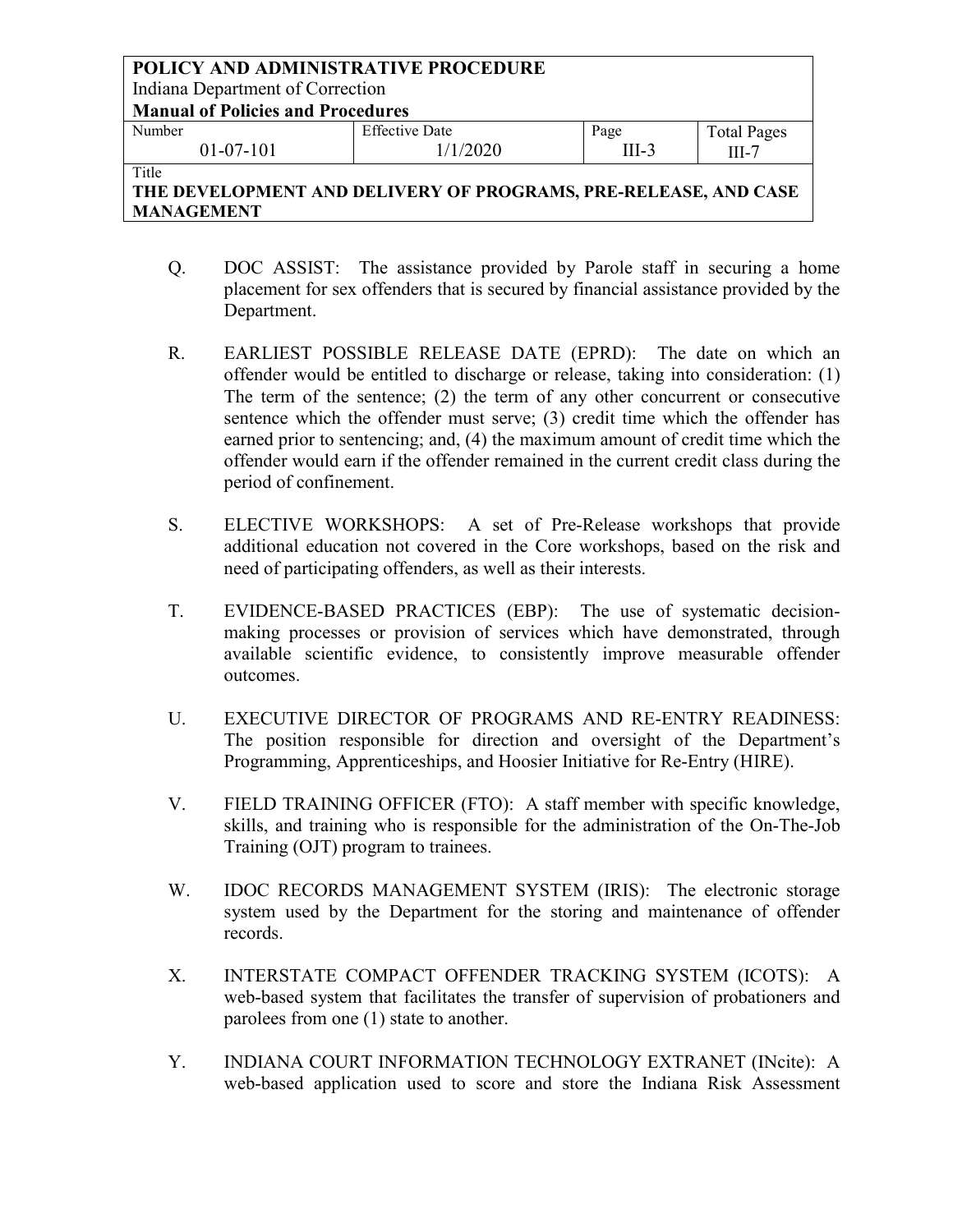#### **POLICY AND ADMINISTRATIVE PROCEDURE** Indiana Department of Correction **Manual of Policies and Procedures** Number 01-07-101 Effective Date 1/1/2020 Page III-4 Total Pages III-7 Title

# **THE DEVELOPMENT AND DELIVERY OF PROGRAMS, PRE-RELEASE, AND CASE MANAGEMENT**

System. INcite is managed by the Judicial Technology and Automation Committee (JTAC).

- Z. INDIANA RISK ASSESSMENT SYSTEM (IRAS): A system consisting of six (6) separate instruments to be used during specific points in the criminal justice process to identify an offender's criminogenic needs and risk to reoffend.
- AA. INDIANA RISK ASSESSMENT SYSTEM PRISON INTAKE TOOL (IRAS-PIT): An assessment tool to be used during an offender's entry into the Department.
- BB. INDIANA RISK ASSESSMENT SYSTEM PRISON SUPPLEMENTAL RE-ENTRY TOOL (IRAS-SRT): An assessment tool designed to reassess an offender's risk to reoffender prior to his/her release from the Department.
- CC. INDIANA RISK ASSESSMENT SYSTEM PRISON STATIC TOOL (IRAS-ST): An assessment instrument designed to be used for offenders who refuse to participate in the assessment process, or those who are incapable due to severe mental illness.
- DD. INTAKE UNIT: A unit designated by the Commissioner to receive offenders from a court for diagnostic and classification purposes.
- EE. NEEDS: Those static (cannot be changed) and dynamic (can be changed) risk factors closely associated with an individual's criminal behavior.
- FF. OFFENDER CASE MANAGEMENT SYSTEM (OCMS): The electronic database used by Unit Team to record, store, and review offender data, including Case Plans and Progress Reports.
- GG. OFFENDER WORKFORCE DEVELOPMENT SPECIALIST (OWDS): A specialist credentialed by the National Institute of Corrections through the completion of twelve (12) competencies, one hundred eighty (180) hour, collegeaccredited training program in offender workforce development.
- HH. PAROLE: The administrative conditional release of an offender from a facility prior to the expiration of his/her sentence.
- II. PAROLE ASSIST: The assistance provided by Parole staff in securing a shelter or other placement for offenders with no placement options.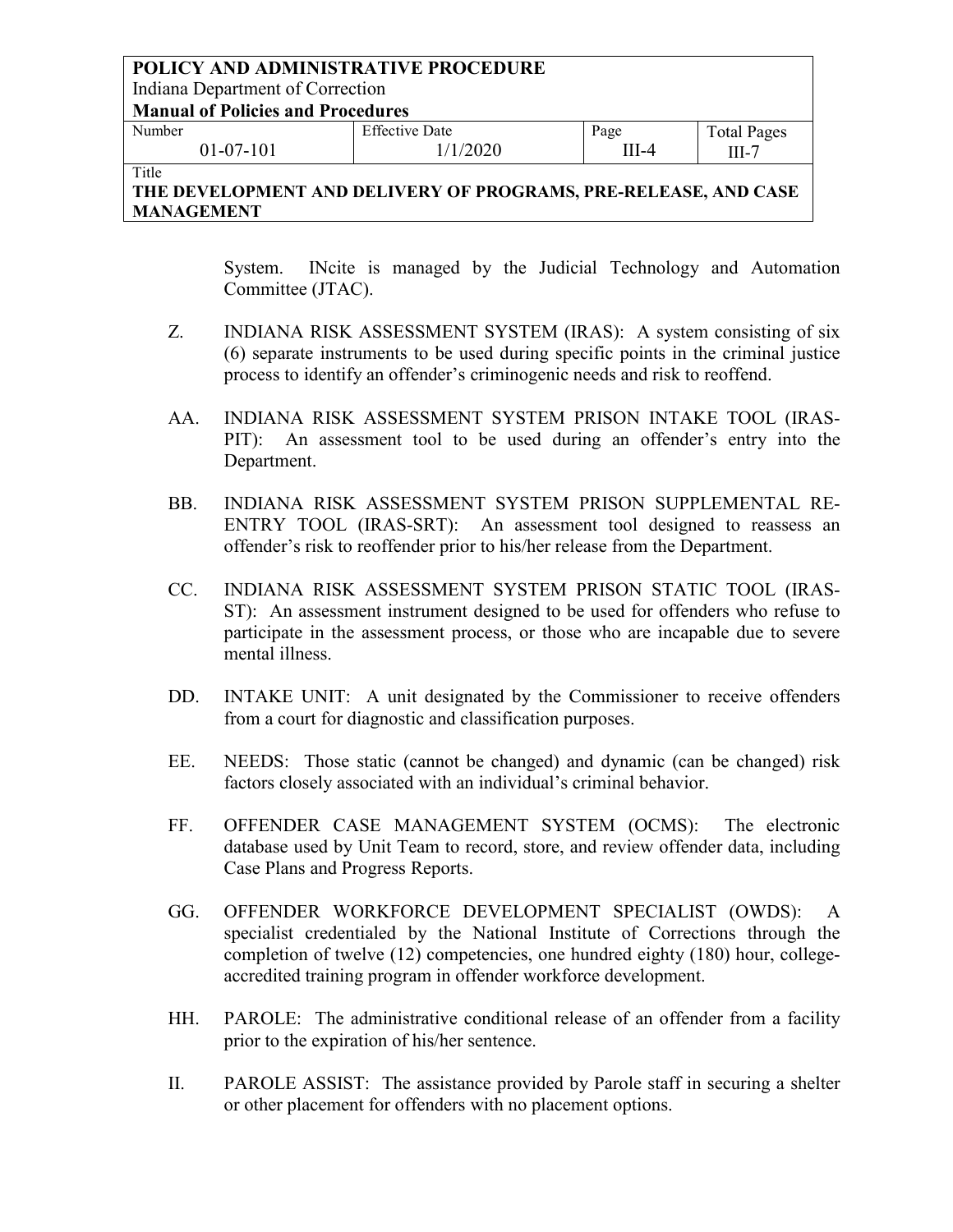| POLICY AND ADMINISTRATIVE PROCEDURE      |                       |         |                    |  |
|------------------------------------------|-----------------------|---------|--------------------|--|
| Indiana Department of Correction         |                       |         |                    |  |
| <b>Manual of Policies and Procedures</b> |                       |         |                    |  |
| Number                                   | <b>Effective Date</b> | Page    | <b>Total Pages</b> |  |
| $01-07-101$                              | 1/1/2020              | $III-5$ | $III-7$            |  |
| Title                                    |                       |         |                    |  |

- JJ. PAROLE SERVICES: The division of the Department that supervises offenders released from a facility to Parole supervision.
- KK. PAROLE VIOLATOR: An offender who has been found by the Indiana Parole Board to have violated one (1) or more conditions of Parole.
- LL. PROBATION: A conditional release ordered by a court allowing an offender to serve a portion of his/her sentence under the supervision of a probation officer in lieu of incarceration.
- MM. PROGRAM: An earned credit time/time cut program of study, approved by the Commissioner or designee, which included any of the following criteria: Standardized Curriculum, Validated Evidence-Based Practices, and/or Established Performance Measure.
- NN. PROGRAM MANAGEMENT AND REFERRAL SYSTEM (PRMS): The electronic referral system housed within OCMS that tracks offender Program/Course participation.
- OO. PROGRESS REPORT: The document prepared by Unit Team for distribution upon request to government agencies and other organizations providing a lawful service to offenders during the period of incarceration or upon release to the community.
- PP. RE-ENTRY COORDINATOR: The staff person who is designated by the Warden and credentialed as an OWDS to coordinate the development, operation, supervision, and administration of the Pre-Release Course at the facility.
- QQ. RE-ENTRY COORDINATOR TRAINER (RCT): A staff member who possesses FTO and OWDS credentials and is designated by the Director of Case Management to assume responsibility to train, mentor, and share information with recently hired staff within their designated region.
- RR. RE-ENTRY MONITOR: The staff person serving as a resource and trainer for facility staff, contractual staff, and community criminal justice partners regarding Case Management policy expectations, technology issues for OCMS/ PMRS, and programs through the Department.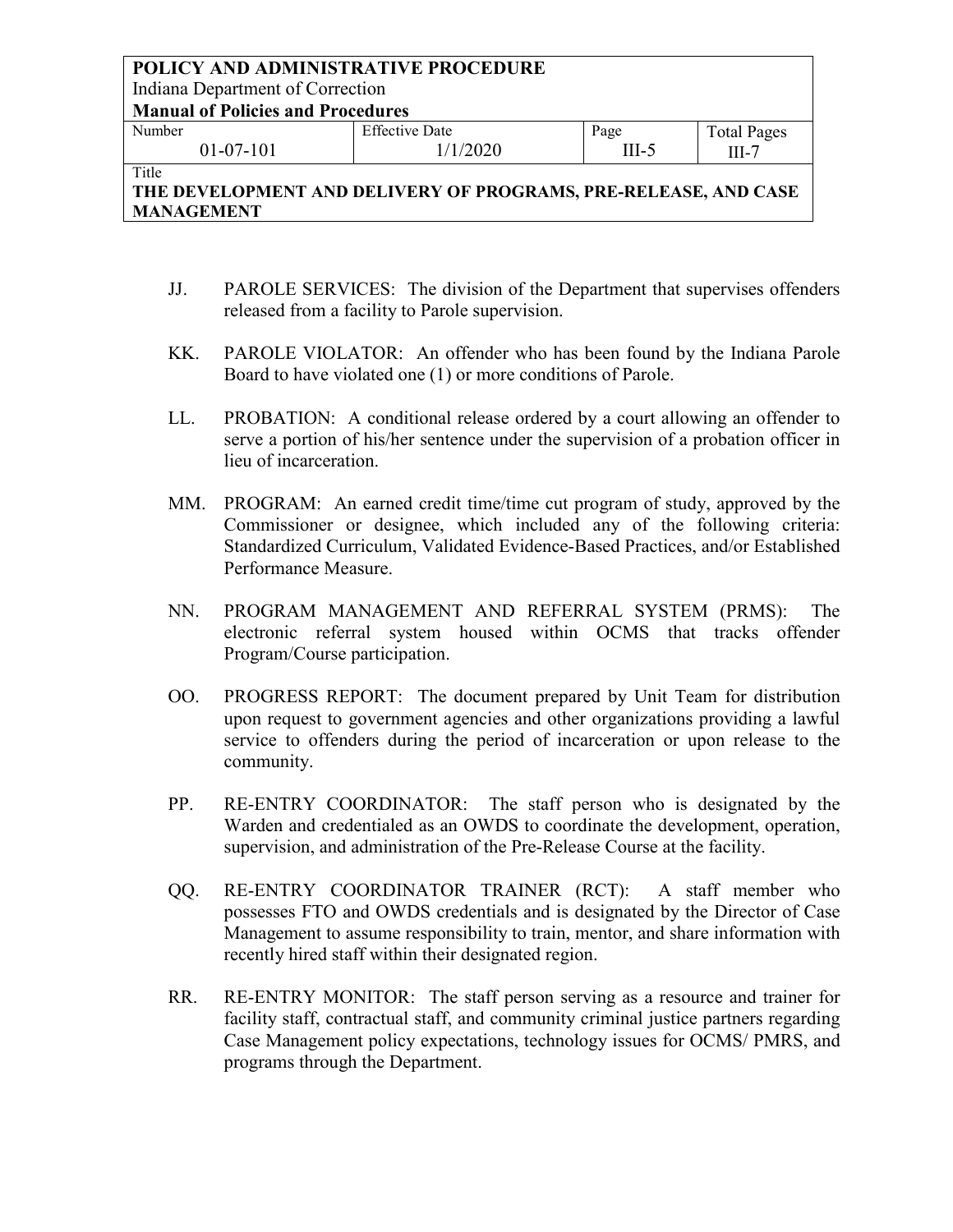| POLICY AND ADMINISTRATIVE PROCEDURE      |                       |         |                    |  |
|------------------------------------------|-----------------------|---------|--------------------|--|
| Indiana Department of Correction         |                       |         |                    |  |
| <b>Manual of Policies and Procedures</b> |                       |         |                    |  |
| Number                                   | <b>Effective Date</b> | Page    | <b>Total Pages</b> |  |
| $01-07-101$                              | 1/1/2020              | $III-6$ | $III-7$            |  |
| Title                                    |                       |         |                    |  |

- SS. RE-ENTRY PORTFOLIO: A folder of information and documents compiled by staff for each offender with an EPRD that includes originals or copies of certificates, resumes, birth certificates, Social Security cards, Bureau of Motor Vehicles (BMV)-issued identification cards, and other materials to be used in the community and provided to the offender upon release.
- TT. SAFEKEEPER: An offender whom a court has determined cannot be managed in a local facility, and has ordered the offender to the Department prior to sentencing.
- UU. SENTENCE COMPUTATION AND RELEASE SECTION: A section within the Division of Classification in Central Office that assures accurate and timely computation of offender sentences and provides for the on-time release of offenders to the appropriate community supervision.
- VV. SERVICE REFERRAL: A request for service or documents provided by an agency other than the Department (e.g., birth certificates, Social Security cards).
- WW. SOCIAL SECURITY CARD: An official government document containing a unique nine (9)-digit number assigned by the Social Security Administration and provided to every US citizen, permanent resident, or temporary working resident.
- XX. SPECIAL NEEDS OFFENDER: An offender who has been diagnosed with mental health or physical health issues that significantly impact the offender's ability to perform normal activities of daily living.
- YY. STATE IDENTIFICATION CARD: A secure form of identification which would include a name, date of birth, address, and a state identification number.
- ZZ. SUCCESSFUL TRANSITION AND RE-ENTRY TRAINING (START): A set of Core and Elective workshops making up the Pre-Release Course which adheres to Indiana Code 11-13-8-3 and educates all adult offenders with the necessary information, skills, and resources for the purposes of Re-Entry.
- AAA. SUPERVISOR OF CLASSIFICATION: The facility staff person who works with Unit Team to render the final decision on all offender Classification activities within a facility.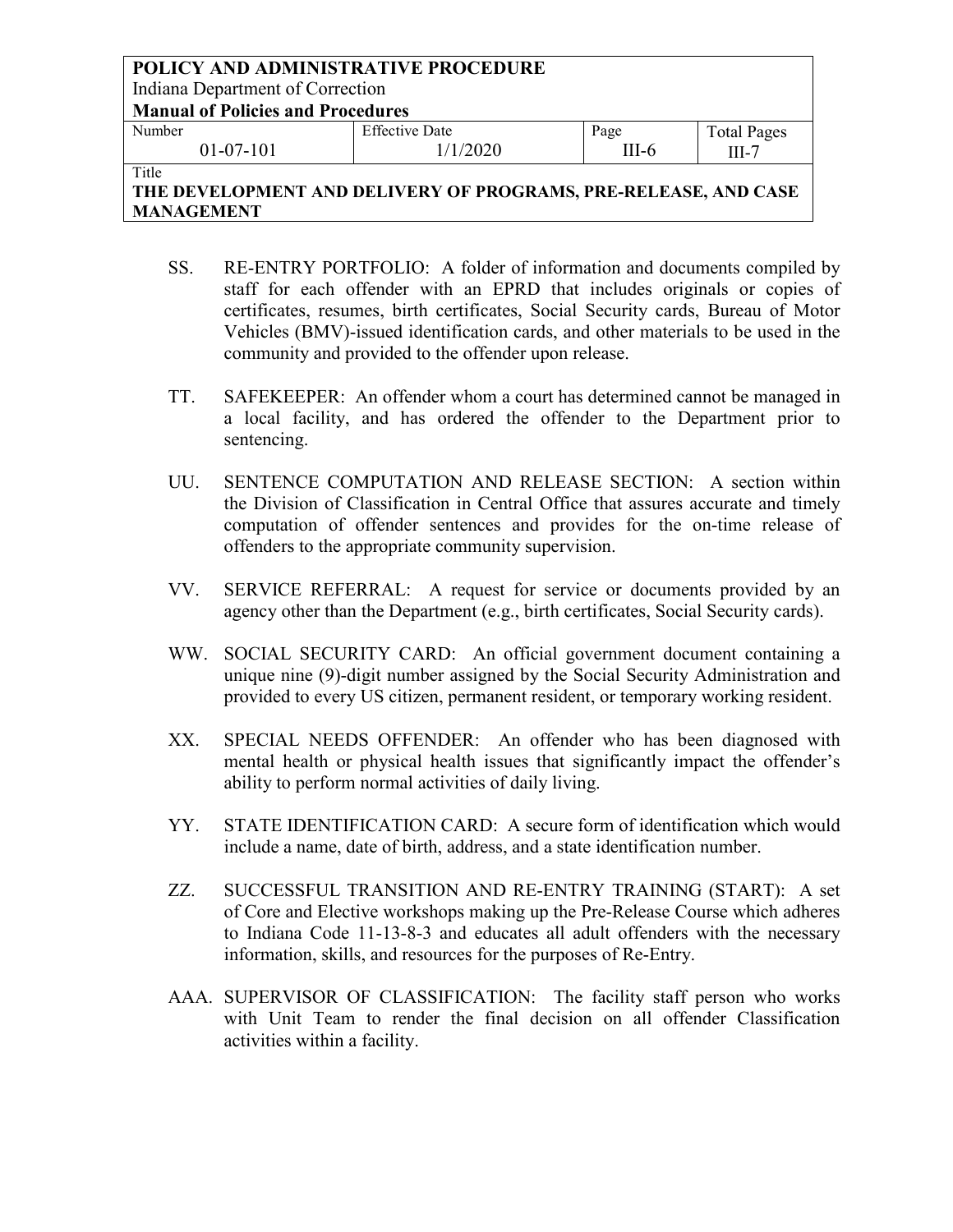### **POLICY AND ADMINISTRATIVE PROCEDURE** Indiana Department of Correction **Manual of Policies and Procedures** Number 01-07-101 Effective Date 1/1/2020 Page III-7 Total Pages III-7 Title

- BBB. TRANSITIONAL INFORMATION PACKET SERVICES (TIPS): A modified version of workshops used in the Pre-Release Course that provides offenders not eligible for START with information and resources necessary for Re-Entry.
- CCC. UNIT TEAM (UT): A grouping of Re-Entry staff members designated by the Warden, responsible for overseeing an offender's Re-Entry process.
- DDD. UNIT TEAM MANAGER (UTM): The administrator and supervisor of a unit who is responsible for the Casework Manager and Correctional Caseworker.
- EEE. VETERAN: An incarcerated individual with a history of having served in a branch of the US Armed Forces. Veteran status must be confirmed through the receipt of a DD-214 confirming military service.
- FFF. VITAL RECORDS: Documents of life events maintained under governmental authority such as birth certificates, Social Security documents, State identification, etc.
- GGG. WALK-THROUGH: A term used to denote placement investigations requests for offenders with forty-five (45) days or less to EPRD.
- HHH. WORKSHOP: A brief, intensive educational course for a relatively small group (up to 25 individuals) of offenders focusing on a specific topic.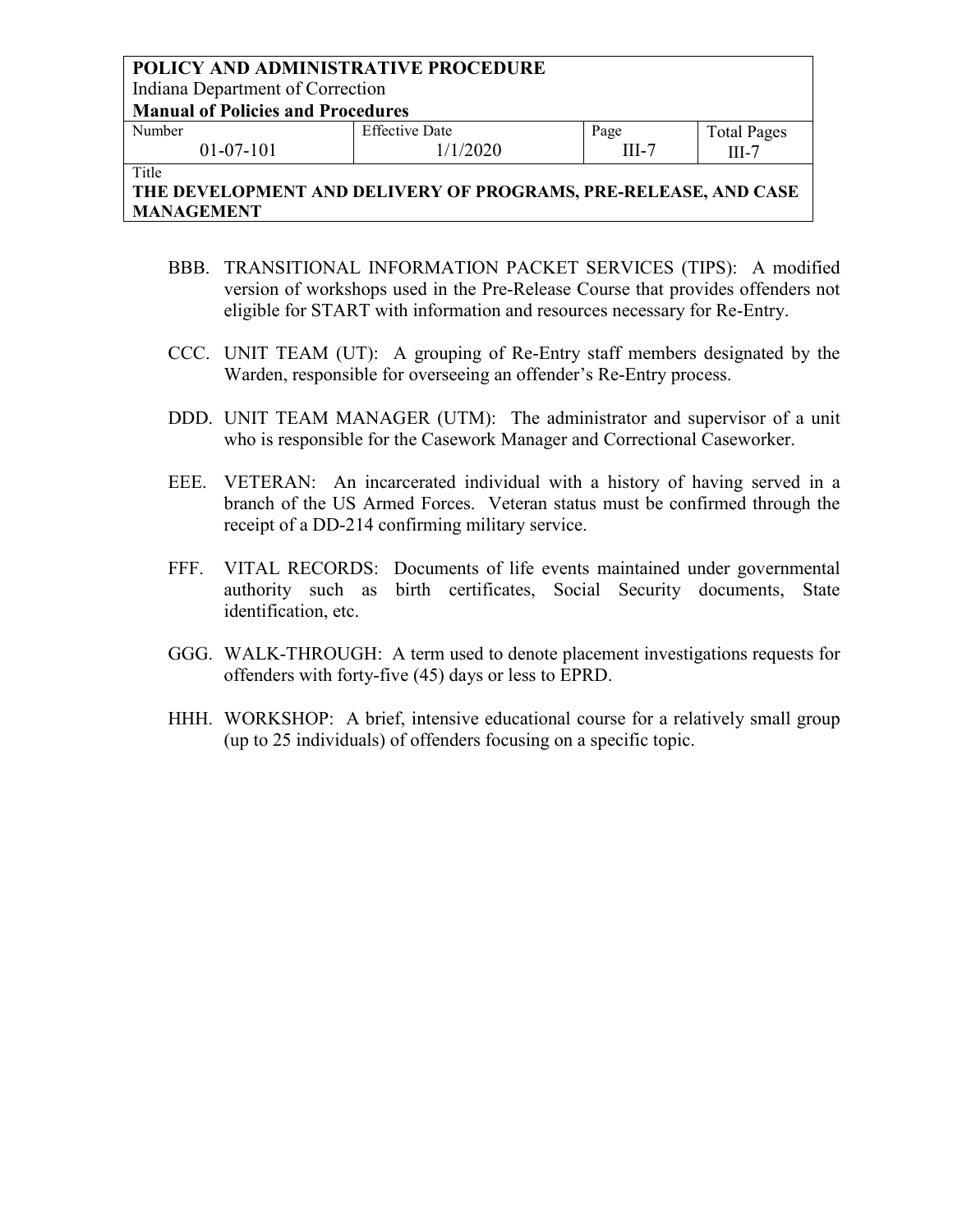Indiana Department of Correction

**Manual of Policies and Procedures**

| Number      | <b>Effective Date</b> | Page      | <b>Total Pages</b> |
|-------------|-----------------------|-----------|--------------------|
| $01-07-101$ | /1/2020               | $W_{-}$ . | $V - 4$            |
| $-$         |                       |           |                    |

### Title

# **THE DEVELOPMENT AND DELIVERY OF PROGRAMS, PRE-RELEASE, AND CASE MANAGEMENT**

# IV. UNIT TEAM EXPECTATIONS AND RESPONSIBILITIES:

The staff member with primary responsibility for the implementation and review of the offender's Case Plan is the Correctional Caseworker (CCW4) or Casework Manager (CWM3).

Unit Team staff shall solicit information from other staff involved in various areas that may impact the offender's Case Plan including, but not limited to, Custody, Classification, Education, Health Services, Recreation, Food Services, Addictions Recovery, and Program staff.

The Warden or designee shall establish the working hours and schedule for the Unit Team Staff. Unit Team Managers, Casework Managers, and Correctional Caseworkers shall be scheduled to ensure their availability to offenders.

Unit Team staff meetings shall be held monthly. A summary of each staff meeting shall be made and maintained by the Unit Team Manager. A copy of this summary shall be forwarded to the Deputy Warden of Re-Entry, the Director of Case Management, and the facility's assigned Re-Entry Monitor and shall be made available to all unit staff.

Topics required at each monthly meeting include, but are not limited to:

### 1. Staffing

- a. Vacancies;
- b. Staff Resignations; and,
- c. New Staff and Assignments, including review of OJT packet
- 2. Programming/Case Management
	- a. New programs, courses or activities initiated; and,
	- b. Review any changes to Re-Entry policy, procedure, and/or directives.
- 3. Training Needs
	- a. Communication of upcoming Re-Entry training; and,
	- b. Discussion of areas within Re-Entry where staff need additional training.
- 4. Cognitive Behavioral Tools (BITS and Guides)

Number of BITS and Guides completed be each caseworker/casework manager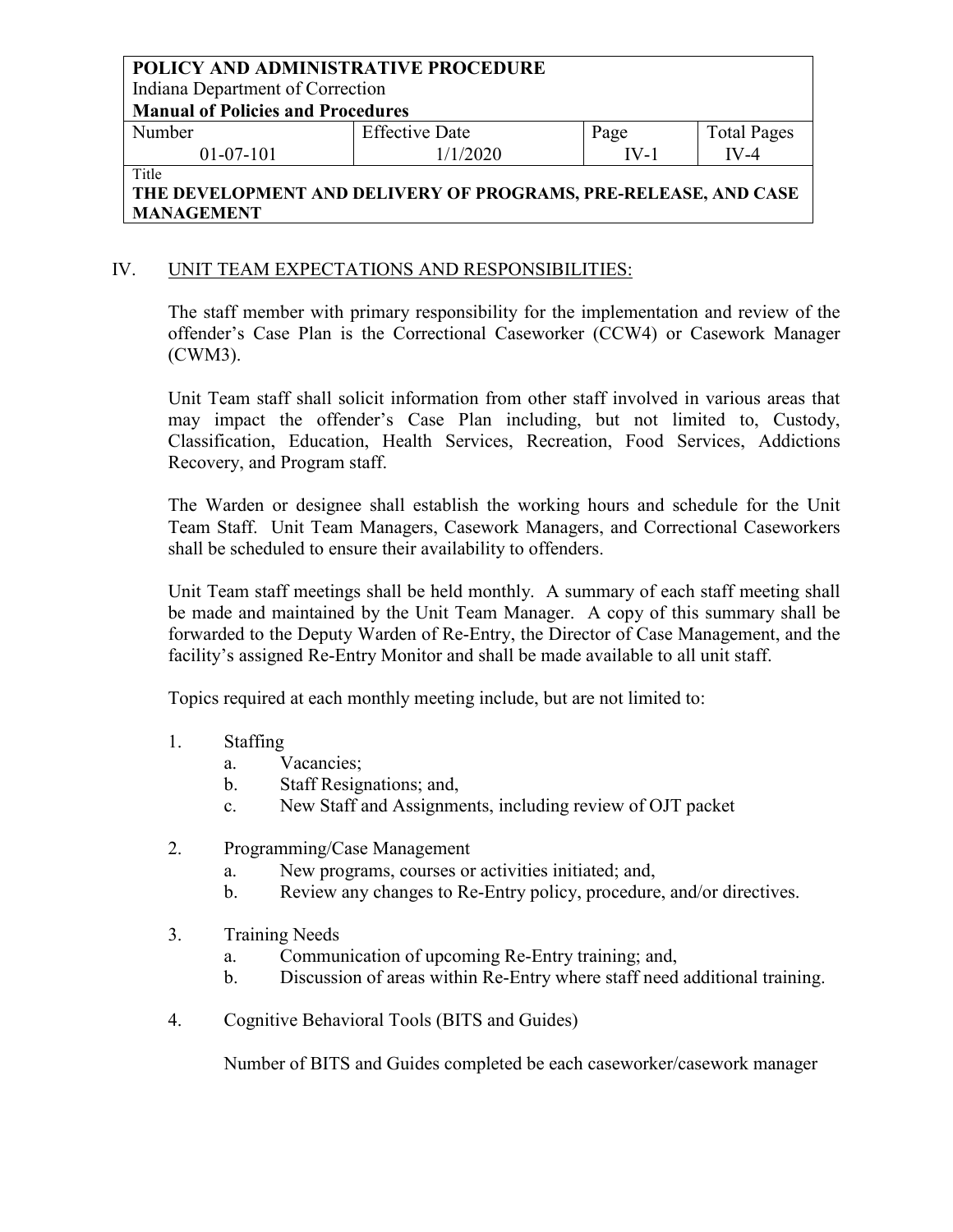Indiana Department of Correction

**Manual of Policies and Procedures**

| Number      | <b>Effective Date</b> | Page | $\mathbf{r}$<br><b>Total Pages</b> |
|-------------|-----------------------|------|------------------------------------|
| $01-07-101$ | 1/2020                | $-2$ | $^{\prime}$ -4                     |
| ---         |                       |      |                                    |

Title

# **THE DEVELOPMENT AND DELIVERY OF PROGRAMS, PRE-RELEASE, AND CASE MANAGEMENT**

If any position designated in this policy and administrative procedure does not exist at a facility, the Warden shall designate a staff position to carry out these duties.

Where the Unit Team Manager and/or Casework Manager is a staffing table position and the position requires direct supervision of other Unit Team staff (i.e. Caseworker, Casework Manager) or will require staff to complete CQI assessments, the Director of Case Management, or designee, shall serve as a member of the interview and selection panel.

- A. Deputy Warden of Re-Entry Responsibilities:
	- 1. Supervise the Unit Team Managers;
	- 2. Coordinate inter-unit activities and relationships between various units and other facility service providers;
	- 3. Monitor unit activities to ensure compliance with the policies and administrative procedures of the Department;
	- 4. Direct appropriate staff in the delivery of services and programs;
	- 5. Notify the Director of Case Management when a Casework Manager or Unit Team Manager leaves his/her position; and,
	- 6. Other duties as assigned.
- B. Unit Team Manager Responsibilities:
	- 1. Supervise, train, and review the performance of Casework Managers assigned to the Unit Team, assessing individual strengths and weaknesses, using regular evaluations and frequent informal reviews of staff performance in accordance with the standards, guidelines, and policies of the Department and the State Personnel Department;
	- 2. Ensure new Unit Team staff successfully complete IRAS training, Case Management 101 training, and when necessary, Continuous Quality Improvement Training.
	- 3. Address the changing needs of the offenders assigned to the unit by continually assessing the relevance of unit programming and re-structure as needed with the approval of the Deputy Warden of Re-Entry;
	- 4. Foster positive channels of communication between Unit Team and other departments at the facility and between Unit Team staff and offenders;
	- 5. Schedule and conduct monthly Unit Team staff meetings;
	- 6. Maintain appropriate records of Unit Team activities;
	- 7. Monitor Unit Team staff for adherence to policy and procedure through the use of routine CQI assessments and coaching;
	- 8. Review and approve Progress Reports for offenders assigned to the unit;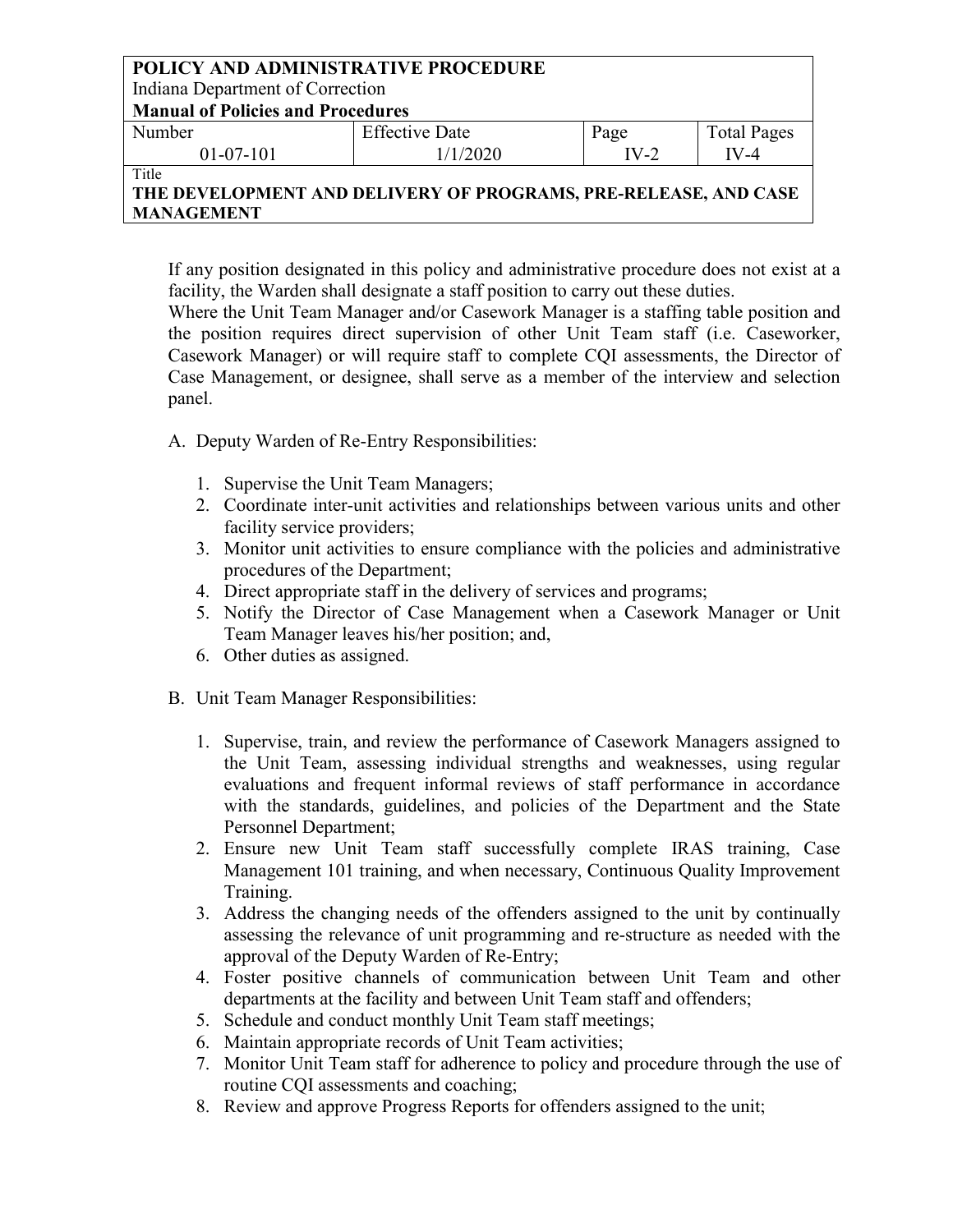Indiana Department of Correction

**Manual of Policies and Procedures**

| Number      | <b>Effective Date</b> | Page | <b>Total Pages</b> |
|-------------|-----------------------|------|--------------------|
| $01-07-101$ | 1/2020                | V-4  | V -4               |
| ---         |                       |      |                    |

Title

- 9. Coordinate with Custody staff to ensure unit safety and sanitation needs are met;
- 10. Coordinate with the Physical Plant Director, Safety Hazard Manager, and/or Fire Chief on Unit safety issues;
- 11. Act as Deputy Warden of Re-Entry when designated;
- 12. Coordinate with Classification staff and the Sentence Computation and Release section to assist in preparation for the release of each offender;
- 13. Review the quality of reports and documents sent to courts, Parole, probation, etc. for quality assurance;
- 14. Ensure implementation of the offender grievance process through the Unit Team;
- 15. Ensure that information and staff from other areas are included in the decision making process when recommendations for assignments to a specialized area (e.g., Education, Mental Health Services, etc.) are made; and,
- 16. Other duties as assigned.
- C. Casework Manager Responsibilities:
	- 1. Supervise, train, and review the performance of Correctional Caseworkers assigned to the Unit Team, assessing individual strengths and weaknesses, using regular evaluations and frequent informal reviews of staff performance in accordance with the standards, guidelines and policies of the Department and the State Personnel Department;
	- 2. Successfully complete IRAS Training, Case Management 101 training, and Continuous Quality Improvement Training.
	- 3. Monitor Correctional Caseworkers for adherence to policy and procedure through the use of routine CQI assessments and coaching;
	- 4. Assess each assigned offender's risk and needs using the IRAS ;
	- 5. Develop, implement, and review each assigned offender's Case Plan;
	- 6. Refer offenders to Programs, Courses and work assignments;
	- 7. Coordinate with all appropriate facility staff to address Re-Entry and release issues;
	- 8. Act as Unit Team Manager when designated;
	- 9. Provide group and individual programming as required;
	- 10. Prepare Progress Reports as required;
	- 11. Coordinate with Classification staff to make appropriate Classification recommendations;
	- 12. Conduct unit orientation for newly received offenders;
	- 13. Provide day-to-day assistance for assigned offenders;
	- 14. Prepare reports as required or requested by a supervisor;
	- 15. Maintain high security standards in the unit and facility; and,
	- 16. Other duties as assigned.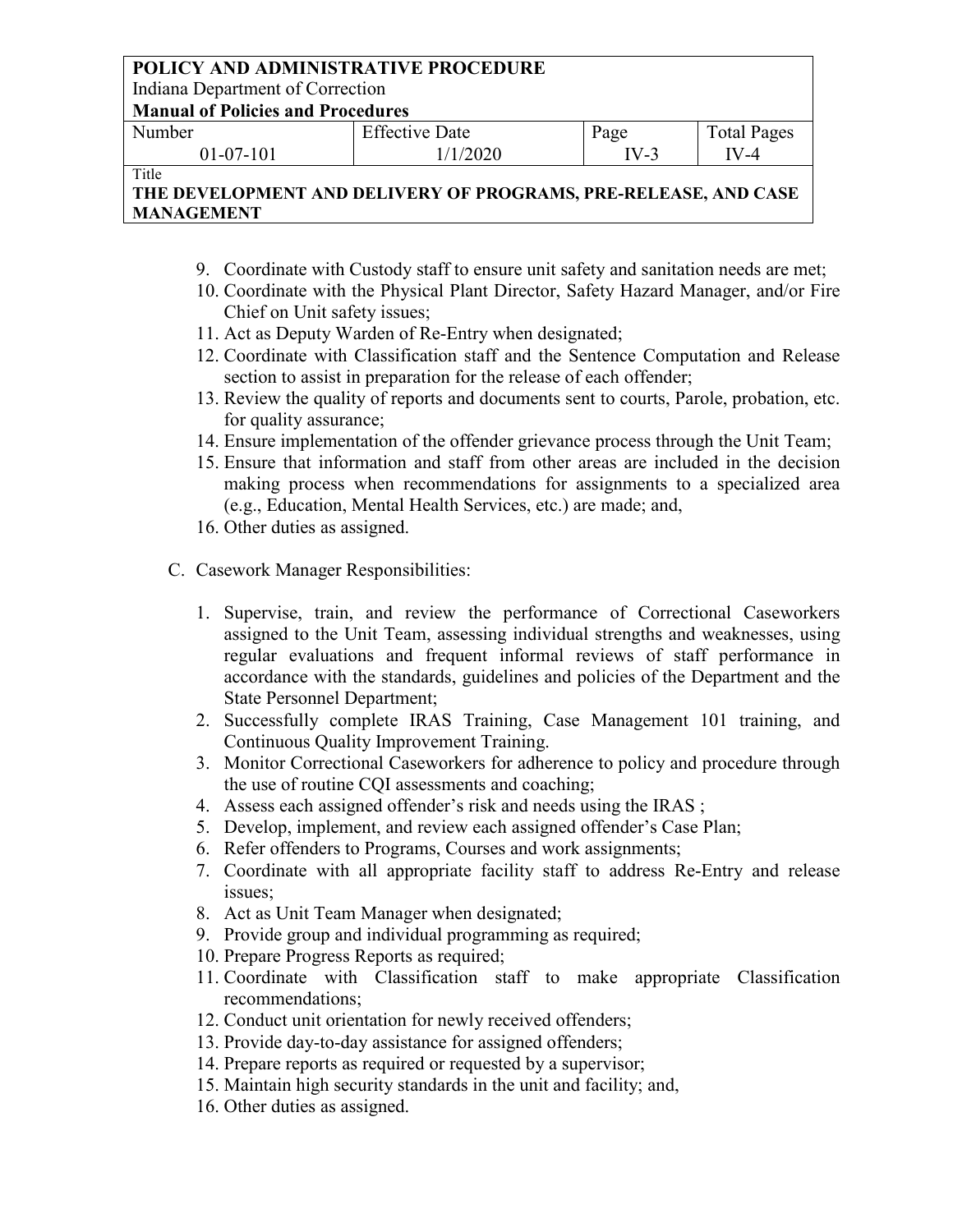Indiana Department of Correction

**Manual of Policies and Procedures**

| Number      | <b>Effective Date</b> | Page    | <b>Total Pages</b> |
|-------------|-----------------------|---------|--------------------|
| $01-07-101$ | 1/2020                | $V - 4$ | 'V-4               |
|             |                       |         |                    |

Title

# **THE DEVELOPMENT AND DELIVERY OF PROGRAMS, PRE-RELEASE, AND CASE MANAGEMENT**

- D. Correctional Caseworker Responsibilities:
	- 1. Assess each assigned offender's risk and needs utilizing the IRAS;
	- 2. Successfully complete IRAS Training, Case Management 101 training, and Continuous Quality Improvement Training;
	- 3. Develop, implement, and review each assigned offender's Case Plan;
	- 4. Refer offenders to Programs, Courses, and work assignments;
	- 5. Coordinate with all appropriate facility staff to address Re-Entry and release issues;
	- 6. Provide group and individual programming as required;
	- 7. Prepare Progress Reports as required;
	- 8. Act as Casework Manager when designated;
	- 9. Coordinate with Classification staff to make appropriate Classification recommendations;
	- 10. Conduct unit orientation for newly received offenders;
	- 11. Provide day-to-day assistance for assigned offenders;
	- 12. Prepare reports as required or requested by a supervisor;
	- 13. Maintain high security standards in the unit and facility; and,
	- 14. Other duties as assigned.

E. Re-Entry Coordinator Responsibilities:

- 1. Assist the Warden with the development of Pre-Release;
- 2. Ensure offenders are appropriately assigned;
- 3. Coordinate delivery of Core and Elective Workshops;
- 4. Establish and maintain partnerships with community resources;
- 5. Determine which Elective workshops offenders may receive based on risk assessment;
- 6. Assist in the annual quality assurance of Pre-Release; and,
- 7. Become a certified OWDS within twelve (12) months of assuming the responsibility of the position.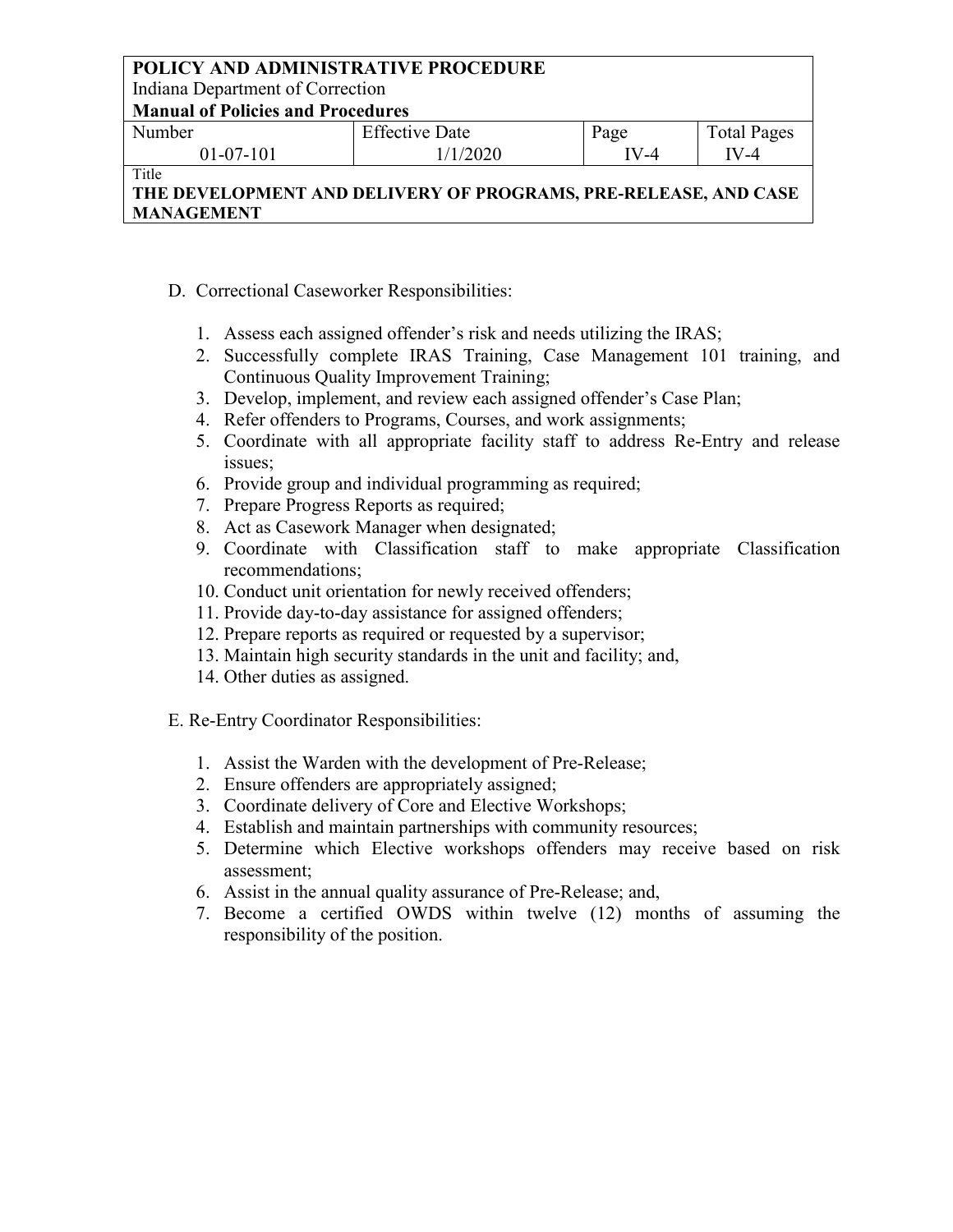Indiana Department of Correction

**Manual of Policies and Procedures**

| Number    | <b>Effective Date</b> | Page | <b>Total Pages</b> |
|-----------|-----------------------|------|--------------------|
| 01-07-101 | /1/2020               | v –  | v - I              |
|           |                       |      |                    |

Title

**THE DEVELOPMENT AND DELIVERY OF PROGRAMS, PRE-RELEASE, AND CASE MANAGEMENT**

### V. DEVELOPMENT AND IMPLEMENTATION OF PROGRAMS, COURSES, AND ACTIVITIES:

In order to comply with the required process, facilities interested in adding new programming shall follow the process below:

- 1. Complete State Form 56011, "Application for New Program/Course;"
- 2. The completed State Form 56011 shall be submitted to the Warden for review and approval;
- 3. If approved by the Warden, the completed State Form 56011 and required materials shall be submitted with the Warden's recommendation to the Executive Director of Programs and Re-Entry Readiness with a copy to the appropriate Regional Director;
- 4. The Executive Director of Programs and Re-Entry Readiness shall review the submitted State Form 56011 and consult with other staff, as necessary, to review the proposed programming;
- 5. After review and recommendation, the Executive Director of Programs and Re-Entry Readiness shall submit the completed State Form 56011 and recommendation to the Deputy Commissioner of Re-Entry;
- 6. If approved by the Deputy Commissioner of Re-Entry, the completed State Form 56011 shall be submitted to the Commissioner for final approval/denial.
- 7. The Executive Director of Programs and Re-Entry Readiness shall ensure the final decision by the Commissioner and the completed State Form 56011 are returned to the submitting Warden, including any instructions regarding the Program/Course; and,
- 8. If approved, the Executive Director of Programs and Re-Entry Readiness shall ensure the approved Program/Course is added to PMRS and the Department's Program and Course Catalog.

Wardens have the responsibility of regulating activities offered at the facility. Each facility shall maintain a "Catalog of Activities" offered and shall ensure it is updated annually and submitted to the Executive Director of Programs and Re-Entry Readiness and the Director of Case Management by January  $10<sup>th</sup>$  of each year.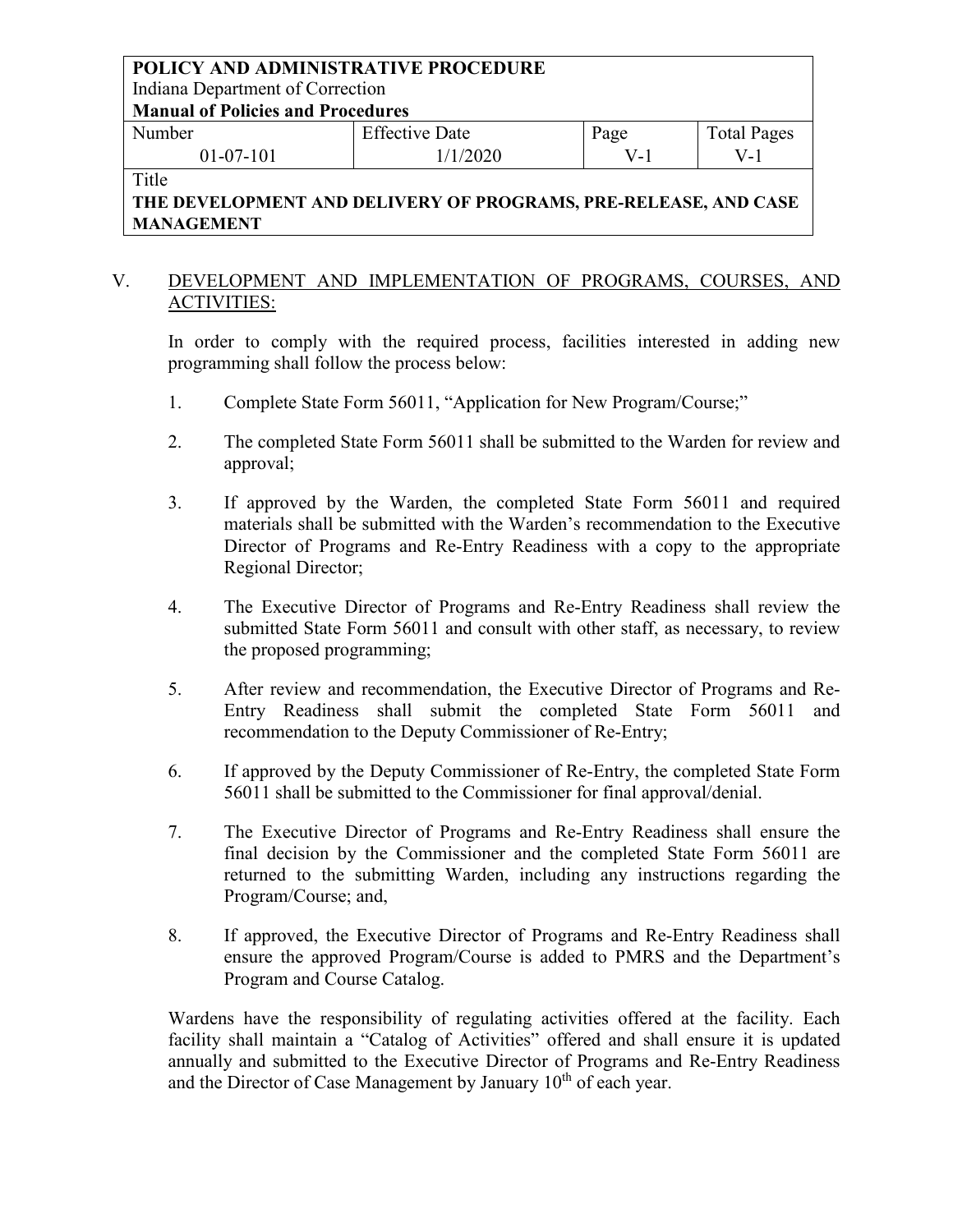Indiana Department of Correction

**Manual of Policies and Procedures**

| Number      | <b>Effective Date</b> | Page | <b>Total Pages</b> |
|-------------|-----------------------|------|--------------------|
| $01-07-101$ | 1/1/2020              | /I-  | VI-17              |
| $m + 1$     |                       |      |                    |

### Title

# **THE DEVELOPMENT AND DELIVERY OF PROGRAMS, PRE-RELEASE, AND CASE MANAGEMENT**

### VI. RE-ENTRY PROCESS-EPRD 180 DAYS OR MORE:

The following procedures apply to offenders who have 180 days or more to EPRD upon arrival at their initial housing facility.

### A. Orientation

The facility orientation shall include information on Case Management and Unit Management processes at the facility. Facility Orientation shall include but not limited to Sexual Violence Assessment Tool (SVAT), Prison Rape Elimination Act (PREA) Education, Case Management/Unit Team overview, Law Library information, Health Services procedures, etc. Except in unusual circumstances, reception and orientation for offenders transferred from another Department facility shall be completed within seven (7) calendar days after arrival.

All facility Admissions and Orientation programs shall ensure that information on the purpose and benefits of Re-Entry services and obtaining release documentation (i.e. birth certificate, Social Security card) prior to release are included as part of the intake process. Institutional packets should be reviewed upon arrival to determine what release documents will be needed prior to release. If an offender does not have a birth certificate available to him/her, staff shall work with the offender to apply for the document. If the offender does not have a Social Security card, staff shall apply for the document as soon as the offender is in within 120 days of release. Attachment 5 outlines the procedure for requesting duplicate Social Security cards. If an offender does not have a State ID, and meets eligibility requirements, he/she should utilize the BMV site visit prior to release.

B. Indiana Risk Assessment System (IRAS):

All staff in the Unit Team Manager, Casework Manager, Correctional Caseworker, and/or Intake Unit Classification Specialist designation shall become a certified user of IRAS. They shall complete any necessary training to obtain the certification within ninety (90) days of accepting their position and shall maintain the certification as required by Indiana Judicial Center statewide policy. In the event case management staff attempts and fails IRAS certification four (4) times, the facility's Deputy Warden of Re-Entry shall consult with the Director of Case Management, notifying him/her of this situation to discuss next steps.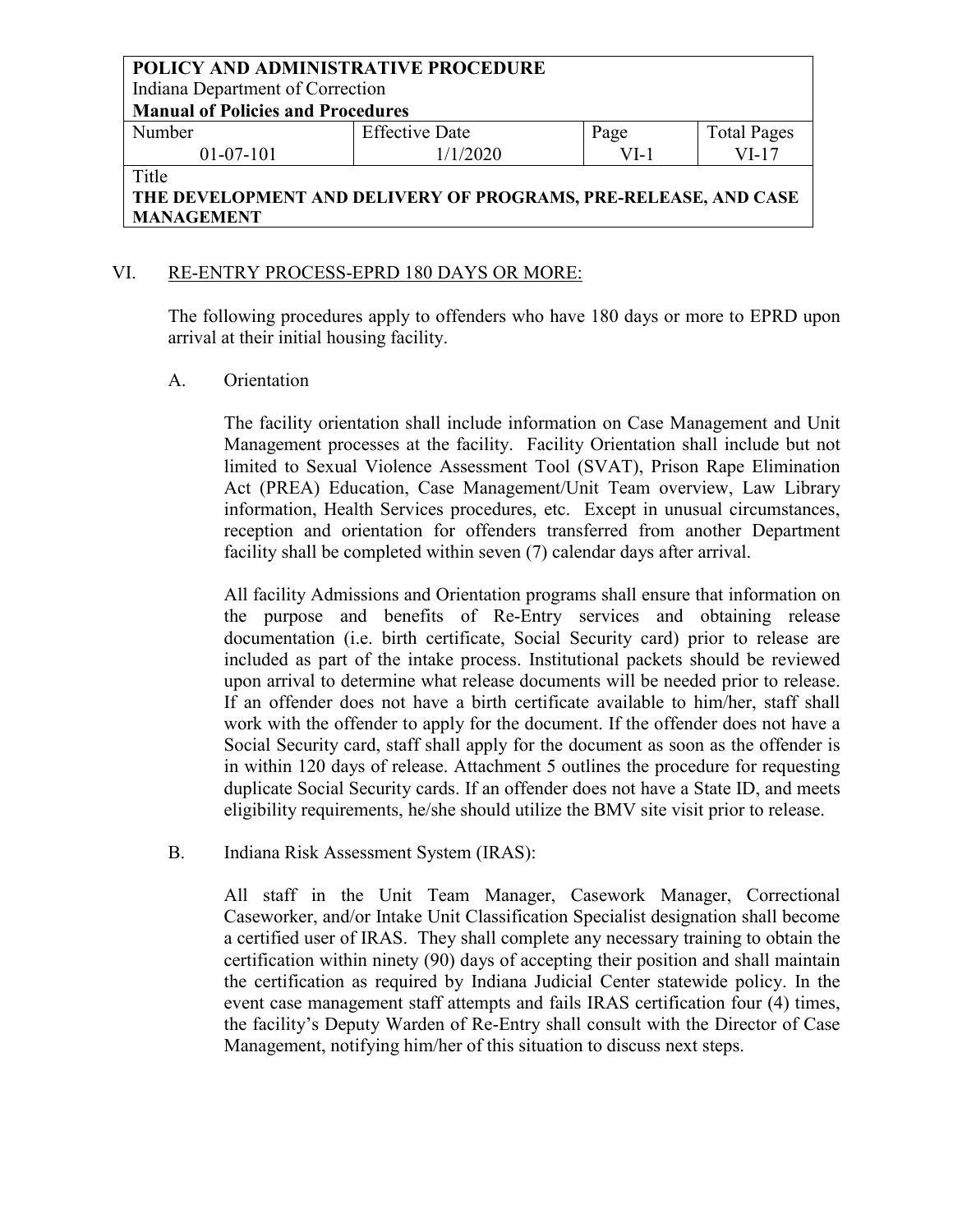| POLICY AND ADMINISTRATIVE PROCEDURE                             |                       |        |                    |  |  |
|-----------------------------------------------------------------|-----------------------|--------|--------------------|--|--|
| Indiana Department of Correction                                |                       |        |                    |  |  |
| <b>Manual of Policies and Procedures</b>                        |                       |        |                    |  |  |
| Number                                                          | <b>Effective Date</b> | Page   | <b>Total Pages</b> |  |  |
| $01-07-101$                                                     | 1/1/2020              | $VI-2$ | VI-17              |  |  |
| Title                                                           |                       |        |                    |  |  |
| THE DEVELOPMENT AND DELIVERY OF PROGRAMS, PRE-RELEASE, AND CASE |                       |        |                    |  |  |

**THE DEVELOPMENT AND DELIVERY OF PROGRAMS, PRE-RELEASE, AND CASE MANAGEMENT**

> Within seven (7) calendar days of receipt of notification of certification, the staff member shall take the necessary steps to become an authorized user of the INcite System by completing and submitting the signed INcite User Agreement (Attachment 1).

> A staff member transferring from an agency that uses the IRAS Community Supervision Tool (IRAS-CST), including Parole Services Division, is not required to recertify on the PIT and SRT unless recommended by supervisory staff at the facility. A new INcite User Agreement must be completed to reflect IDOC as the staff person's current agency in the INcite system.

> Scoring documents from the IRAS assessment including the interview guide, offender self-report, and hard copy score sheet do not need to be saved in the offender's institutional packet. Risk level overrides should go no higher than one risk level and any override shall require documentation in INcite and OCMS. An OCMS note shall be entered listing the reason for and level of override. When appropriate, risk level overrides of more than one risk level shall require supervisor approval and an additional OCMS note entry by the supervisor documenting review of the override.

1. IRAS Prison Intake Tool (IRAS-PIT)

The IRAS-PIT shall be completed per the expectations set forth by the University of Cincinnati and the Indiana Office of Court Services by conducting a face-to-face interview with the offender and ensuring the information in the PIT interview guide is discussed. The recommended time allotted for an IRAS-PIT is a minimum of 30 minutes per offender. The assessment shall be completed for all adult offenders at the facility level. The IRAS-PIT shall be completed for all adult offenders at the facility level and the results entered into the INcite system within thirty (30) calendar days of his/her arrival at the facility. The data from the IRAS-PIT shall be used by Unit Team staff as the foundation for Case Planning and referrals. Offenders shall not be given copies of their assessment.

a. IRAS-PIT: Refusal to participate:

If an offender refuses the IRAS-PIT assessment, no Program referrals shall be made; however, a "refusal" Case Plan shall be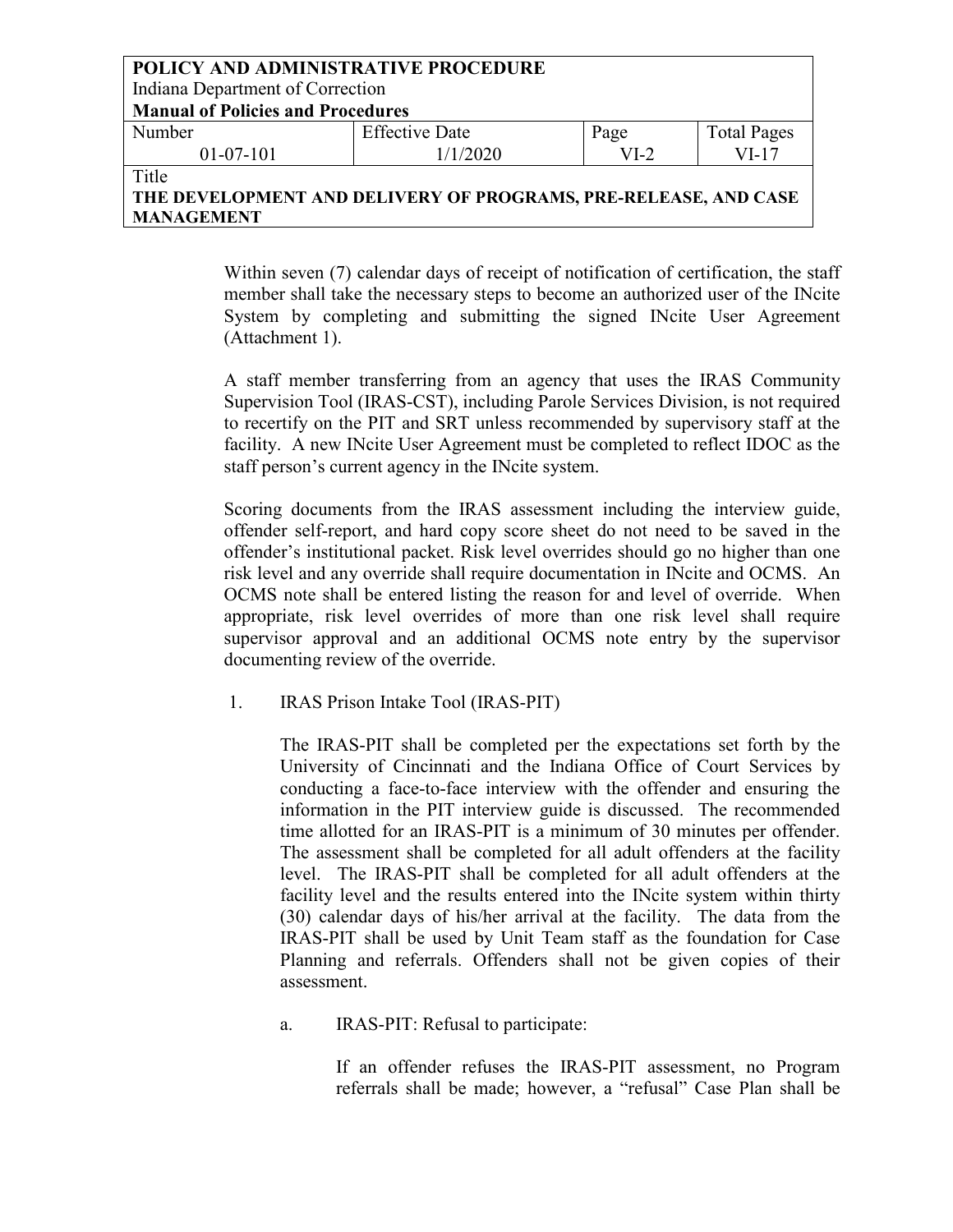| POLICY AND ADMINISTRATIVE PROCEDURE                             |                       |        |                    |
|-----------------------------------------------------------------|-----------------------|--------|--------------------|
| Indiana Department of Correction                                |                       |        |                    |
| <b>Manual of Policies and Procedures</b>                        |                       |        |                    |
| Number                                                          | <b>Effective Date</b> | Page   | <b>Total Pages</b> |
| $01-07-101$                                                     | 1/1/2020              | $VI-3$ | $VI-17$            |
| Title                                                           |                       |        |                    |
| THE DEVELOPMENT AND DELIVERY OF PROGRAMS, PRE-RELEASE, AND CASE |                       |        |                    |
| <b>MANAGEMENT</b>                                               |                       |        |                    |

generated and an OCMS note entered documenting the offender's refusal to participate in the Re-Entry process. At this time, the IRAS-Static Tool shall be completed in place of the IRAS-PIT by Unit Team staff for the purposes of creating a "refusal" Case Plan. The IRAS-Static Tool is only intended for those offenders who refuse to participate in the assessment process or those who are incapable due to severe mental illness. Offenders who are unwilling to participate in the IRAS-PIT assessment process, shall be offered the opportunity to rescind the refusal at each subsequent mandatory minimum contact. If an offender continues to refuse to participate in the IRAS-PIT assessment, no referrals for programming shall be made. If the offender agrees to participate in the IRAS-PIT assessment, the assessment shall be completed within thirty (30) days by Unit Team staff.

### b. IRAS-PIT: Mental Health offenders

If an offender is unable to participate in the IRAS-PIT due to serious mental illness, an OCMS note shall be entered documenting his/her refusal. At this time the IRAS-Static Tool shall be completed in place of the IRAS-PIT by Unit Team staff. The IRAS-Static Tool is only intended for those offenders who refuse to participate in the assessment process or those who are incapable due to severe mental illness. In this instance, a Case Plan shall be generated using the incapable Case Plan type and appropriate referrals and interventions shall be made.

If an offender requiring an IRAS-PIT is received from a prior facility without the assessment on file, Unit Team staff shall complete the assessment.

### 2. IRAS Supplemental Re-Entry Tool (IRAS-SRT)

The IRAS-SRT shall be completed and the results entered into the INcite system for all offenders sixty (60) days prior to the offender's CTP commencement date or one hundred and eighty (180) days prior to the offender's release to probation, community corrections, Parole, or discharge, whichever comes first.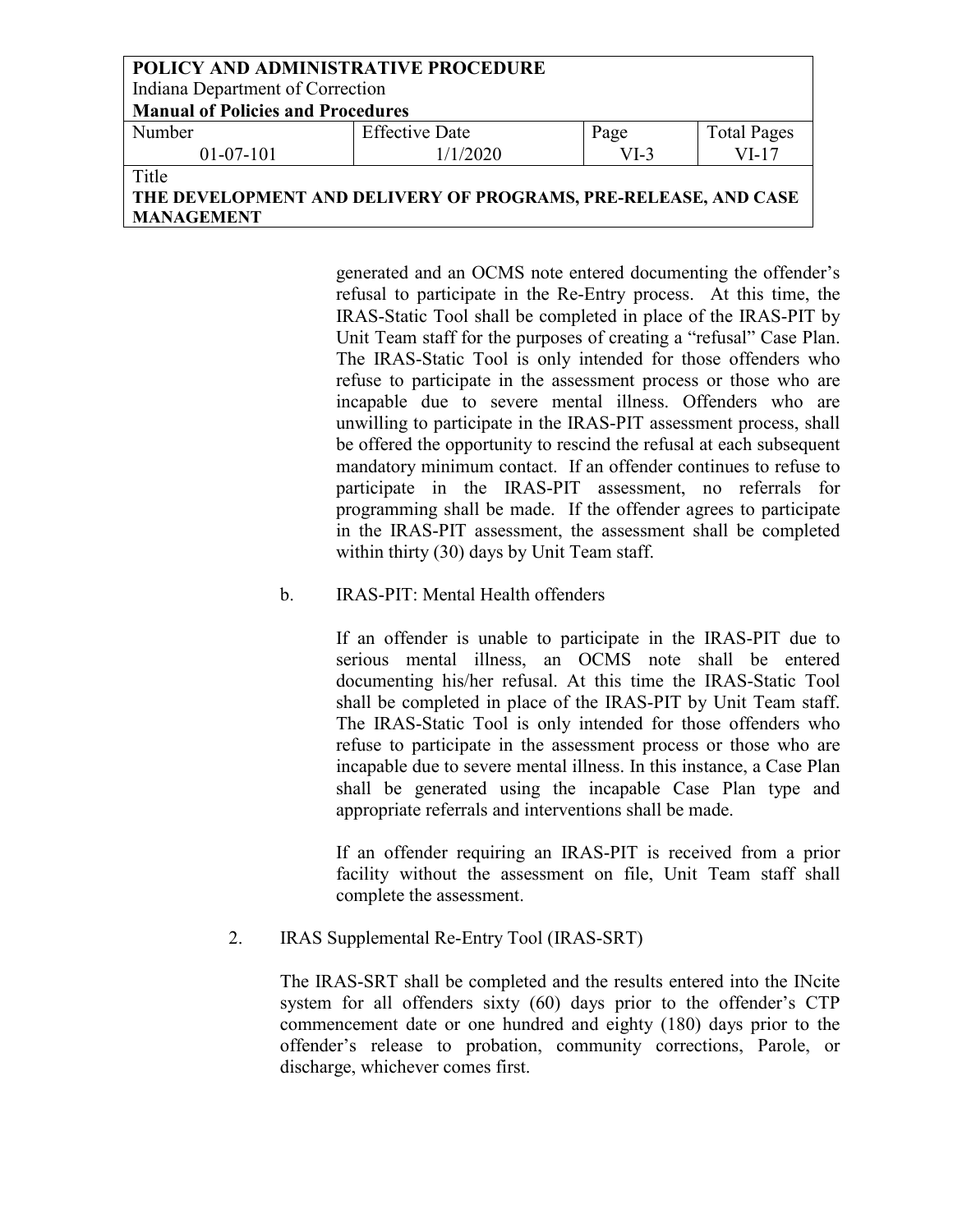| <b>POLICY AND ADMINISTRATIVE PROCEDURE</b> |                       |      |                    |  |
|--------------------------------------------|-----------------------|------|--------------------|--|
| Indiana Department of Correction           |                       |      |                    |  |
| <b>Manual of Policies and Procedures</b>   |                       |      |                    |  |
| Number                                     | <b>Effective Date</b> | Page | <b>Total Pages</b> |  |
| $01-07-101$                                | 1/1/2020              | VI-4 | VI-17              |  |
| Title                                      |                       |      |                    |  |

# **THE DEVELOPMENT AND DELIVERY OF PROGRAMS, PRE-RELEASE, AND CASE MANAGEMENT**

If an IRAS-SRT is completed and entered into the INcite system sixty (60) days prior to an offender's CTP commencement date, another IRAS-SRT will not be required at release.

If the IRAS-SRT cannot be completed due to the offender's unwillingness or inability, a supervisor shall validate the circumstances and enter an OCMS note documenting the reason for the incomplete assessment. At this time the IRAS-Static Tool shall be completed in place of the IRAS-SRT by Unit Team staff.

An IRAS-SRT is not required when an offender is released from court. In these cases, an OCMS note shall be entered documenting the reason that the IRAS-SRT was not completed.

If an offender losses earned credit time and or he/she has a sentence change after the IRAS-SRT has been completed, Unit Team staff shall use the most recent IRAS-SRT to determine if the sixty (60) day process, including the IRAS-SRT, needs to be completed again. If the IRAS-SRT is less than one (1) year old, the sixty (60) day process will not need to be completed again. In the event the IRAS-SRT is more than one (1) year old, the sixty (60) day process will need to be repeated, including completion of a new IRAS-SRT.

C. Case Planning

Unit Team staff members shall maintain their caseloads in OCMS. Any caseload transfer shall be entered in OCMS within seven (7) days.

The Case Plan shall be developed from the IRAS-PIT assessment. If an offender does not have an IRAS-PIT on file due to how long he or she has been incarcerated, an IRAS-SRT shall be completed during the annual review period. That IRAS-SRT will be used to establish risk and need for case planning. The Case Plan shall be developed, reviewed, and signed by the offender within thirty (30) calendar days of arrival at the housing facility. The Case Plan shall be updated as necessary.

1. Risk Level Referral Requirements: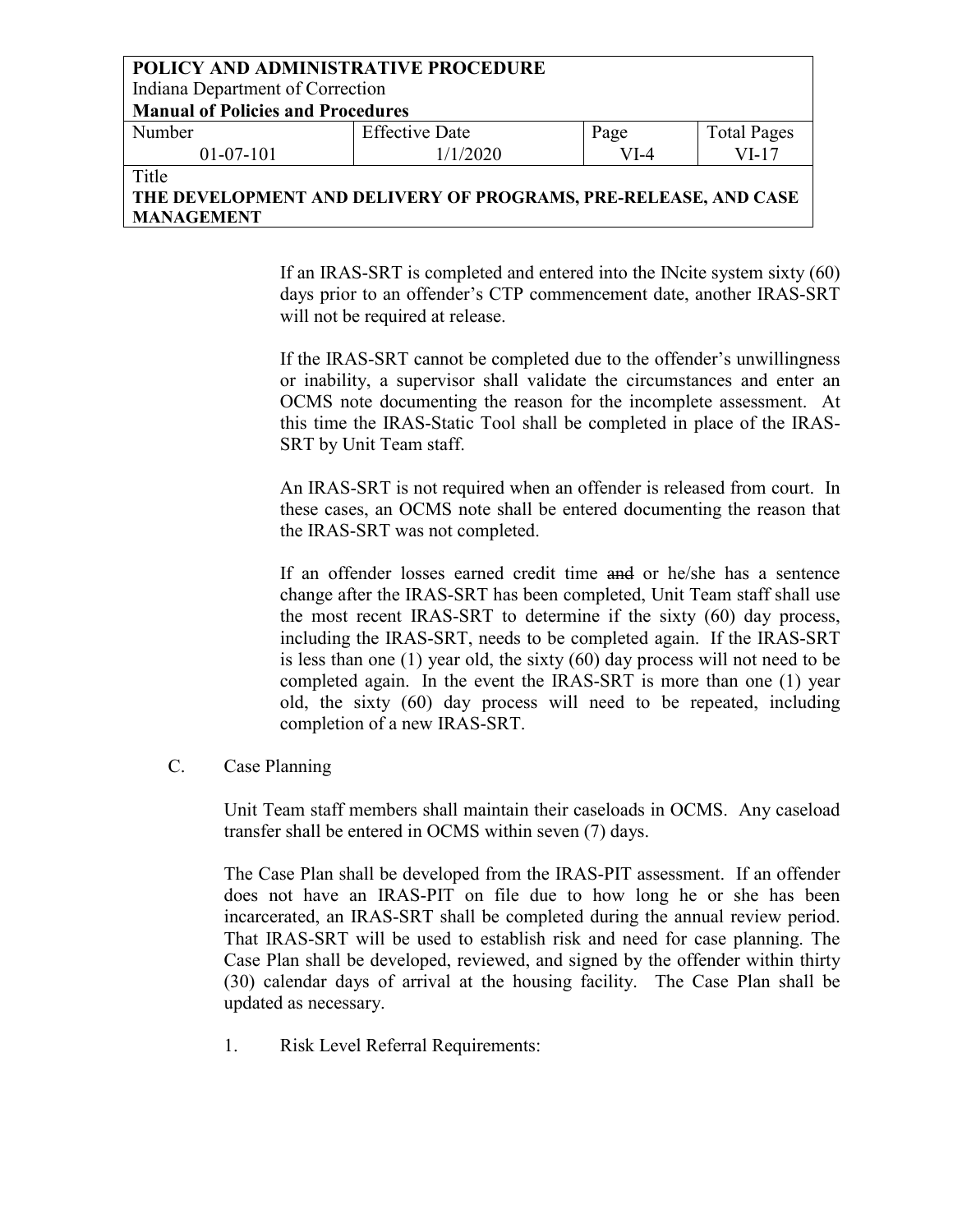| <b>POLICY AND ADMINISTRATIVE PROCEDURE</b>                      |                       |        |                    |
|-----------------------------------------------------------------|-----------------------|--------|--------------------|
| Indiana Department of Correction                                |                       |        |                    |
| <b>Manual of Policies and Procedures</b>                        |                       |        |                    |
| Number                                                          | <b>Effective Date</b> | Page   | <b>Total Pages</b> |
| $01-07-101$                                                     | 1/1/2020              | $VI-5$ | $VI-17$            |
| Title                                                           |                       |        |                    |
| THE DEVELOPMENT AND DELIVERY OF PROGRAMS, PRE-RELEASE, AND CASE |                       |        |                    |
| <b>MANAGEMENT</b>                                               |                       |        |                    |

Program referrals shall be associated with an IRAS domain. Offenders whose assessment indicates risk levels of moderate or above shall be referred to appropriate programming. Those offenders with low risk levels should be considered for courses and activities within the facility. Should there be supporting evidence of a high need for an offender with a low risk score, a note must be entered into OCMS justifying the need this referral. Deputy Wardens of Re-Entry are encouraged to implement a process that allows for these types of referrals to be reviewed by appropriate staff prior to referral.

a. Educational Referral Priority:

Education shall be the primary program referral for any offender who does not meet the required educational standard for all other program enrollment. Offenders who refuse the educational referral are ineligible to be referred to any other programming.

Offenders designated for Purposeful Incarceration (PI) are exempt from the educational/literacy priority referral requirement, and shall be referred for substance abuse assessment before any other programming.

b. Addiction Recovery Priority:

Addiction recovery services shall be the secondary program referral for any offender identified as needing further clinical assessment for the presence of a substance use disorder. The need for further clinical assessment may be determined by both administrative and behavioral indicators.

- i. Administrative indicators include: a qualifying screening score at the offender's intake facility, a moderate or high IRAS-PIT Substance Abuse domain score, or the offender having been designated for Purposeful Incarceration.
- ii. Behavioral indicators include: offender receives a conduct report related to substance use/possession, offender tests positive for illegal substances on a urine drug screen, or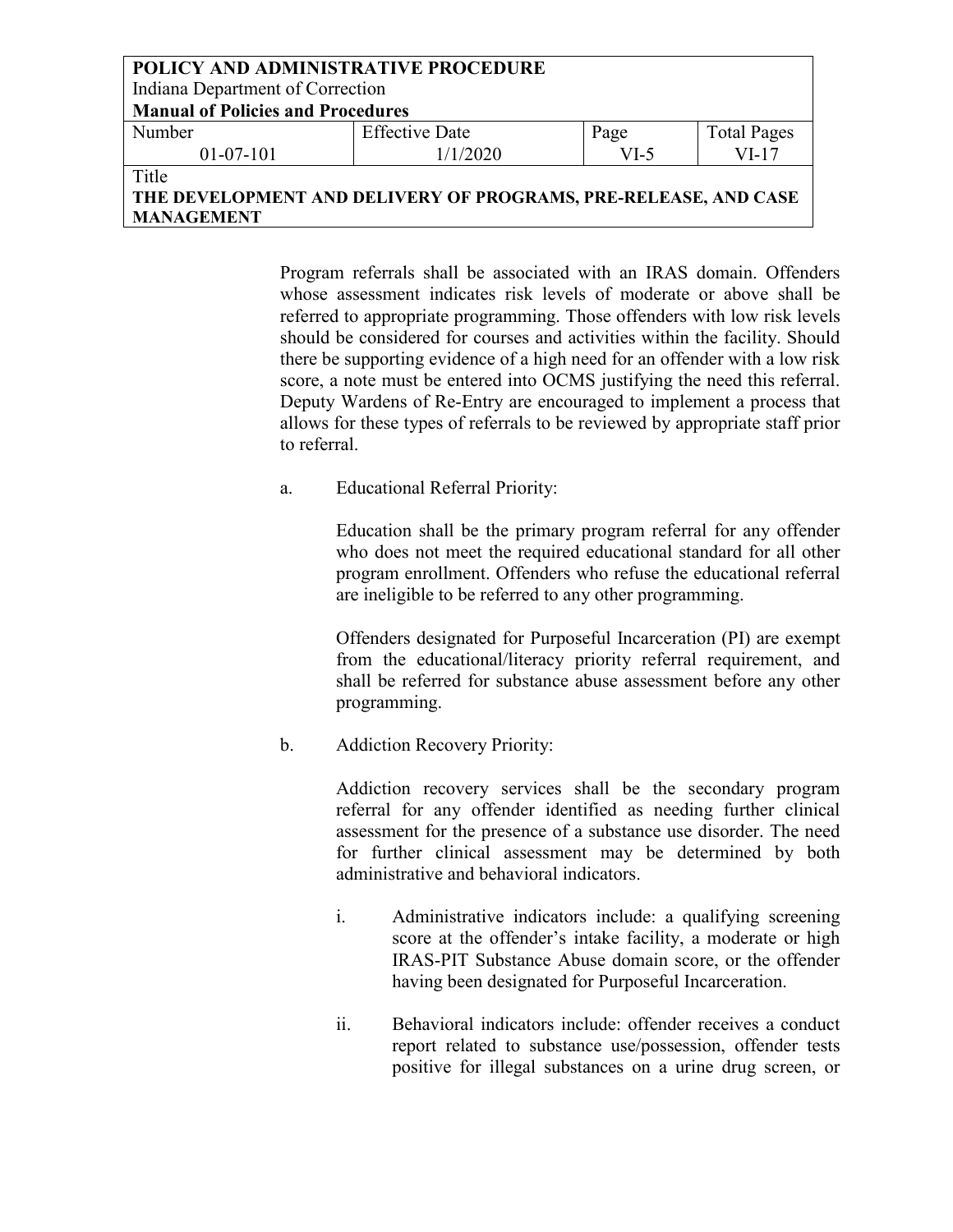| POLICY AND ADMINISTRATIVE PROCEDURE                             |                       |        |                    |  |
|-----------------------------------------------------------------|-----------------------|--------|--------------------|--|
| Indiana Department of Correction                                |                       |        |                    |  |
| <b>Manual of Policies and Procedures</b>                        |                       |        |                    |  |
| Number                                                          | <b>Effective Date</b> | Page   | <b>Total Pages</b> |  |
| $01-07-101$                                                     | 1/1/2020              | $VI-6$ | $VI-17$            |  |
| Title                                                           |                       |        |                    |  |
| THE DEVELOPMENT AND DELIVERY OF PROGRAMS, PRE-RELEASE, AND CASE |                       |        |                    |  |
| <b>MANAGEMENT</b>                                               |                       |        |                    |  |

offender is seen by Healthcare Services for a suspected or actual acute intoxication.

If there is evidence that an offender is actively abusing substances, has recently received conduct violation(s) related to abuse, or has been seen by medical for intoxication or withdrawal symptoms, Addiction Recovery Services will become the priority program referral over all other programming, including Education.

- D. Program and Course Referrals
	- 1. PMRS Referral Process:

All Program and Course referrals shall be completed in PMRS by assigned Case Management staff. All referrals shall be associated with an IRAS domain and a documented need. If an offender does not have an IRAS-PIT on file due to how long he or she has been incarcerated, Case Management staff shall use the IRAS-SRT to identify areas of risk and need.

Facilities shall designate staff responsible for the timely entry of PMRS data. All PMRS actions including referral, wait list, start date, end date, and completion type shall be completed within five (5) business days of the action's occurrence.

If an offender quits or is terminated from a Program, or refuses a referral to a Program, Unit Team shall complete the referral as enrolled and completed on the same date and enter one of the following completion types:

- a. Client Quit Program;
- b. Client's participation was terminated;
- c. Client Refused the Program;
- d. Changed Programs;
- e. Client Inappropriate for Services; or,
- f. Re-refer at a Later Date

A review in the Case Plan along with an OCMS note shall be required detailing the circumstances when an offender quits, is terminated, or refuses a Program/Program referral.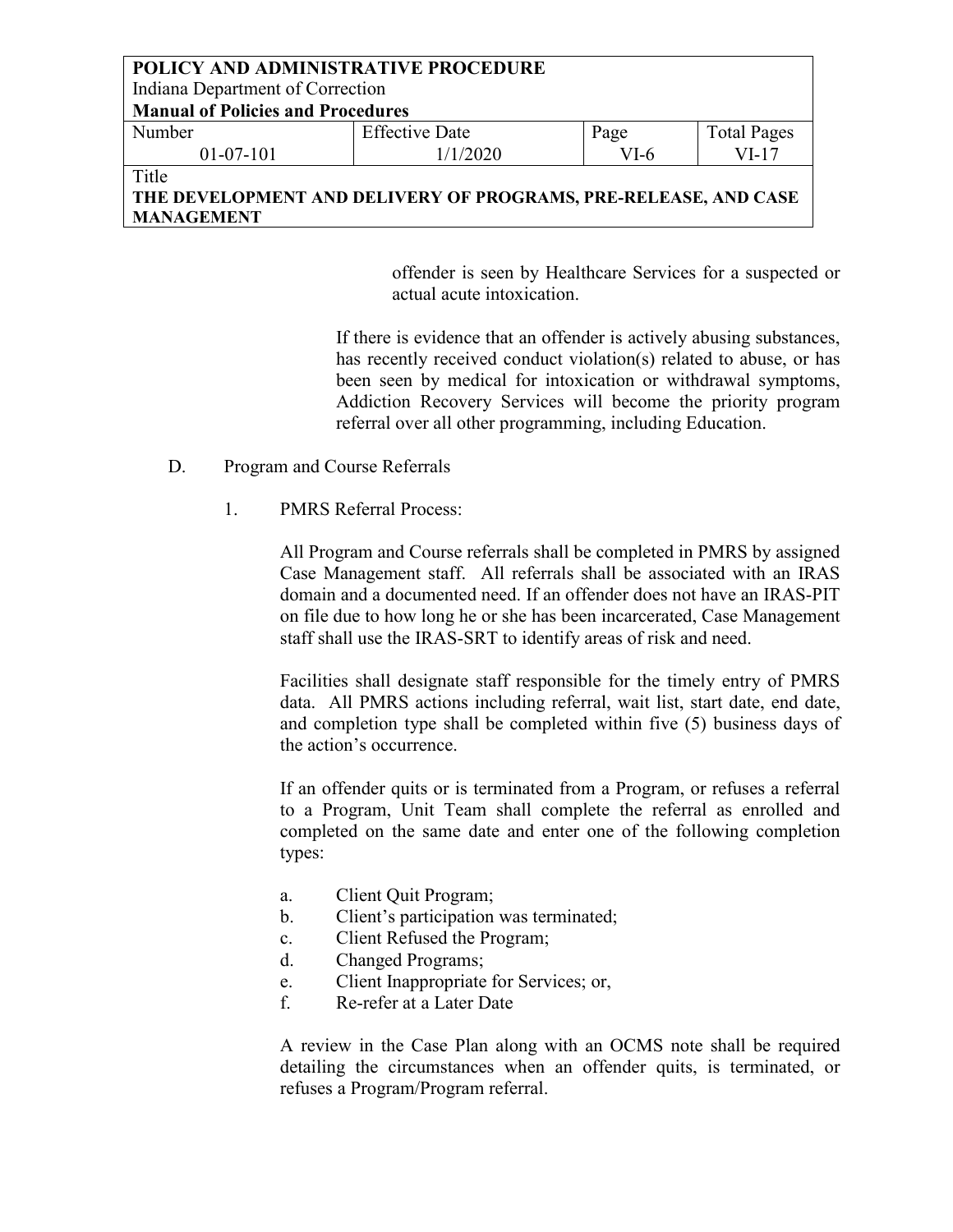| POLICY AND ADMINISTRATIVE PROCEDURE                             |                       |        |                    |
|-----------------------------------------------------------------|-----------------------|--------|--------------------|
| Indiana Department of Correction                                |                       |        |                    |
| <b>Manual of Policies and Procedures</b>                        |                       |        |                    |
| Number                                                          | <b>Effective Date</b> | Page   | <b>Total Pages</b> |
| $01-07-101$                                                     | 1/1/2020              | $VI-7$ | $VI-17$            |
| Title                                                           |                       |        |                    |
| THE DEVELOPMENT AND DELIVERY OF PROGRAMS, PRE-RELEASE, AND CASE |                       |        |                    |
| <b>MANAGEMENT</b>                                               |                       |        |                    |

If an offender who is enrolled in a program quits, is terminated (for any reason), or unsuccessfully completes the Program (e.g. does not meet all requirements to successfully complete the program) they are ineligible to enroll in any other Program for a period of 180 days from the date that the offender is officially removed. In addition, the facility may determine that the offender is course and/or job ineligible and assign the offender to idle status for a fixed period of time, not to exceed 180 days. Second Chance courses are the approved exceptions to this rule.

2. Personalized Interventions and Service Referrals:

All Personalized Interventions and Service Referrals shall be completed in OCMS. Any Activity that an offender participates in shall be documented as a Personalized Intervention. The use of Cognitive Behavior Tools (e.g. Brief Intervention Tools (BITS) and Guides should also be entered as personalized interventions.

All OCMS Service Referral actions including start date, end date, and completion type shall be entered within five (5) business days of the Action's occurrence. Additionally, an OCMS note shall be entered detailing each Service Referral action.

3. Case Plan Reviews:

A formal Case Plan update and review shall take place annually in conjunction with the offender's annual Classification review. The offender shall sign the updated Case Plan at the annual review. An OCMS note shall be entered noting the details of the annual review, the updates/reviews made to the Case Plan, and that the required documents were completed as well.

4. Face-to-Face Contacts

Staff shall meet face-to-face with each offender assigned to their caseload, based on each offender's documented overall IRAS risk level. These contacts shall be documented in OCMS notes. Offenders who score an overall Low must have documented face-to-face contact at least once every one hundred and eighty (180) days. Offenders who score an overall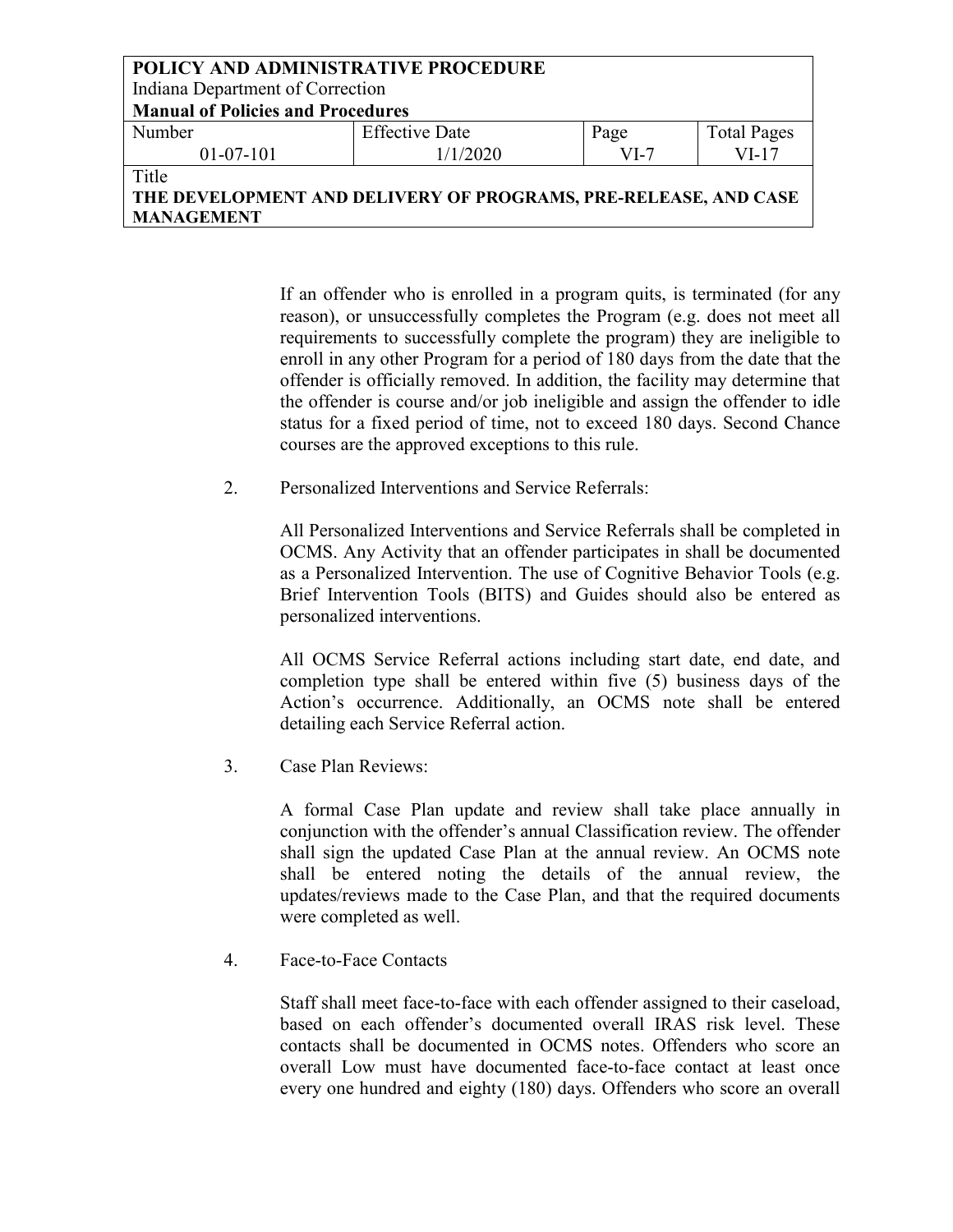| POLICY AND ADMINISTRATIVE PROCEDURE                             |                       |        |                    |  |
|-----------------------------------------------------------------|-----------------------|--------|--------------------|--|
| Indiana Department of Correction                                |                       |        |                    |  |
| <b>Manual of Policies and Procedures</b>                        |                       |        |                    |  |
| Number                                                          | <b>Effective Date</b> | Page   | <b>Total Pages</b> |  |
| $01-07-101$                                                     | 1/1/2020              | $VI-8$ | $VI-17$            |  |
| Title                                                           |                       |        |                    |  |
| THE DEVELOPMENT AND DELIVERY OF PROGRAMS, PRE-RELEASE, AND CASE |                       |        |                    |  |

**MANAGEMENT**

Moderate must have documented face-to-face contact at least once every one hundred and twenty (120) days. Offenders who score an overall High or Very High must have documented face-to-face contact at least once every ninety (90) days. These meetings may include but are not limited to Case Plan reviews, the discussion of behavioral issues, release needs, programming issues, possible reclassifications, and work release eligibility.

### E. Re-Entry Portfolio

The Re-Entry Portfolio for each offender includes originals or copies of certificates, resumes, birth certificates, Social Security cards, Bureau of Motor Vehicles (BMV)-issued identification cards, and other materials to be used in the community and provided to the offender upon release. If a Re-Entry Portfolio has not been created at the time of the offender's arrival at the facility, designated staff shall create a portfolio using the Re-Entry Portfolio Face Sheet form (Attachment 2).

Unit Team staff shall collaborate as necessary with Re-Entry and Release staff to assist the offender in obtaining any necessary documentation for the Re-Entry Portfolio.

### F. CTP

Sixty (60) days prior to the offender's CTP Commencement Date, Unit Team staff shall ensure a Progress Report is approved for the court and complete the IRAS-SRT. When a request for the CTP Progress report is sent by the facility's Re-Entry Monitor, the Progress Report shall be completed within five (5) business days of the request. Unit Team staff shall notify their supervisor that the Progress Report and IRAS-SRT have been completed. The supervisor shall review and lock the Progress Report in OCMS and ensure the IRAS-SRT has been completed in INcite. Unit Team staff shall verify that placement has been entered. If not yet entered, staff shall enter the placement and submit the placement investigation request to parole if necessary.

G. Placement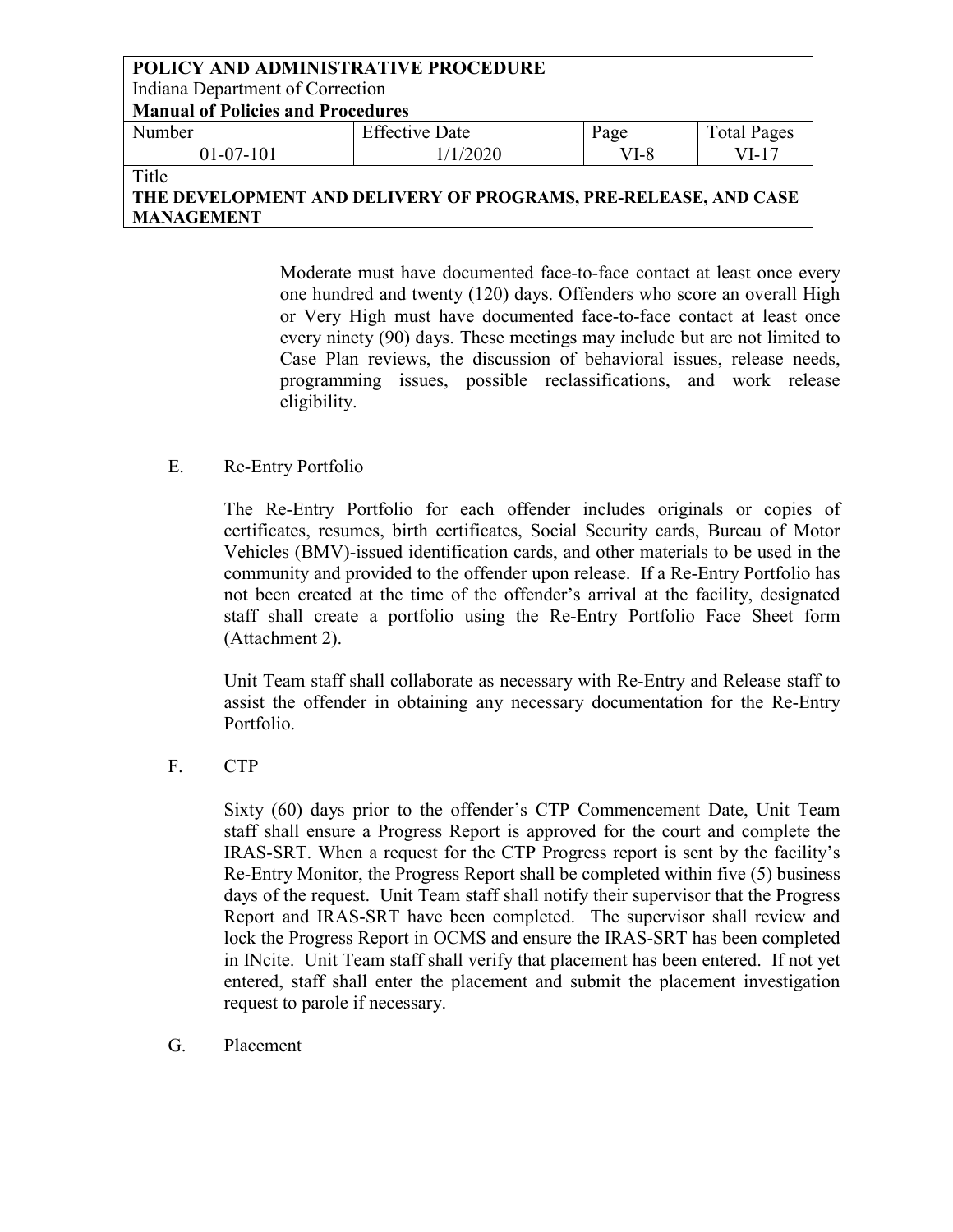| <b>POLICY AND ADMINISTRATIVE PROCEDURE</b>                       |                       |      |                    |  |
|------------------------------------------------------------------|-----------------------|------|--------------------|--|
| Indiana Department of Correction                                 |                       |      |                    |  |
| <b>Manual of Policies and Procedures</b>                         |                       |      |                    |  |
| Number                                                           | <b>Effective Date</b> | Page | <b>Total Pages</b> |  |
| $01-07-101$                                                      | 1/1/2020              | VI-9 | $VI-17$            |  |
| Title                                                            |                       |      |                    |  |
| THE DEVELODMENT AND DELIVEDV OF DDOCD AMS, DDE DELEASE, AND CASE |                       |      |                    |  |

**THE DEVELOPMENT AND DELIVERY OF PROGRAMS, PRE-RELEASE, AND CASE MANAGEMENT**

> When entering placements, a primary and an alternate address is required regardless of the type of release supervision. If only one address is available, Unit Team staff shall review the offender's packet, visitation list, telephone list, money donors, prior placements, and OCMS placement notes to ensure all efforts have been exhausted. All efforts to locate an alternate placement and the reason for not entering an alternate placement shall be documented in OCMS.

> Prior to entering placements and submitting placement investigation requests (i.e. Parole), Unit Team staff shall:

- 1. Research prior placement denials to determine suitability for current placement.
- 2. Verify placement as an actual residence by researching the address through a mapping program, such as Google Earth. The mapping program will provide verification that the location is a valid housing location, and in the case of a sex offender, provide a visual of the area to determine whether schools or parks are nearby.
- 3. Call to confirm the placement with the sponsor; making sure to confirm the address and ensure the sponsor is willing to house the offender. Staff is not to ask specific parole or sex offender-related questions when contacting the sponsor, other than to verify there are no firearms in the residence. Exception, staff shall not contact a shelter for the purpose of verifying placement.
- 4. If placement is a shelter, a halfway house, a mission, or Parole Assist, Unit Team staff shall ensure all placement options are exhausted and documented prior to those placements being entered.
- 5. If a shelter is the only viable placement option, only one shelter shall be entered in OCMS. This is an exception to the two (2) placement option requirement.
- 6. Staff may not use abbreviations for city names when entering placement.
- 7. All previous steps in the above process shall be thoroughly documented in the OCMS notes.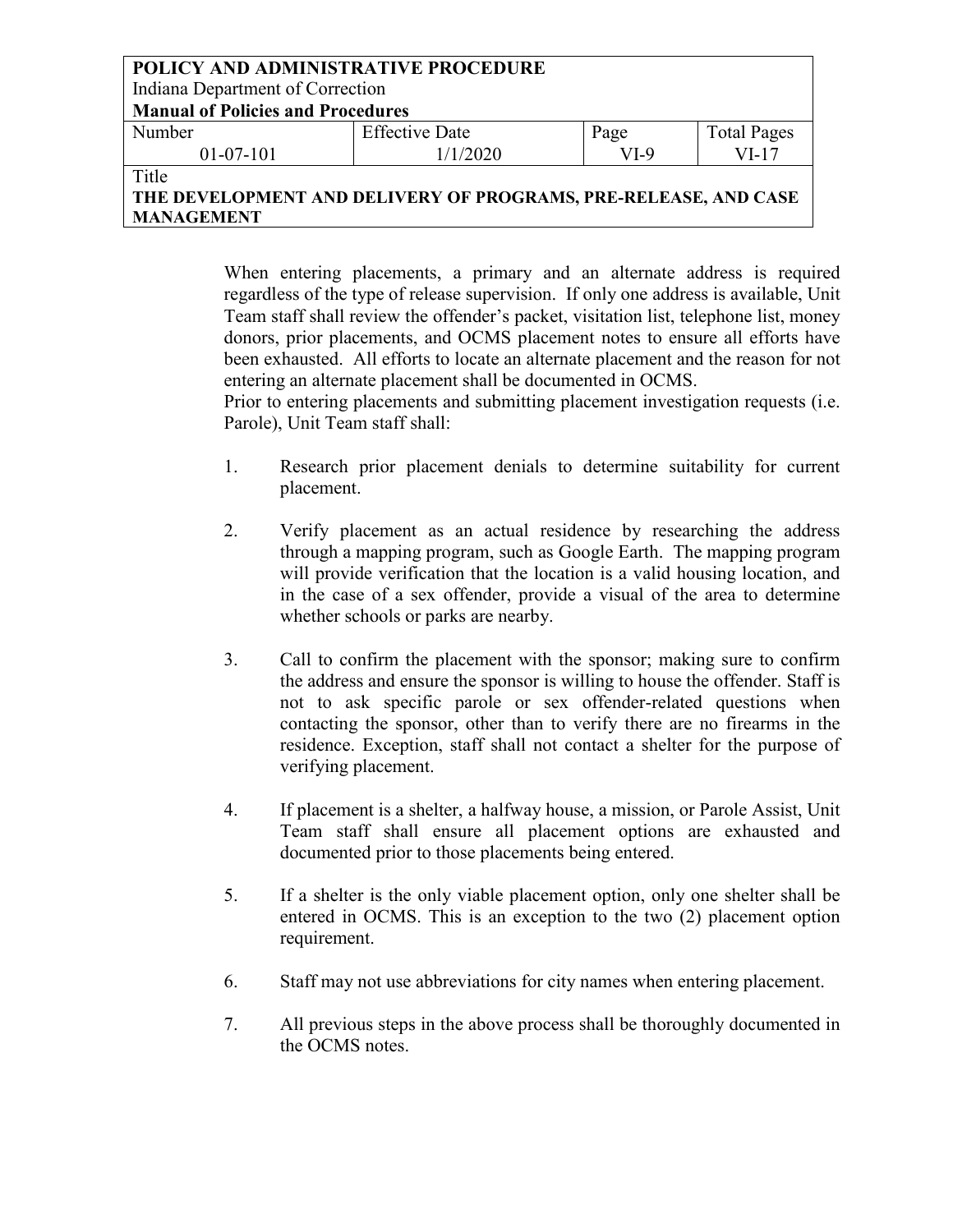| <b>POLICY AND ADMINISTRATIVE PROCEDURE</b><br>Indiana Department of Correction<br><b>Manual of Policies and Procedures</b> |                       |         |                    |
|----------------------------------------------------------------------------------------------------------------------------|-----------------------|---------|--------------------|
| Number                                                                                                                     | <b>Effective Date</b> | Page    | <b>Total Pages</b> |
| $01-07-101$                                                                                                                | 1/1/2020              | $VI-10$ | $VI-17$            |
| Title                                                                                                                      |                       |         |                    |
| THE DEVELOPMENT AND DELIVERY OF PROGRAMS, PRE-RELEASE, AND CASE                                                            |                       |         |                    |
| <b>MANAGEMENT</b>                                                                                                          |                       |         |                    |

Placements entered while the offender is housed at an intake facility should still follow the process above for verification of geographic location and sponsor approval to reside at that residence.

1. Parole Release:

If a Parole release, both addresses shall require a request for investigation. Placements and requests for Parole Placement Investigations shall be submitted in OCMS one hundred and eighty (180) days prior to the offender's release or sixty (60) days prior to the offender's CTP commencement date, whichever occurs first. At this time, staff should verify that the offender's parole packet information is in IRIS. If the information has been uploaded, the placement may be submitted for investigation. If the information has not been uploaded, the parole packet shall be sent to the parole district office prior to requesting the placement investigation in OCMS.

2. Probation Release:

If a Probation release, the placement screen's sponsor field shall identify which placement is the primary and which placement is the alternate address.

3. Dual Supervision:

If an offender will be released on dual supervision, only a primary and alternative parole placement entry is required.

4. Discharge:

A primary and an alternate address is required.

5. Interstate Compact Placement:

When entering an Interstate Compact placement, the out-of-state placement is always entered as the alternate placement. An accompanying primary placement in Indiana must also be entered in OCMS. Interstate Compact placements shall be entered in OCMS at 180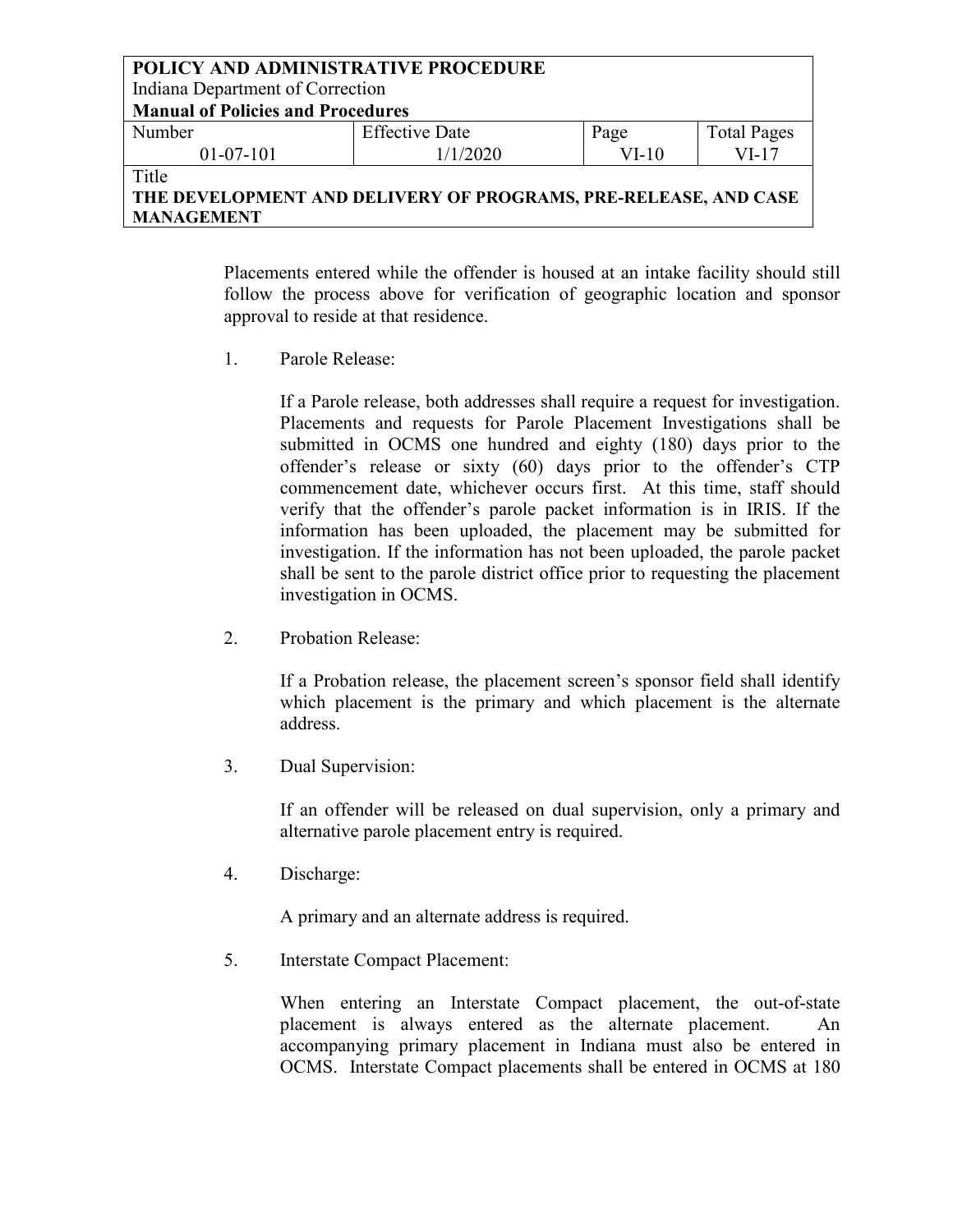#### **POLICY AND ADMINISTRATIVE PROCEDURE** Indiana Department of Correction **Manual of Policies and Procedures** Number 01-07-101 Effective Date 1/1/2020 Page VI-11 Total Pages VI-17 **Title**

# **THE DEVELOPMENT AND DELIVERY OF PROGRAMS, PRE-RELEASE, AND CASE MANAGEMENT**

days to EPRD and ICOTS action shall be initiated at 120 days prior to EPRD.

6. DOC Assist:

The process for DOC Assist for sex offenders shall begin at least 180 days prior to EPRD. OCMS notes documenting all DOC Assist actions shall be entered within two (2) business days of occurrence and shall include details of each interaction. At a minimum, the following steps shall be followed:

- a. The offender and the Unit Team shall discuss all possible placements where the offender may reside and the Unit Team shall exhaust all possible placements and document in notes before determining that the offender shall need a DOC Assist placement.
- b. In exhausting all possible placements, staff and the offender shall consider contacting those on the offender's visitation list, phone list, other family members and any other persons listed in the Pre-Sentence Investigation report (PSI) who may be able to provide the offender with a residence.
- c. Unit Team shall complete a records check for wanting authorities, offender flags, placement history, and Trust Fund balance. Offenders with Trust Fund balances equal to or greater than two hundred dollars (\$200.00) shall be considered self-pay. In these cases, Unit Team staff shall coordinate with Parole staff to determine available community resources for offender self-pay.
- d. Unit Team shall contact the supervising Parole District Supervisor to inform of the placement concerns and the possible need for a DOC Assist placement for the offender.
- e. Once all placement options have been exhausted and documented in notes, the offender shall be required to sign the DOC Assist Agreement (Attachment 3) and abide by its conditions. The offender shall be notified that failure to abide by the conditions may result in disciplinary action being taken against the offender.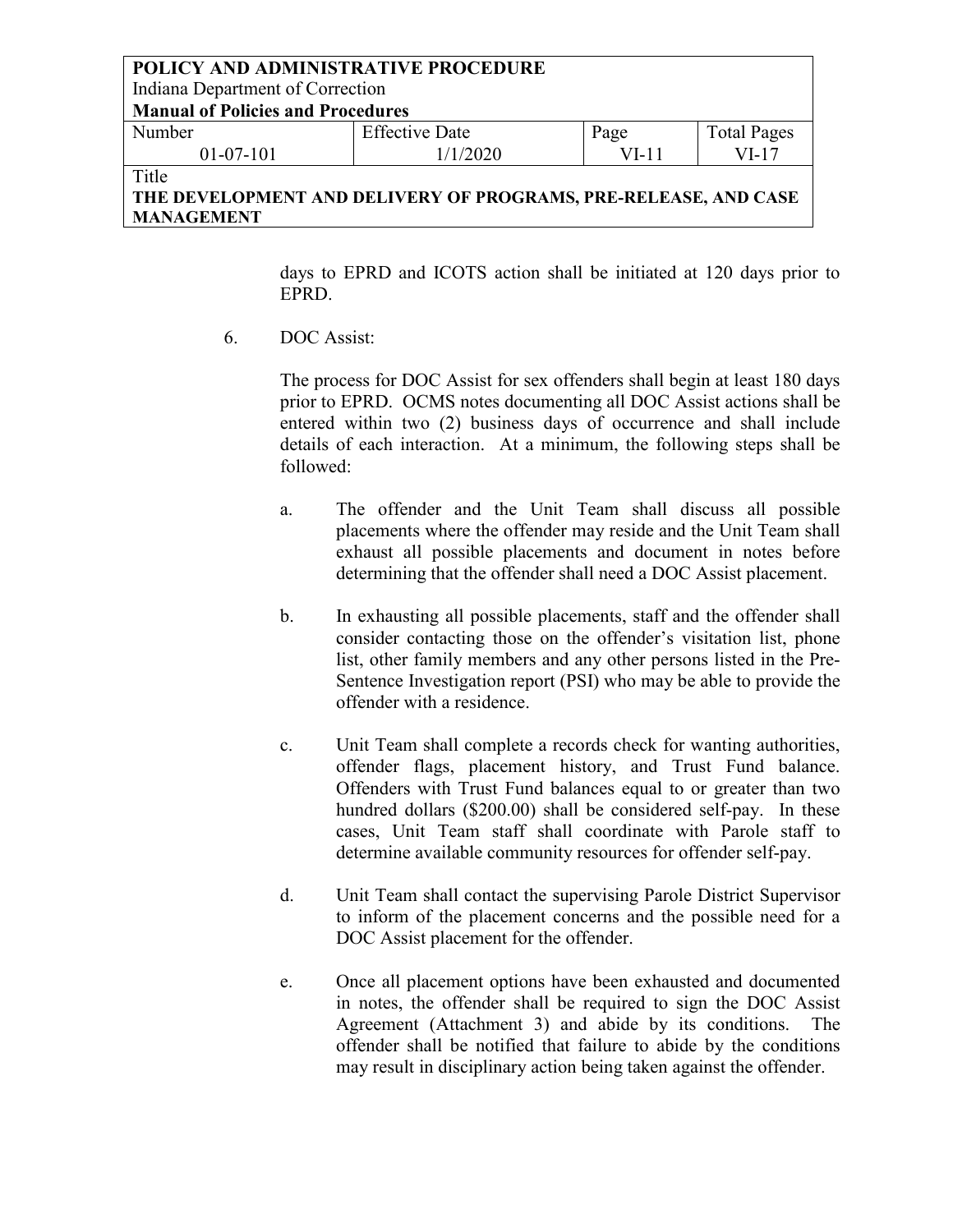### **POLICY AND ADMINISTRATIVE PROCEDURE** Indiana Department of Correction **Manual of Policies and Procedures** Number 01-07-101 Effective Date 1/1/2020 Page VI-12 Total Pages VI-17 **Title**

# **THE DEVELOPMENT AND DELIVERY OF PROGRAMS, PRE-RELEASE, AND CASE MANAGEMENT**

- f. Unit Team staff shall ensure that the offender's Trust Fund account is frozen once the DOC Assist Agreement has been signed by the offender or once it has been determined that the offender will be self-pay.
- g. Unit Team staff shall forward the DOC Assist agreement via email to the SOMM Program Director, the Re-Entry Monitors, the Executive Director of Re-Entry and Medicaid, the Parole District Supervisor, the Parole Agent if known, and the Unit Team Manager.
- h. Throughout the process, the offender, the Parole Agent and Unit Team staff shall collaborate to obtain and verify a suitable non-DOC Assist placement for the offender. If such a placement is found, the offender shall be denied the "DOC Assist" placement.
- H. Progress Reports

Progress Reports shall be completed by Unit Team staff sixty (60) days prior to the offender's Community Transition Program Commencement Date (CTPCD), or at one hundred eighty (180) days prior to the offender's EPRD, whichever occurs first. Progress Reports shall be completed and approved in OCMS with hard copies to Probation/Community Supervision only.

Progress Reports are considered restricted information. Department policy authorizes that restricted information may be released to governmental agencies providing a lawful service to an offender. It is not necessary for these agencies to produce a court order to obtain restricted information, but the request must be a written request.

When a request for a Progress Report is received by telephone, the staff person receiving the request shall ask that the person make the request in writing. The written request may be sent via e-mail, mail, or fax to the facility. An offender is allowed a duplicate copy of the progress report if requested. The duplicate must have the word "COPY" on the report.

Reponses to requests for Progress Reports shall be completed and the Progress Report submitted to the requesting agency within five (5) working days of receipt of the request. If the request cannot be honored within five (5) working days, the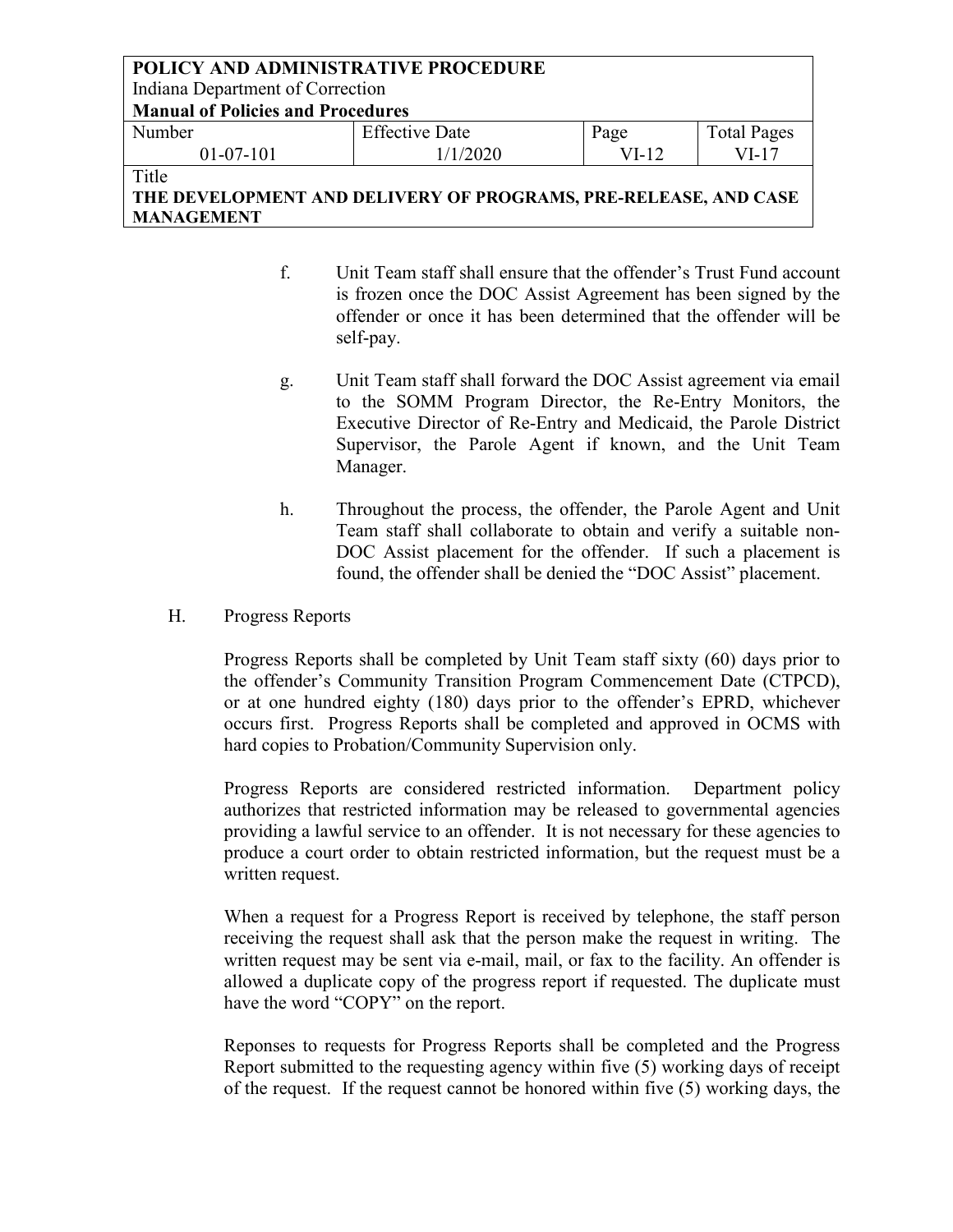### **POLICY AND ADMINISTRATIVE PROCEDURE** Indiana Department of Correction **Manual of Policies and Procedures** Number 01-07-101 Effective Date 1/1/2020 Page VI-13 Total Pages VI-17

**Title** 

**THE DEVELOPMENT AND DELIVERY OF PROGRAMS, PRE-RELEASE, AND CASE MANAGEMENT**

> Deputy Warden of Re-Entry shall contact the requesting agency and advise of the delay and when the information shall be provided. All progress reports must be sent to the recipient via secure (encrypted) email or fax.

Staff are not permitted to enter medical or mental health diagnosis (including addiction diagnosis) and/or medications (name, dosage, etc.) in the progress report. Staff may only include the medical and mental health codes and the definition of those codes. In the comment sections under the Counseling/Health tab, staff will write, "For additional medical, mental health, and addiction recovery information, please email IDOCmedical@idoc.in.gov."

Progress Reports are valid for ninety (90) days from the date the report was reviewed and approved. A Progress Report must be reviewed by a supervisor within thirty (30) days of the report being created. If the report is older than thirty (30) days, the report cannot be reviewed and a new report must be completed. Secured placement is not mandatory. If a Progress Report is due and placement has not been secured, the author shall document all efforts that have been made in an attempt to secure a placement in the "Release Residence" section of the report.

Progress Report authors shall conduct a comprehensive record review in order to complete the Progress Report thoroughly.

I. Release:

Unit Team staff shall collaborate with multiple divisions, specifically Classification and Pre-Release to prepare the offender population for release.

- 1. 180 Day Timeframe:
	- a. Ensure that placement has been entered;
	- b. Complete the comprehensive Release Review Guide. The Release Review Guide is automated in OCMS notes. The questions will be completed through the questionnaire on the notes screen and will automatically populate into notes. The Release Review Guide is attached to this policy and administrative procedure (Attachment 4).
	- c. The IRAS-SRT is completed, including other areas on need;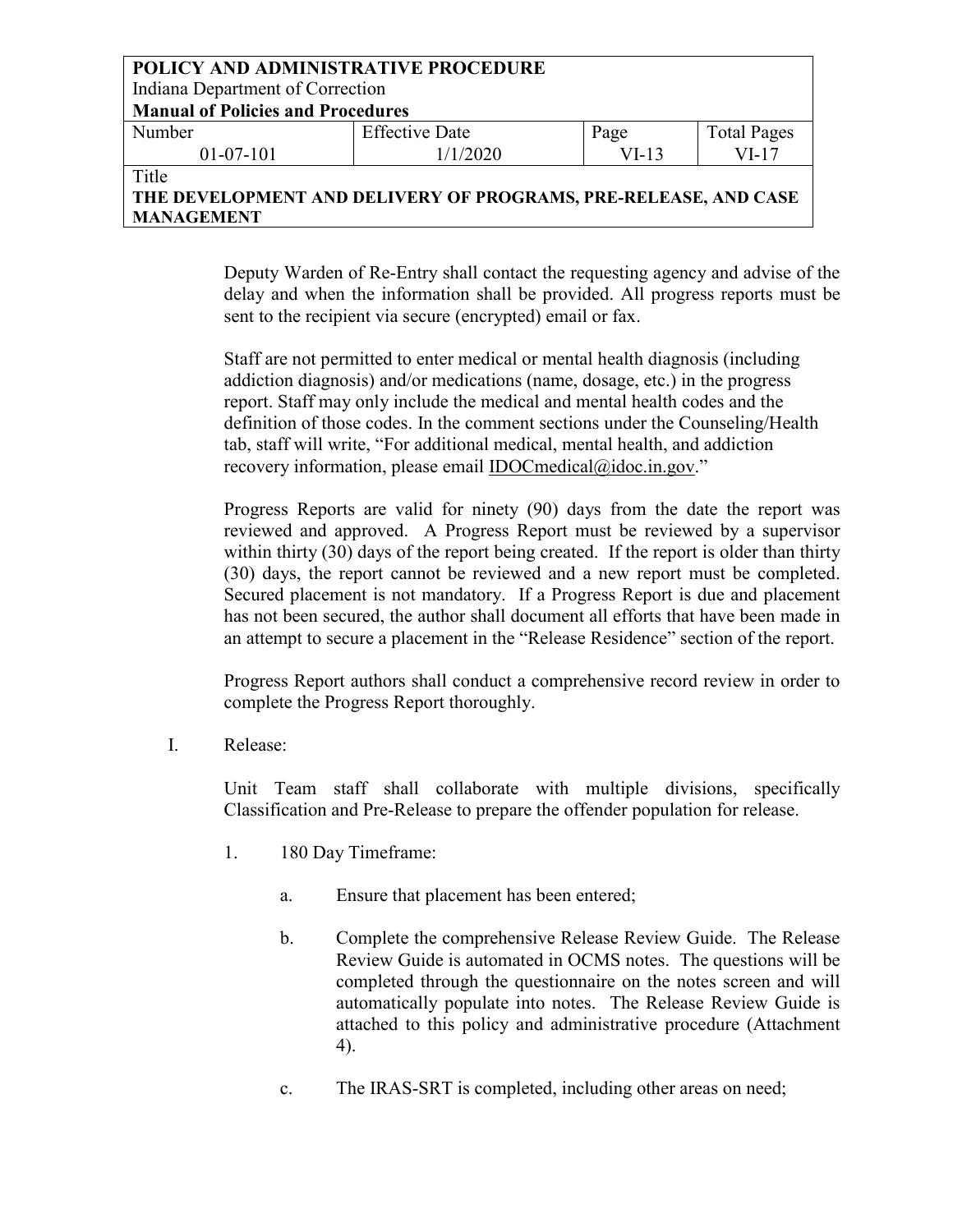| <b>POLICY AND ADMINISTRATIVE PROCEDURE</b> |                       |       |                    |  |
|--------------------------------------------|-----------------------|-------|--------------------|--|
| Indiana Department of Correction           |                       |       |                    |  |
| <b>Manual of Policies and Procedures</b>   |                       |       |                    |  |
| Number                                     | <b>Effective Date</b> | Page  | <b>Total Pages</b> |  |
| $01 - 07 - 101$                            | 1/1/2020              | VI-14 | VI-17              |  |

**Title** 

# **THE DEVELOPMENT AND DELIVERY OF PROGRAMS, PRE-RELEASE, AND CASE MANAGEMENT**

Offenders are to be referred to the Pre-Release Course thorough PMRS by their assigned caseworker/case manager at least 180 days prior to the offender's release from the Department or at the time of a CTP progress report, whichever comes first. The assigned caseworker/case manager will add a general note into OCMS titled, "Pre-Release Referral Note," with the necessary information for the Re-Entry Coordinator to complete the Pre-Release Referral Form.

- 2. 60 Day Timeframe:
	- a. Ensure placement is entered and approved;
	- b. A review of the Release Review Guide has been conducted to address outstanding issues identified on the Guide; and,
	- c. Document in OCMS notes the status of any outstanding issue(s) on the Release Review Guide.
- J. Vital Documents:
	- 1. Birth Certificates: Can be applied for at any time during the offender's incarceration. Should not be applied for under 60 days from EPRD.
	- 2. DD214 Report of Separation: May be applied for at any time during the offender's incarceration. Should not be applied for under 60 days from EPRD.
	- 3. Social Security Cards: May be applied for at 120 days from EPRD. Should not be applied for earlier than 120 days or under 60 days from EPRD.
	- 4. State Identification Cards: Offenders should be referred to see the mobile BMV during scheduled site visits when they are 365 days from EPRD.

Any offender required to register as a sex offender after release is mandated to obtain a state identification card. Unit Team Re-Entry staff shall make every effort to assist the offender in obtaining this document prior to release. Any offender who is required by law to register as a sex offender and refuses a state identification card can receive a written conduct at the discretion of the facility. Offender's refusals to be referred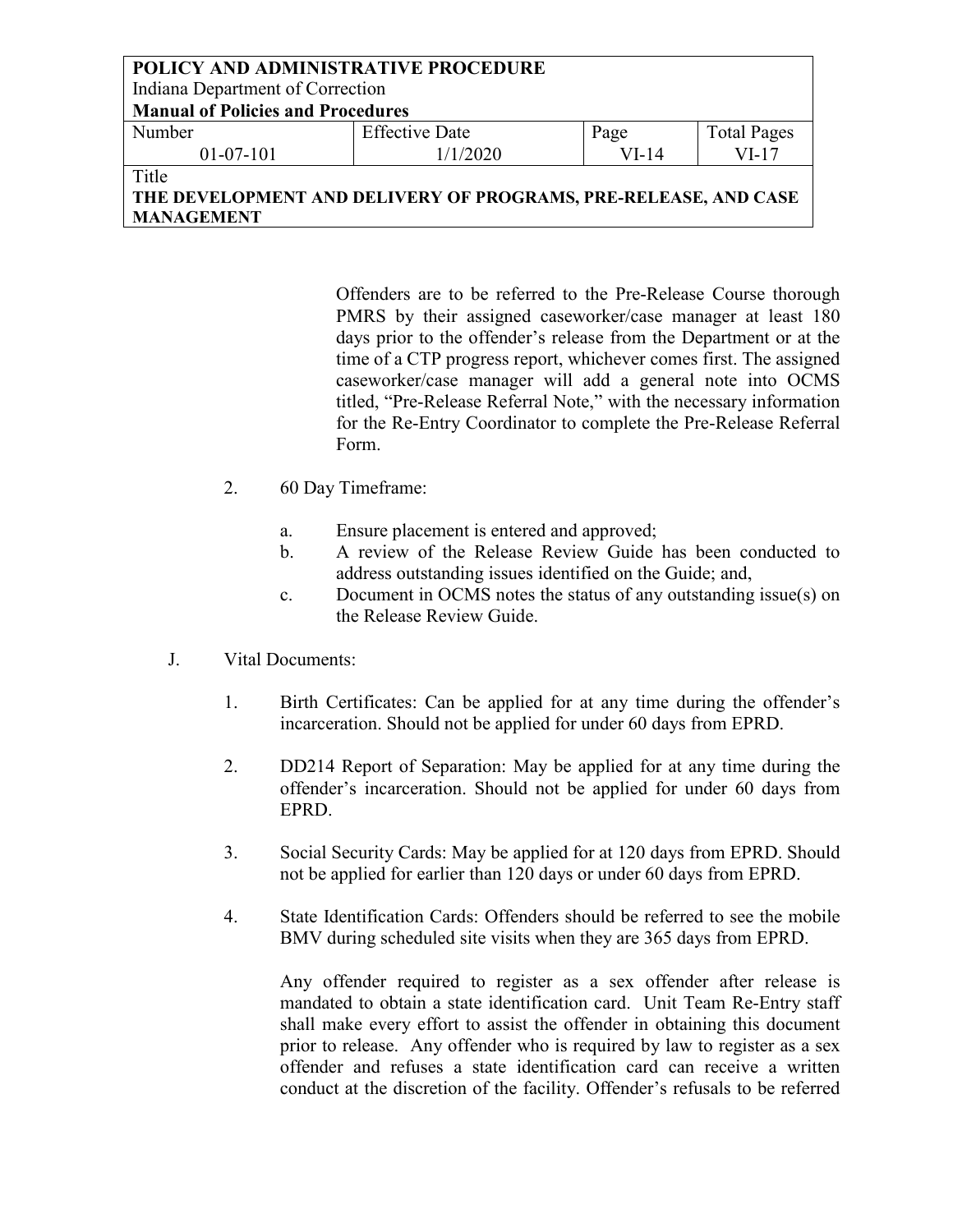| POLICY AND ADMINISTRATIVE PROCEDURE                             |                       |         |                    |  |
|-----------------------------------------------------------------|-----------------------|---------|--------------------|--|
| Indiana Department of Correction                                |                       |         |                    |  |
| <b>Manual of Policies and Procedures</b>                        |                       |         |                    |  |
| Number                                                          | <b>Effective Date</b> | Page    | <b>Total Pages</b> |  |
| $01-07-101$                                                     | 1/1/2020              | $VI-15$ | $VI-17$            |  |
| Title                                                           |                       |         |                    |  |
| THE DEVELOPMENT AND DELIVERY OF PROGRAMS, PRE-RELEASE, AND CASE |                       |         |                    |  |
| <b>MANAGEMENT</b>                                               |                       |         |                    |  |

to see the mobile BMV in order to obtain an identification card should be documented in an OCMS note.

If an offender is transferred to another facility, vital documents shall be sent in the offender packet to the receiving facility. If the document(s) were not sent when the offender is transferred, it is the responsibility of the transferring facility to make sure the receiving facility receives the document(s). If the offender  $\Theta$  is released from the Department without possession of vital documents, such documents shall be mailed to Central Office Re-Entry Services at 302 W. Washington RM 334 Indianapolis, IN 46204.

In the event of an offender death, vital documents must be received at Central Office location within ten (10) business days of date of death.

K. Special Needs Offender Releases

An offender with special needs is considered to be an offender who has been diagnosed with mental or physical health issues that significantly impact the offender's ability to perform normal activities of daily living. These offenders may include offenders with: mental illness, emotional impairments, organic brain syndrome, mental retardation, or physical impairments that seriously impact the offender's mobility. These offenders may have placement-related issues due to their medical/mental health issues.

Additionally, offenders who require injectable medications, durable medical equipment, assisted living, extensive nursing care, extensive mental health services, or civil commitment may be considered a special needs offender.

Unit Team staff shall identify the special needs offender at 180 days to EPRD and notify the following staff via secure (encrypted) email:

- 1. Director of Case Management;
- 2. Assigned Re-Entry Monitor;
- 3. Chief Medical Officer;
- 4. Executive Director of Behavioral Health Services;
- 5. Executive Director of Physical Health Services;
- 6. Executive Director of Addiction Recovery Services (for releases involving offenders with special addiction recovery treatment needs);
- 7. Director of Transitional Care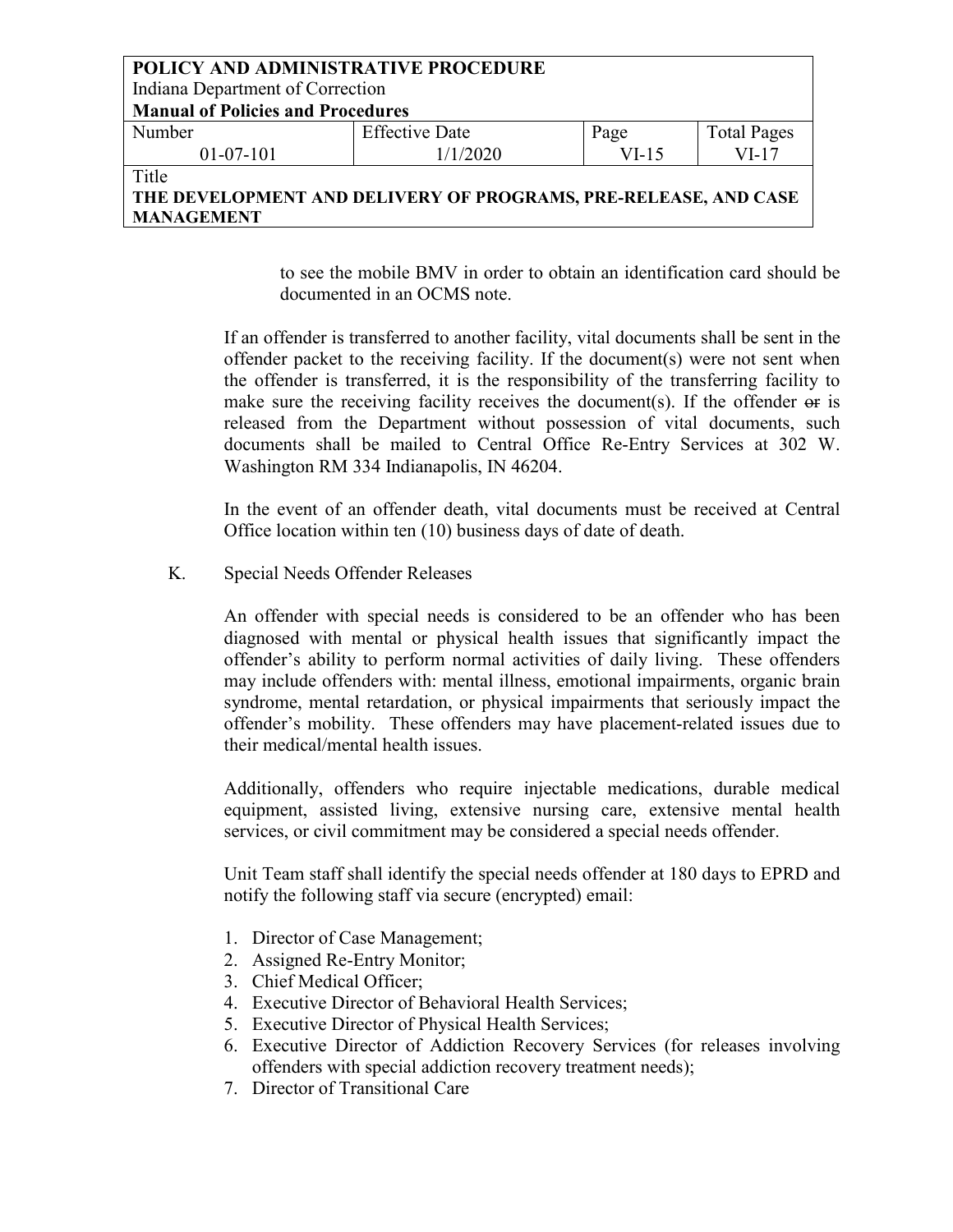Indiana Department of Correction

**Manual of Policies and Procedures**

| Number      | <b>Effective Date</b> | Page  | <b>Total Pages</b> |
|-------------|-----------------------|-------|--------------------|
| $01-07-101$ | 1/2020                | VI-16 | $VI-1$             |
| $-1$        |                       |       |                    |

Title

# **THE DEVELOPMENT AND DELIVERY OF PROGRAMS, PRE-RELEASE, AND CASE MANAGEMENT**

- 8. Director of Mental Health Services;
- 9. Quality Assurance Monitor, Addiction Recovery and Behavioral Health
- 10. Contracted Medical Provider Regional Director of Re-Entry
- 11. Contracted Medical Provider Regional Mental Health Director
- 12. Contracted Medical Provider Regional Psychiatric Director
- 13. Contracted Medical Provider Regional Medical Director
- 14. Parole District Supervisor (only send notice to the PD supervisor for the PD who will be supervising the offender)
- 15. SOMM Program Director (for release involving offenders with sex offenses)
- 16. Assigned Parole Re-Entry Liaison (only send notice to the PRL for the PD who will be supervising the offender)
- 17. Warden and/or Deputy Warden of Re-Entry; and
- 18. Other pertinent staff at the facility level who are involved in tracking, preparing for, or who will need information about the offender's release (i.e. Supervisor of Classification, Re-Entry Coordinator, Health Service Administrator, etc).

The email shall include:

- 1. Offender Name;
- 2. Offender DOC#;
- 3. Offender Location;
- 4. Special needs to address during transition from the Department to the Community. (Including information about the offender's medical diagnoses, mental health diagnoses, current medications, and/or if medical equipment is needed upon release; and,
- 5. Placement Needs:

This shall be in a paragraph format and shall include:

- a. A brief synopsis about the placement planning to this point in time;
- b. Whether the offender will be:
	- 1) Released to probation;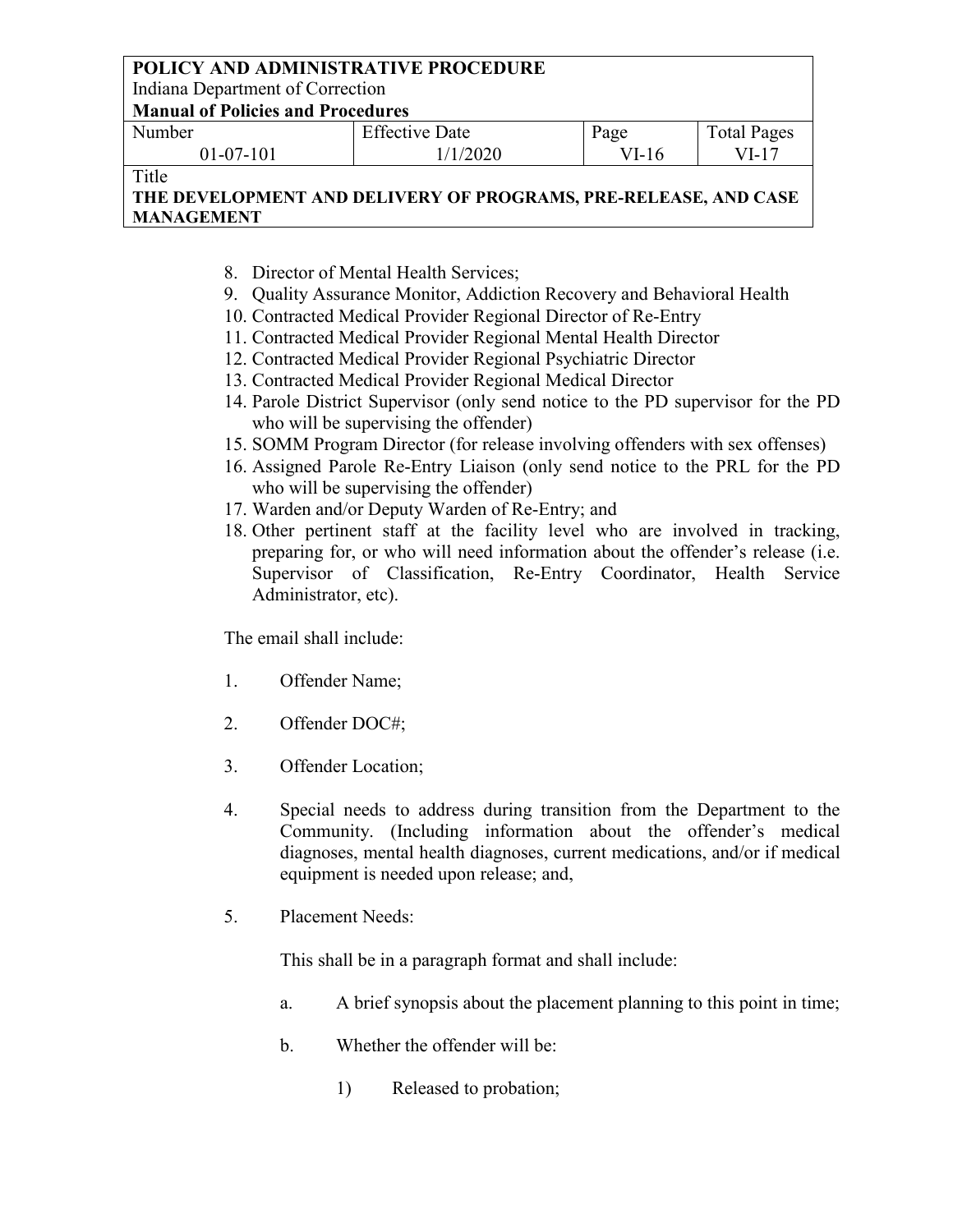Indiana Department of Correction

### **Manual of Policies and Procedures**

| Number      | <b>Effective Date</b> | nage | $\mathbf{r}$<br><i>l</i> 'otal Pages |
|-------------|-----------------------|------|--------------------------------------|
| $01-07-101$ | 2020                  | 'I-. | $\sqrt{1-1}$                         |

**Title** 

- 2) Released to Parole:
- 3) Released to Community Corrections;
- 4) Released to Community Transition Program; or,
- 5) Released due to reaching Maximum Release Date.
- c. Offender's Release Plan Summary, if one exists;
- d. If no Release Plan Summary exists, the options being pursued; and,
- e. The anticipated supportive services the offender will need in the community (mental health appointment, medical appointment, substance abuse treatment, sex offender treatment, etc.).
- L. Military Veteran Offender Releases
	- 1. Unit Team staff shall identify offenders who have served in the US Military. If missed at Intake, military involvement can be identified and flagged when completing the Release Review Guide through a facility packet review, review of Offender Flags, or offender self-report.
	- 2. Unit Team staff shall assist offenders identified as veterans in obtaining a copy of their DD-214s in cases where copies are not located in the offender's Release Packet. This shall be completed as a step of the Release Review Guide.
	- 3. Unit Team shall notify the Parole District Supervisor of the offender veteran's district of release. The Parole District Supervisor or designee shall follow up with the offender veteran after the offender veteran has been released to ensure he/she is aware of veteran resources in the community.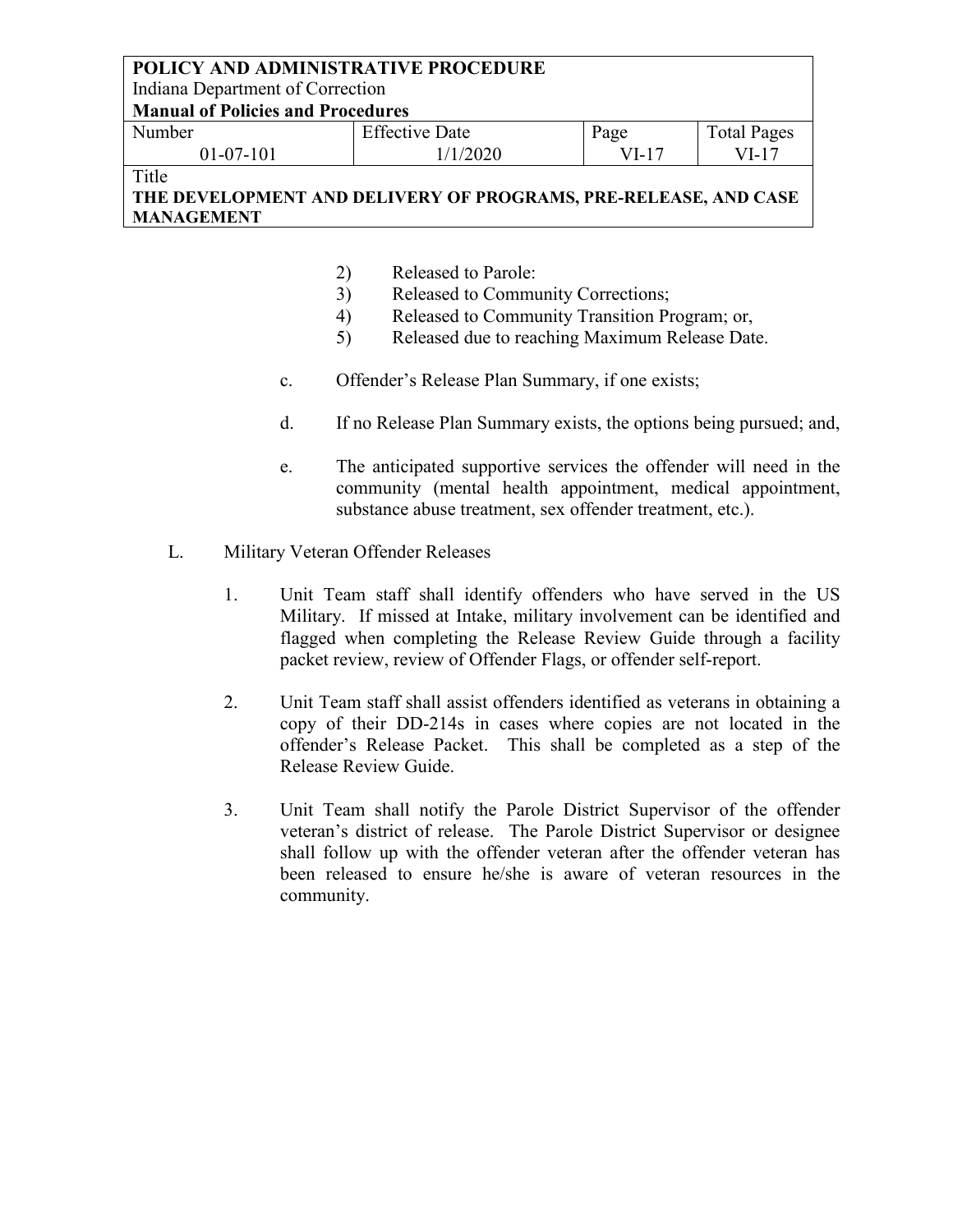Indiana Department of Correction

**Manual of Policies and Procedures**

| Number      | <b>Effective Date</b> | Page | <b>Total Pages</b> |
|-------------|-----------------------|------|--------------------|
| $01-07-101$ | 1/1/2020              | VII- | VII-14             |
| $T^*$ . 1   |                       |      |                    |

### Title

# **THE DEVELOPMENT AND DELIVERY OF PROGRAMS, PRE-RELEASE, AND CASE MANAGEMENT**

## VII. RE-ENTRY PROCESS-EPRD LESS THAN 180 DAYS:

The following procedures apply to offenders who have less than 180 days to EPRD upon arrival at their initial housing facility.

### A. Orientation

The facility orientation shall include information on Case Management and Unit Management processes at the facility. Facility Orientation shall include but is not limited to Sexual Violence Assessment Tool (SVAT), Prison Rape Elimination Act (PREA) Education, Case Management/Unit Team overview, Law Library information, Health Services procedures, etc. Except in unusual circumstances, reception and orientation for offenders transferred from another Department facility shall be completed within seven (7) calendar days after arrival.

All facility admissions and orientation programs shall ensure that information for the purpose and benefit of re-entry services and obtaining release documentation (e.g., birth certificate, Social Security card) prior to release are included as part of the Intake process. Institutional packets and IRIS files shall be reviewed upon arrival to determine what release documents will be needed prior to release  $\frac{1}{2}$ . If an offender does not have a birth certificate available to him/her, staff shall work with the offender to apply for the document. If the offender does not have a Social Security card, staff shall apply for the document as soon as the offender is in within one hundred twenty (120) days of release. If an offender does not have a State ID, and meets eligibility criteria, he/she should utilize the BMV site visit prior to release.

B. Indiana Risk Assessment System (IRAS)

All staff in the Unit Team Manager, Casework Manager, Correctional Caseworker, and/or Intake Unit Classification Specialist designations shall become a certified user of IRAS. They shall complete any necessary training to obtain the certification within ninety (90) days of accepting their position and shall maintain the certification as required by Indiana Judicial Center's statewide policy. In the event Case Management staff attempts and fails IRAS certification four (4) times, the facility's Deputy Warden of Re-Entry shall reach out to the Director of Case Management notifying him/her of this situation to discuss next steps.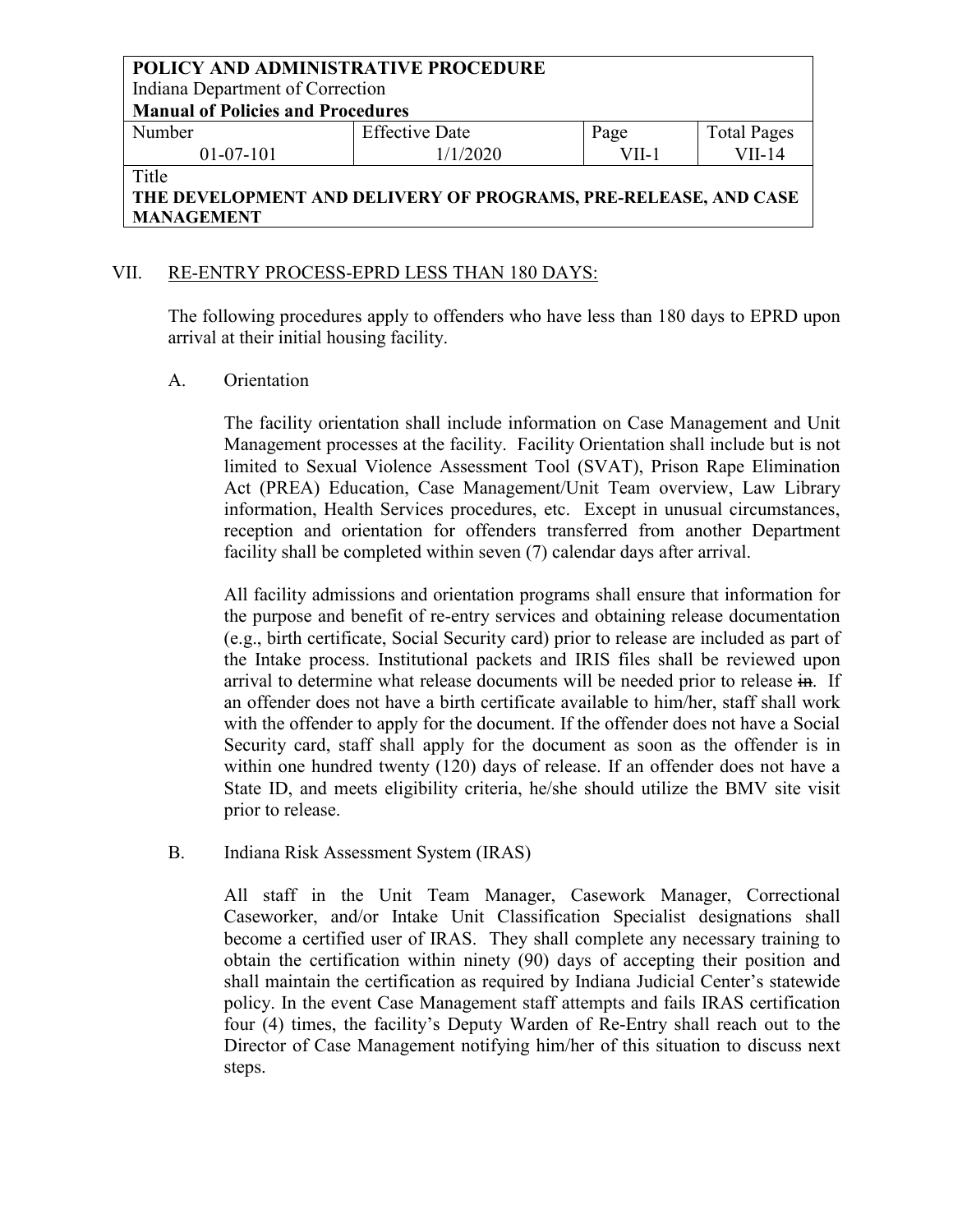| POLICY AND ADMINISTRATIVE PROCEDURE                             |                       |         |                    |  |  |
|-----------------------------------------------------------------|-----------------------|---------|--------------------|--|--|
| Indiana Department of Correction                                |                       |         |                    |  |  |
| <b>Manual of Policies and Procedures</b>                        |                       |         |                    |  |  |
| Number                                                          | <b>Effective Date</b> | Page    | <b>Total Pages</b> |  |  |
| $01-07-101$                                                     | 1/1/2020              | $VII-2$ | $VII-14$           |  |  |
| Title                                                           |                       |         |                    |  |  |
| THE DEVELOPMENT AND DELIVERY OF PROGRAMS, PRE-RELEASE, AND CASE |                       |         |                    |  |  |

**MANAGEMENT**

Within seven (7) calendar days of receipt of notification of certification, the staff

member shall take the necessary steps to become an authorized user of the INcite System by completing and submitting the signed INcite User Agreement (Attachment 1).

A staff member transferring from an agency that uses the IRAS Community Supervision Tool (IRAS-CST), including the Parole Services Division, is not required to recertify on the PIT and SRT unless recommended by supervisory staff at the facility. A new INcite User Agreement must be completed to reflect "IDOC" as the staff person's current agency in the INcite system.

Scoring documents from the IRAS assessment including the interview guide, offender self-report, and hard copy score sheet do not need to be saved in the offender's institutional packet. Risk level overrides should go no higher than one risk level and any override shall require documentation in INcite and OCMS. An OCMS note shall be entered listing the reason for and level of override. When appropriate, risk level overrides of more than one risk level shall require supervisor approval and an additional OCMS note entry by the supervisor documenting review of the override.

1. IRAS Prison Intake Tool (IRAS-PIT)

The IRAS-PIT shall be completed per the expectations set forth by the University of Cincinnati and the Indiana Office of Court Services by conducting a face-to-face interview with the offender and ensuring the information in the PIT interview guide is discussed. The IRAS-PIT shall be completed for all adult offenders at the facility level and the results entered into the INcite system within thirty (30) calendar days of his/her arrival from the intake facility. The data from the IRAS-PIT shall be used by Unit Team staff as the foundation for Case Planning and referrals. Offenders shall not be given copies of their assessment.

a. IRAS-PIT: Refusal to participate:

If an offender refuses the IRAS-PIT assessment, no Program referrals shall be made; however, a "refusal" Case Plan shall be generated and an OCMS note entered documenting the offender's refusal to participate in the Re-Entry process. At this time, the IRAS-Static Tool shall be completed in place of the IRAS-PIT by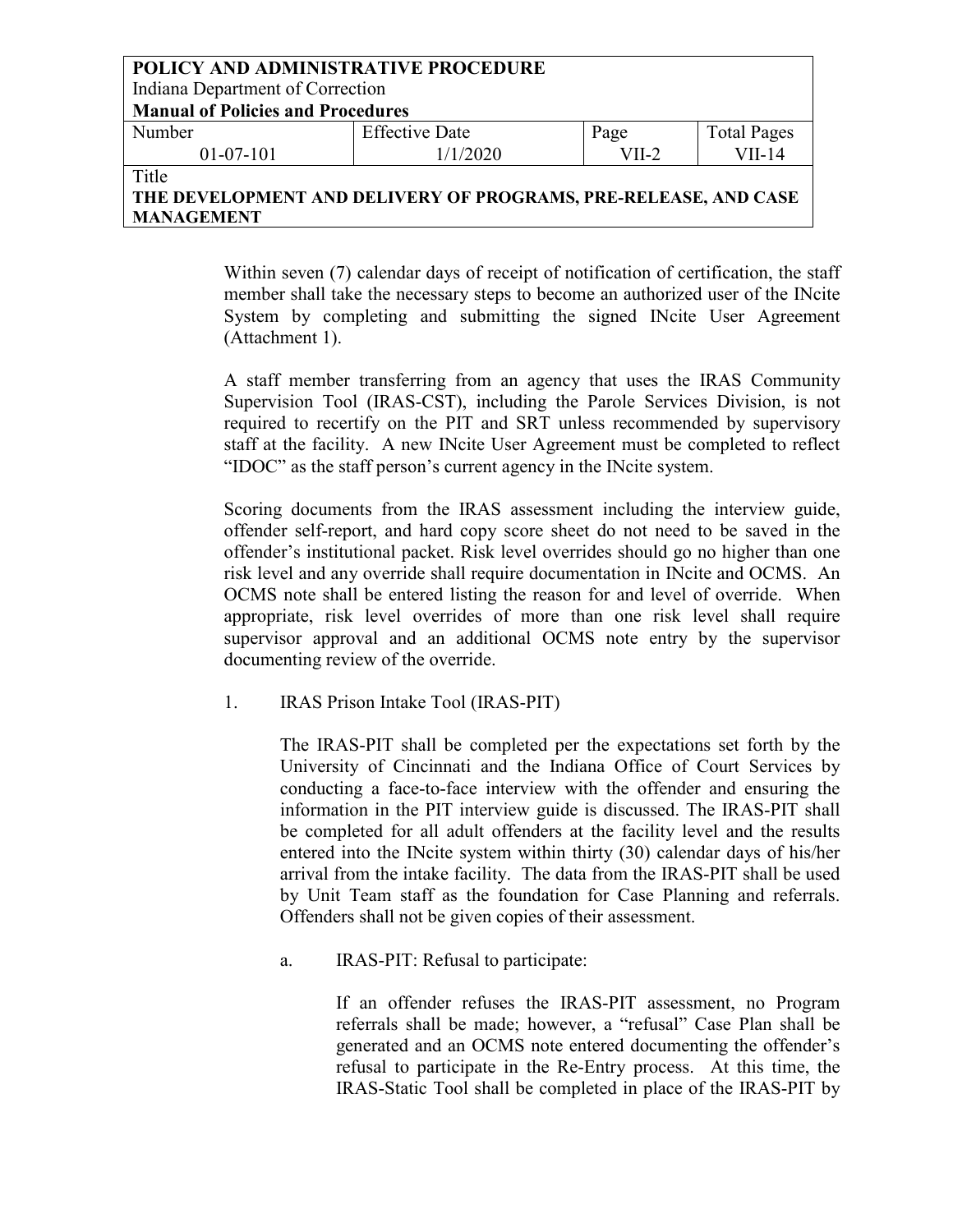| POLICY AND ADMINISTRATIVE PROCEDURE                                      |                       |         |                    |  |  |
|--------------------------------------------------------------------------|-----------------------|---------|--------------------|--|--|
| Indiana Department of Correction                                         |                       |         |                    |  |  |
| <b>Manual of Policies and Procedures</b>                                 |                       |         |                    |  |  |
| Number                                                                   | <b>Effective Date</b> | Page    | <b>Total Pages</b> |  |  |
| $01-07-101$                                                              | 1/1/2020              | $VII-3$ | $VII-14$           |  |  |
| Title<br>THE DEVELOPMENT AND DELIVERY OF PROGRAMS, PRE-RELEASE, AND CASE |                       |         |                    |  |  |

Unit Team staff for the purposes of creating a "refusal" Case Plan. The IRAS-Static Tool is only intended for those offenders who refuse to participate in the assessment process or those who are incapable due to severe mental illness. Offenders who are unwilling to participate in the IRAS-PIT assessment process, shall be offered the opportunity to rescind the refusal at each subsequent mandatory minimum contact. If an offender continues to refuse to participate in the IRAS-PIT assessment, no referrals for programming shall be made. If the offender agrees to participate in the IRAS-PIT assessment, the assessment shall be completed within thirty (30) days by Unit Team staff.

b. IRAS-PIT: Mental Health offenders

If an offender is unable to participate in the IRAS-PIT due to serious mental illness, an OCMS note shall be entered documenting his/her refusal. At this time the IRAS-Static Tool shall be completed in place of the IRAS-PIT by Unit Team staff. The IRAS-Static Tool is only intended for those offenders who refuse to participate in the assessment process or those who are incapable due to severe mental illness. In this instance, a Case Plan shall be generated using the incapable Case Plan type and appropriate referrals and interventions shall be made.

If an offender requiring an IRAS-PIT is received from a prior facility without the assessment on file, Unit Team staff shall complete the assessment.

2. IRAS Re-Entry Tool (IRAS-SRT)

An IRAS-SRT is not required for offenders arriving at their initial housing facility with less than 180 days to EPRD.

C. Release Review

**MANAGEMENT**

Unit Team staff shall complete the Release Review Guide with each offender within thirty (30) calendar days of the offender's arrival to the facility. This interview shall be conducted in a manner to answer relevant questions regarding release planning.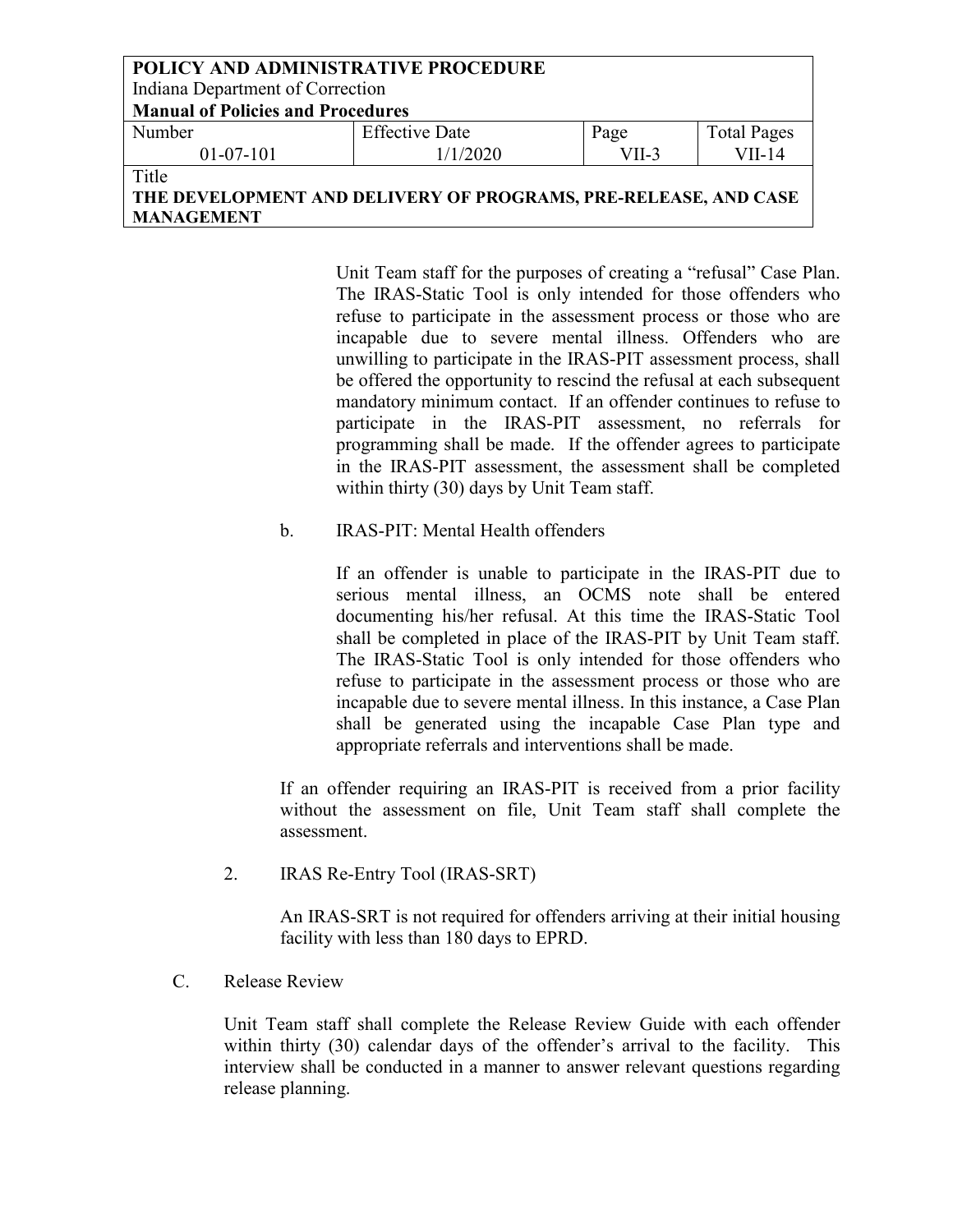| POLICY AND ADMINISTRATIVE PROCEDURE                             |                       |         |                    |  |  |
|-----------------------------------------------------------------|-----------------------|---------|--------------------|--|--|
| Indiana Department of Correction                                |                       |         |                    |  |  |
| <b>Manual of Policies and Procedures</b>                        |                       |         |                    |  |  |
| Number                                                          | <b>Effective Date</b> | Page    | <b>Total Pages</b> |  |  |
| $01-07-101$                                                     | 1/1/2020              | $VII-4$ | $VII-14$           |  |  |
| Title                                                           |                       |         |                    |  |  |
| THE DEVELOPMENT AND DELIVERY OF PROGRAMS, PRE-RELEASE, AND CASE |                       |         |                    |  |  |

**MANAGEMENT**

Prior to the interview, Unit Team staff shall review any flags in OIS, relevant Classification information including type of release supervision and CTP eligibility, and any visitation restrictions. A comprehensive Release Review Guide is attached to this policy and administrative procedure (Attachment 4). The Release Review Guide is automated in OCMS notes and questions will be completed through the questionnaire on the notes screen and will populate into notes.

Unit Team staff shall maintain their caseload in OCMS. Any caseload transfer shall be entered in OCMS within seven (7) calendar days.

D. Case Planning

A Case Plan is not required for offenders arriving at their initial housing facility with less than 180 days to EPRD.

- E. Program and Course Referrals
	- 1. PMRS Referral Process:

All Program and Course referrals shall be completed in the Program Management Referral System (PMRS) by assigned Case Management staff. All referrals shall be associated with an IRAS domain and a documented need.

Facilities shall designate staff responsible for the timely entry of PMRS data. All PMRS actions including referral, wait list, start date, end date, and completion type shall be completed within five (5) business days of the action's occurrence.

If an offender quits or is terminated from a Program, or refuses a referral to a Program, Unit Team shall complete the referral as enrolled and completed on the same date and enter one of the following completion types:

- a. Client Quit Program;
- b. Client's participation was terminated;
- c. Client Refused the Program;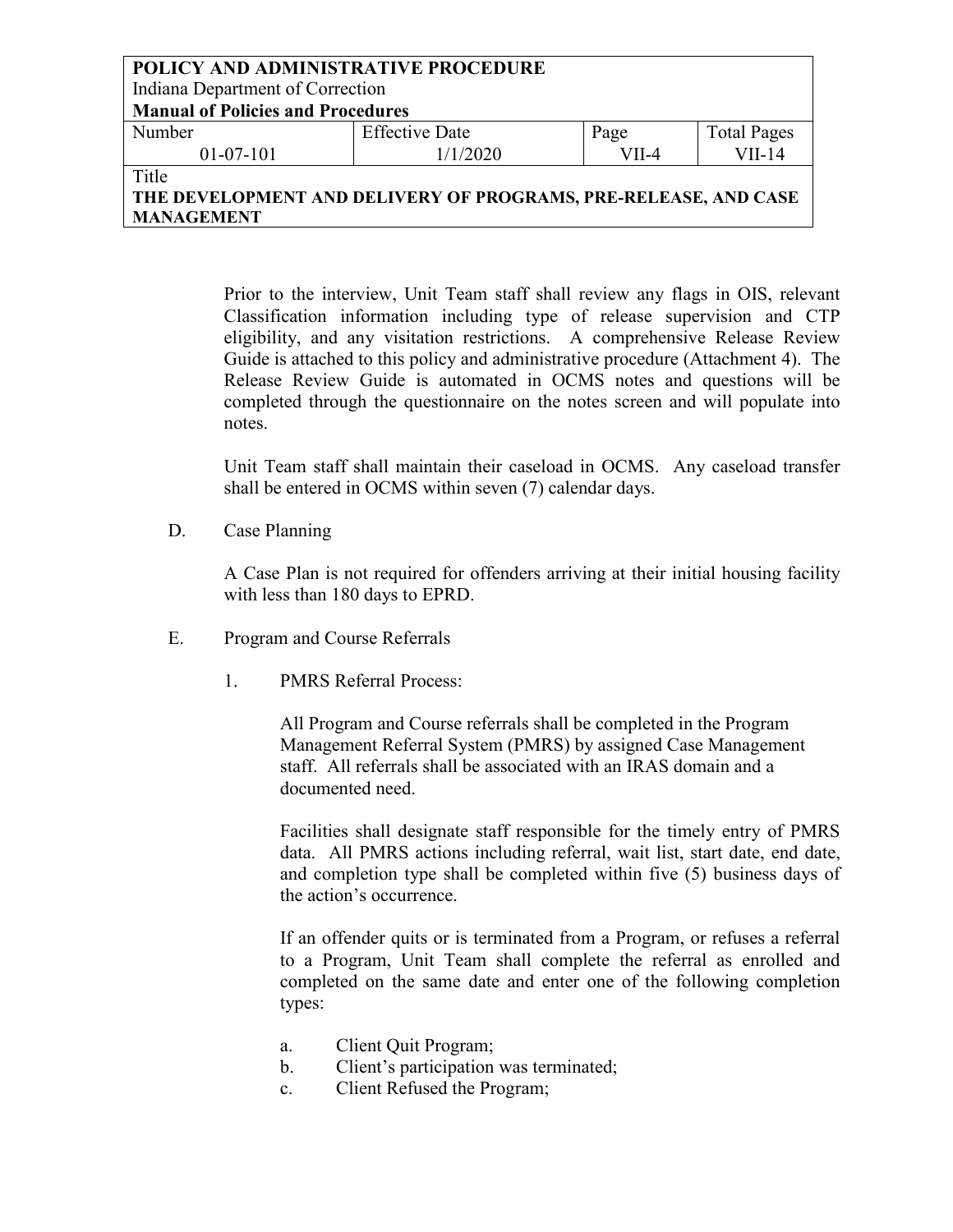Indiana Department of Correction

**Manual of Policies and Procedures**

| Number    | $\Gamma$ CC.<br>Effective Date | Page      | $\overline{ }$<br>Fotal Pages |
|-----------|--------------------------------|-----------|-------------------------------|
| 01-07-101 | 1/2020                         | $^7$ II-5 | II-14                         |
|           |                                |           |                               |

Title

# **THE DEVELOPMENT AND DELIVERY OF PROGRAMS, PRE-RELEASE, AND CASE MANAGEMENT**

- d. Changed Programs;
- e. Client Inappropriate for Services; or,
- f. Re-refer at a Later Date

A review in the Case Plan along with an OCMS note shall be required detailing the circumstances in which an offender quits, his/her participation is terminated, or he/she refuses a program referral.

If an offender who is enrolled in a program quits, participation is terminated (for any reason), or unsuccessfully completes the Program (i.e., does not meet all requirements to successfully complete the program) he/she is ineligible to enroll in any other Program for a period of 180 days from the date that the offender is officially removed. In addition, the facility may determine that the offender is course and/or job ineligible and assign the offender to idle status for a fixed period of time, not to exceed 180 days. Second Chance course are an approved exception to this rule.

F. Personalized Interventions and Service Referrals

All Personalized Interventions and Service Referrals shall be completed in OCMS. Any Activity that an offender participates in shall be documented as a Personalized Intervention. The use of Cognitive Behavioral Tools (BITS and Guides) should also be entered as personalized interventions.

All OCMS Service Referral actions including start date, end date, and completion type shall be entered within five (5) business days of the action's occurrence. Additionally, an OCMS note shall be entered detailing each Service Referral action.

G. Face-to-Face Contacts

Staff shall meet face-to-face with each offender assigned to their caseload, based on each offender's documented overall IRAS risk level. These contacts shall be documented in OCMS notes. Offenders who score an overall Low must have documented face-to-face contact at least once every one hundred and eighty (180) days. Offenders who score an overall Moderate must have documented face-toface contact at least once every one hundred and twenty (120) days. Offenders who score an overall High or Very High must have documented face-to-face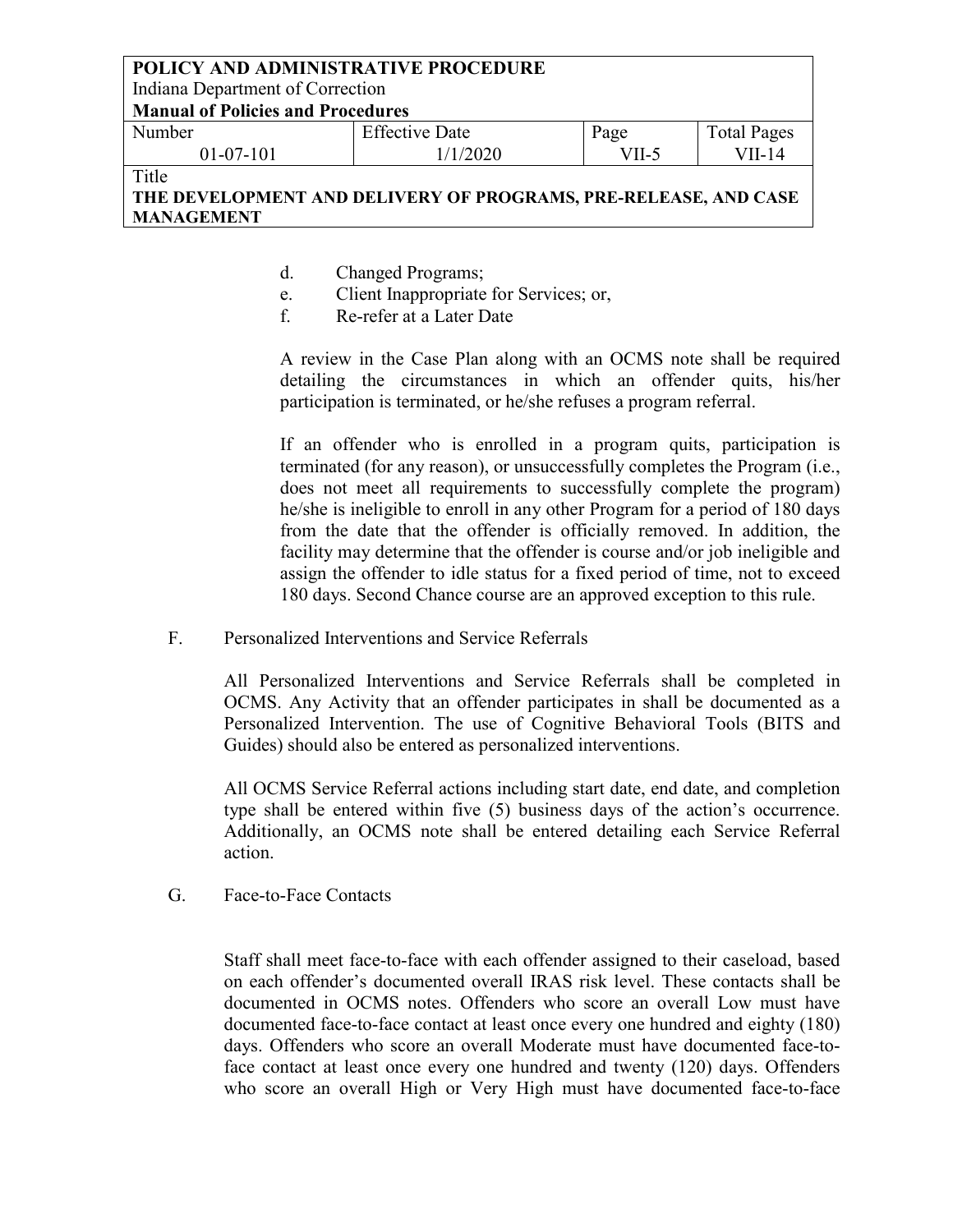#### **POLICY AND ADMINISTRATIVE PROCEDURE** Indiana Department of Correction **Manual of Policies and Procedures** Number 01-07-101 Effective Date 1/1/2020 Page VII-6 Total Pages VII-14

**Title** 

# **THE DEVELOPMENT AND DELIVERY OF PROGRAMS, PRE-RELEASE, AND CASE MANAGEMENT**

contact at least once every ninety (90) days. These meetings may include but are not limited to Case Plan reviews, the discussion of behavioral issues, release needs, programming issues, possible reclassifications, and work release eligibility.

H. Re-Entry Portfolio

The Re-Entry Portfolio for each offender includes originals or copies of program certificates, resumes, birth certificates, Social Security cards, BMV issued ID cards, and other materials to be used in the community and provided to the offender upon release.

Unit Team staff shall collaborate as necessary with Re-Entry and release staff to assist the offender in obtaining any necessary documentation for the Re-Entry Portfolio. If a Re-Entry Portfolio has not been created at the time of the offender's arrival at the facility, designated staff shall create a Re-Entry Portfolio using the Re-Entry Portfolio Face Sheet (Attachment 2).

Any offender required to register as a sex offender after release is mandated to obtain a state identification card. Unit Team Re-Entry staff shall make every effort to assist the offender in obtaining this document prior to release. Any offender who is required by law to register as a sex offender and refuses a state identification card can receive a written conduct at the discretion of the facility. Offender's refusal's to be referred to see the mobile BMV in order to obtain an identification card should be documented in an OCMS note.

I. CTP

Sixty (60) days prior to the offender's CTP commencement date, Unit Team staff shall ereate ensure a Progress Report is approved for the court; an IRAS-SRT is not required. When a request for the CTP Progress report is sent by the facility's Re-Entry Monitor, the Progress Report shall be completed within five (5) business days of the request. Unit Team staff shall notify their supervisor that the Progress Report has been completed. The supervisor shall review and lock the Progress Report in OCMS. Unit Team staff shall verify that placement has been entered. If not yet entered, staff shall enter the placement and submit the placement investigation request to parole if necessary.

J. Placement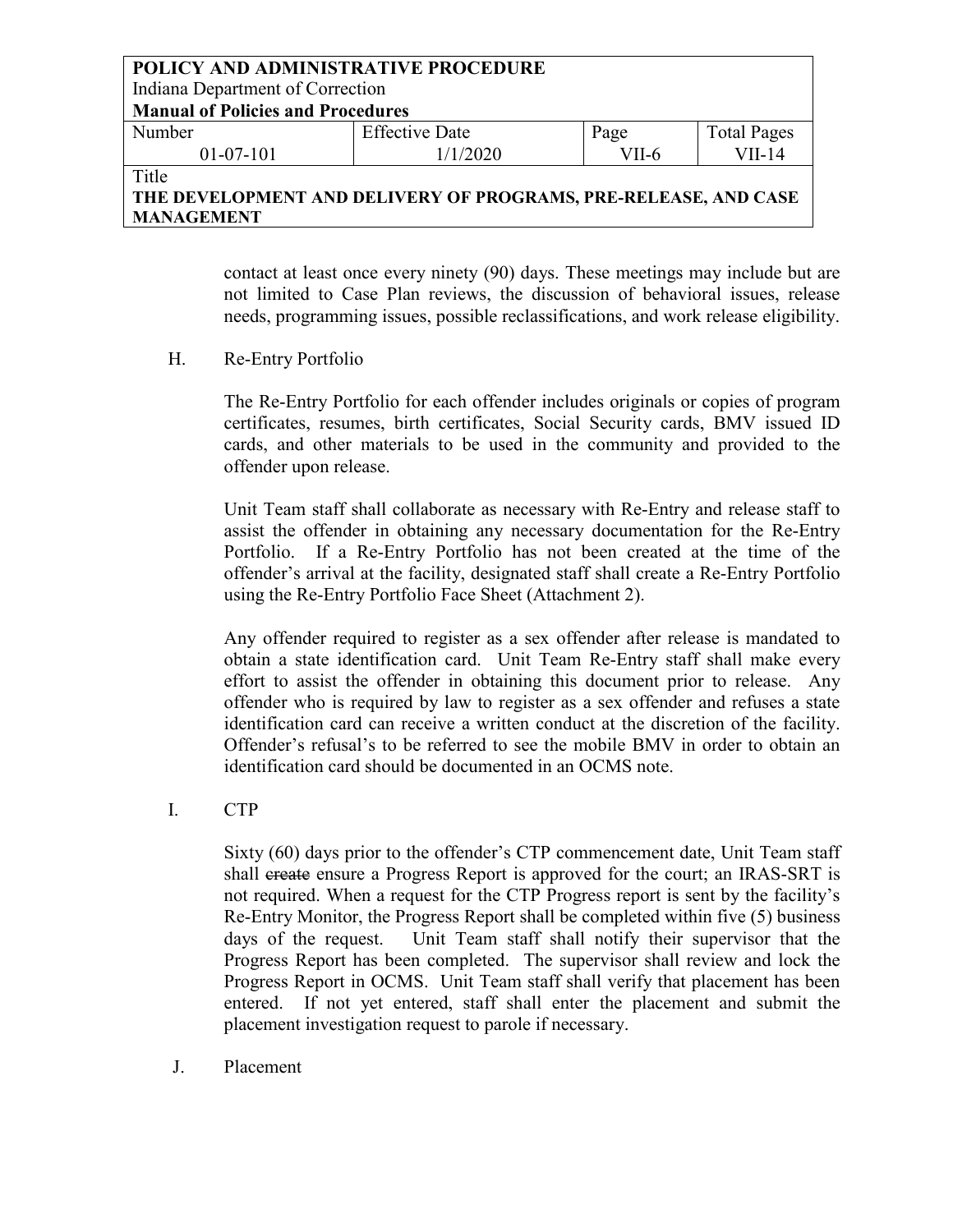| POLICY AND ADMINISTRATIVE PROCEDURE                             |                       |         |                    |  |  |
|-----------------------------------------------------------------|-----------------------|---------|--------------------|--|--|
| Indiana Department of Correction                                |                       |         |                    |  |  |
| <b>Manual of Policies and Procedures</b>                        |                       |         |                    |  |  |
| Number                                                          | <b>Effective Date</b> | Page    | <b>Total Pages</b> |  |  |
| $01-07-101$                                                     | 1/1/2020              | $VII-7$ | $VII-14$           |  |  |
| Title                                                           |                       |         |                    |  |  |
| THE DEVELOPMENT AND DELIVERY OF PROGRAMS, PRE-RELEASE, AND CASE |                       |         |                    |  |  |

**THE DEVELOPMENT AND DELIVERY OF PROGRAMS, PRE-RELEASE, AND CASE MANAGEMENT**

> When entering placements, a primary and an alternate address is required regardless of the type of release supervision. If only one (1) address is available, Unit Team staff shall review the offender's packet, visitation list, telephone list, money donors, prior placements, and OCMS placement notes to ensure all efforts have been exhausted. All efforts to locate an alternate placement and the reason for not entering an alternate placement shall be documented in OCMS.

> Prior to entering placements and submitting placement investigation requests (i.e. parole), Unit Team staff shall:

- 1. Research prior placement denials to determine suitability for current placement.
- 2. Verify placement as an actual residence by researching the address through a mapping program, such as Google Earth. The mapping program will provide verification that the location is a valid housing location, and in the case of a sex offender, provide a visual of the area to determine whether schools or parks are nearby.
- 3. Call to confirm the placement with the sponsor; making sure to confirm the address and ensure the sponsor is willing to house the offender. Staff is not to ask specific parole or sex offender-related questions when contacting the sponsor, other than to verify there are no firearms in the residence. Exception, staff shall not contact a shelter for the purpose of verifying placement.
- 4. If placement is a shelter, a halfway house, a mission, or Parole Assist, Unit Team staff shall ensure all placement options are exhausted and documented prior to those placements being entered.
- 5. If a shelter is the only viable placement option, only one shelter shall be entered in OCMS. This is an exception to the two (2) placement option requirement.
- 6. Staff may not use abbreviations for city names when entering placement.
- 7. All previous steps in the above process shall be thoroughly documented in the OCMS notes.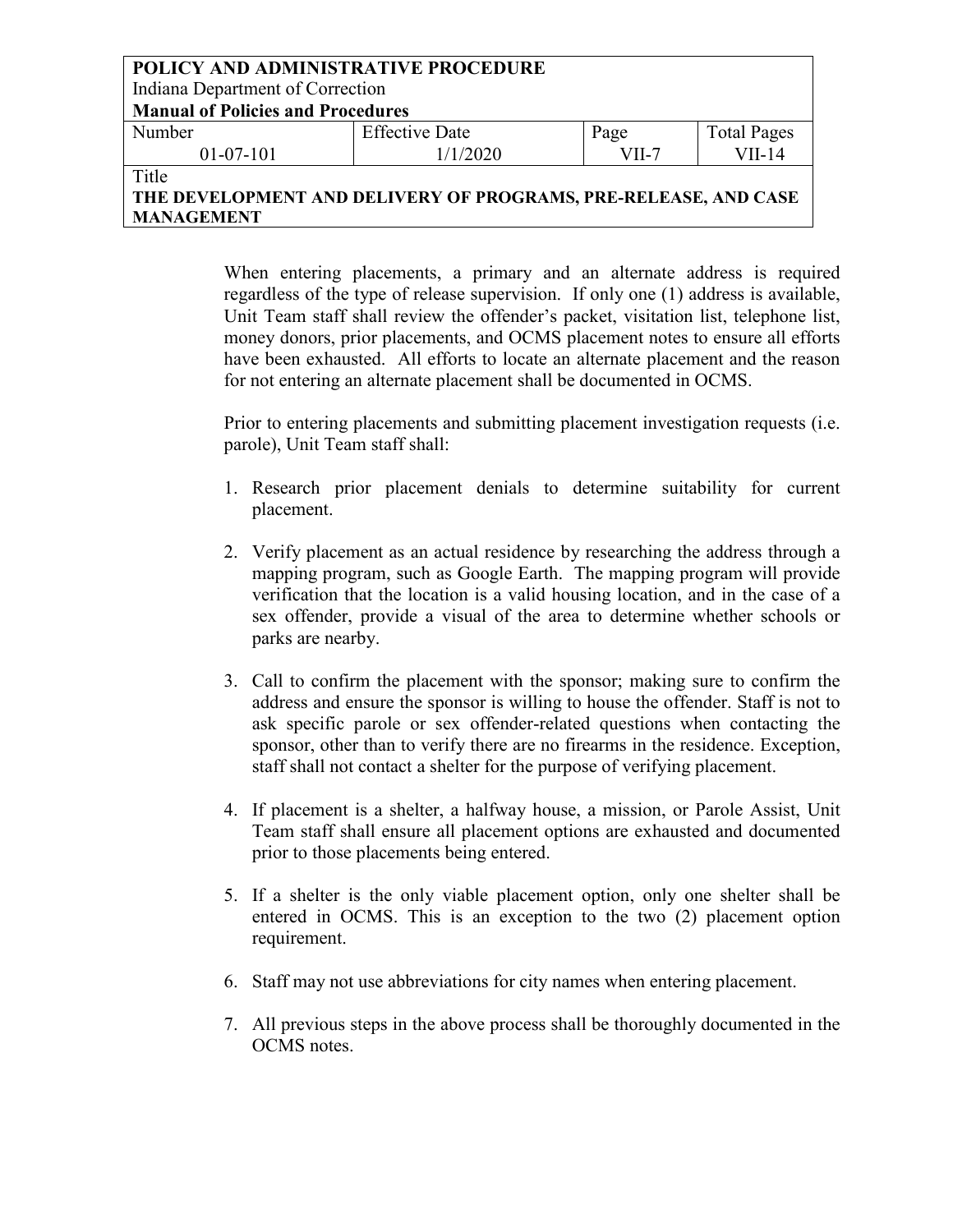| POLICY AND ADMINISTRATIVE PROCEDURE      |                                                                 |         |                    |
|------------------------------------------|-----------------------------------------------------------------|---------|--------------------|
| Indiana Department of Correction         |                                                                 |         |                    |
| <b>Manual of Policies and Procedures</b> |                                                                 |         |                    |
| Number                                   | <b>Effective Date</b>                                           | Page    | <b>Total Pages</b> |
| $01-07-101$                              | 1/1/2020                                                        | $VII-8$ | $VII-14$           |
| Title                                    |                                                                 |         |                    |
|                                          | THE DEVELOPMENT AND DELIVERY OF PROGRAMS, PRE-RELEASE, AND CASE |         |                    |
| <b>MANAGEMENT</b>                        |                                                                 |         |                    |

Placements entered while the offender is housed at an intake facility should still follow the process above for verification of geographic location and sponsor approval to reside at that residence.

1. Parole Release

If a Parole release, both addresses shall require a request for investigation. Placements and requests for Parole Placement Investigations shall be submitted in OCMS one hundred and eighty (180) days prior to the offender's release or sixty (60) days prior to the offender's CTP commencement date, whichever occurs first. At this time, staff should verify that the offender's parole packet information is in IRIS. If the information has been uploaded, the placement may be submitted for investigation. If the information has not been uploaded, the parole packet shall be sent to the parole district office prior to requesting the placement investigation in OCMS.

2. Probation Release

If a Probation release, the placement screen's sponsor field shall identify which placement is the primary and which placement is the alternate address.

3. Dual Supervision

If an offender will be released on dual supervision, only a primary and alternative parole placement entry is required.

4. Discharge

A primary and an alternate address is required.

5. Interstate Compact Placement

When entering an Interstate Compact placement, the out-of-state placement is always entered as the alternate placement. An accompanying primary placement in Indiana must also be entered in OCMS. Interstate Compact placements shall be entered in OCMS at 180 days to EPRD and ICOTS action shall be initiated at 120 days prior to EPRD.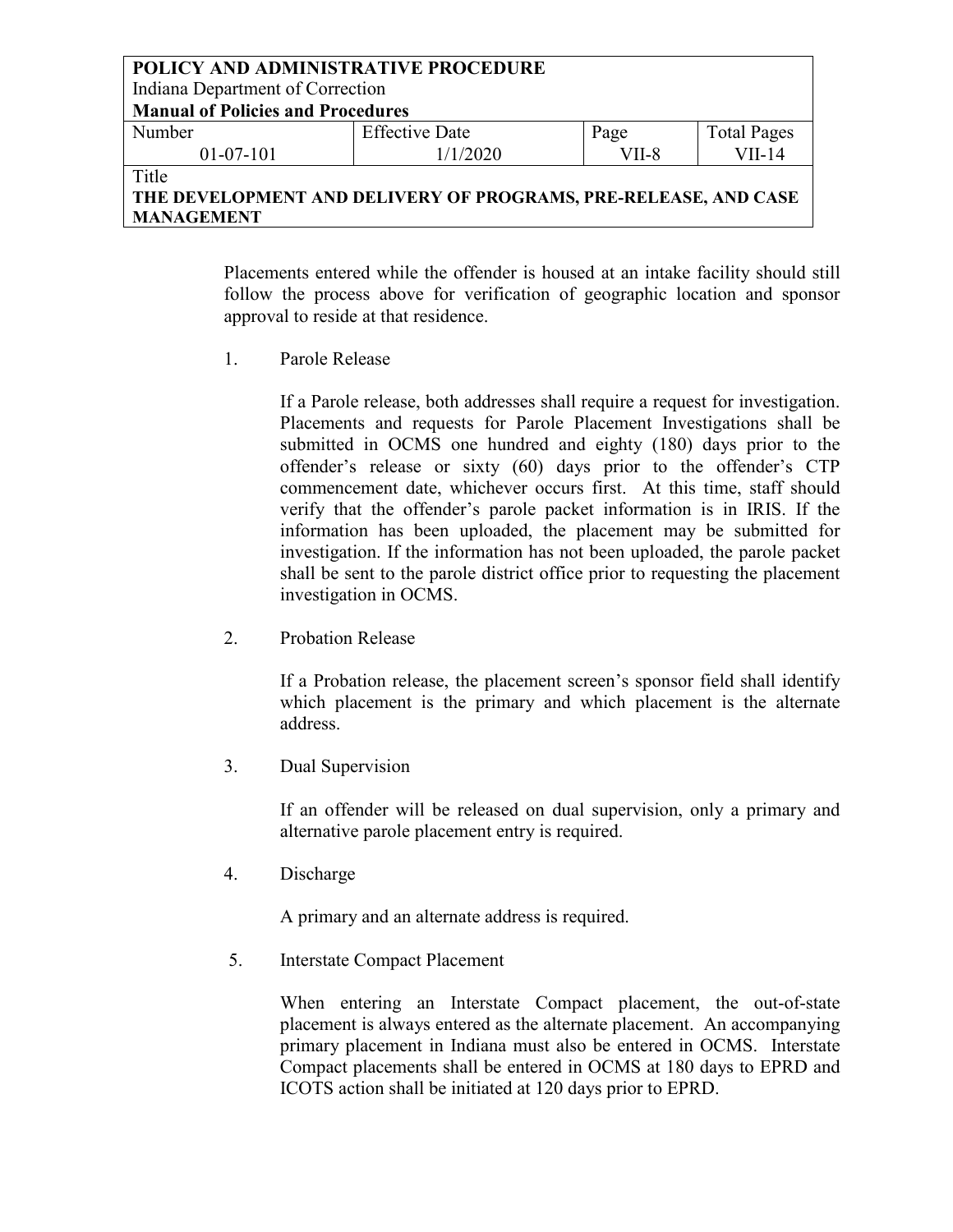Indiana Department of Correction

**Manual of Policies and Procedures**

| Number    | <b>Effective Date</b> | Page    | <b>f</b> otal Pages |
|-----------|-----------------------|---------|---------------------|
| 01-07-101 | 1/1/2020              | $VII-9$ | VII-14              |
| $-1$      |                       |         |                     |

Title

# **THE DEVELOPMENT AND DELIVERY OF PROGRAMS, PRE-RELEASE, AND CASE MANAGEMENT**

6. DOC Assist for Sex Offenders:

If the process for DOC Assist for Sex Offenders has not been initiated, Unit Team staff shall initiate the process immediately. OCMS notes documenting all DOC Assist actions shall be entered within (2) two business days of occurrence and shall include details of each interaction.

At a minimum, the following steps shall be followed:

- a. The offender and Unit Team shall discuss all possible placements where the offender may reside and the Unit Team shall exhaust all possible placements and document in notes before determining that the offender shall need a DOC Assist placement;
- b. In exhausting all possible placements, staff and the offender shall consider contacting those on the offender's visitation list, phone list, other family members and any other persons listed in the Pre-Sentence Investigation report (PSI) who may be able to provide the offender with a residence;
- c. Unit Team, or facility assigned designees, shall complete a records check for wanting authorities, offender flags, placement history, and Trust Fund balance. Offender with Trust Fund balances equal to, or greater than, two hundred dollars (\$200) shall be considered self-pay. In these cases, Unit Team staff shall coordinate with Parole staff to determine available community resources for offender self-pay;
- d. Unit Team shall contact the supervising Parole District Supervisor to inform of the placement concerns and the possible need for a DOC Assist placement for the offender;
- e. Once all placement options have been exhausted and documented in notes, the offender shall be required to sign the DOC Assist Agreement (Attachment 3) and abide by its conditions. Offender shall be notified that failure to abide by the conditions may result in disciplinary action being taken against the offender;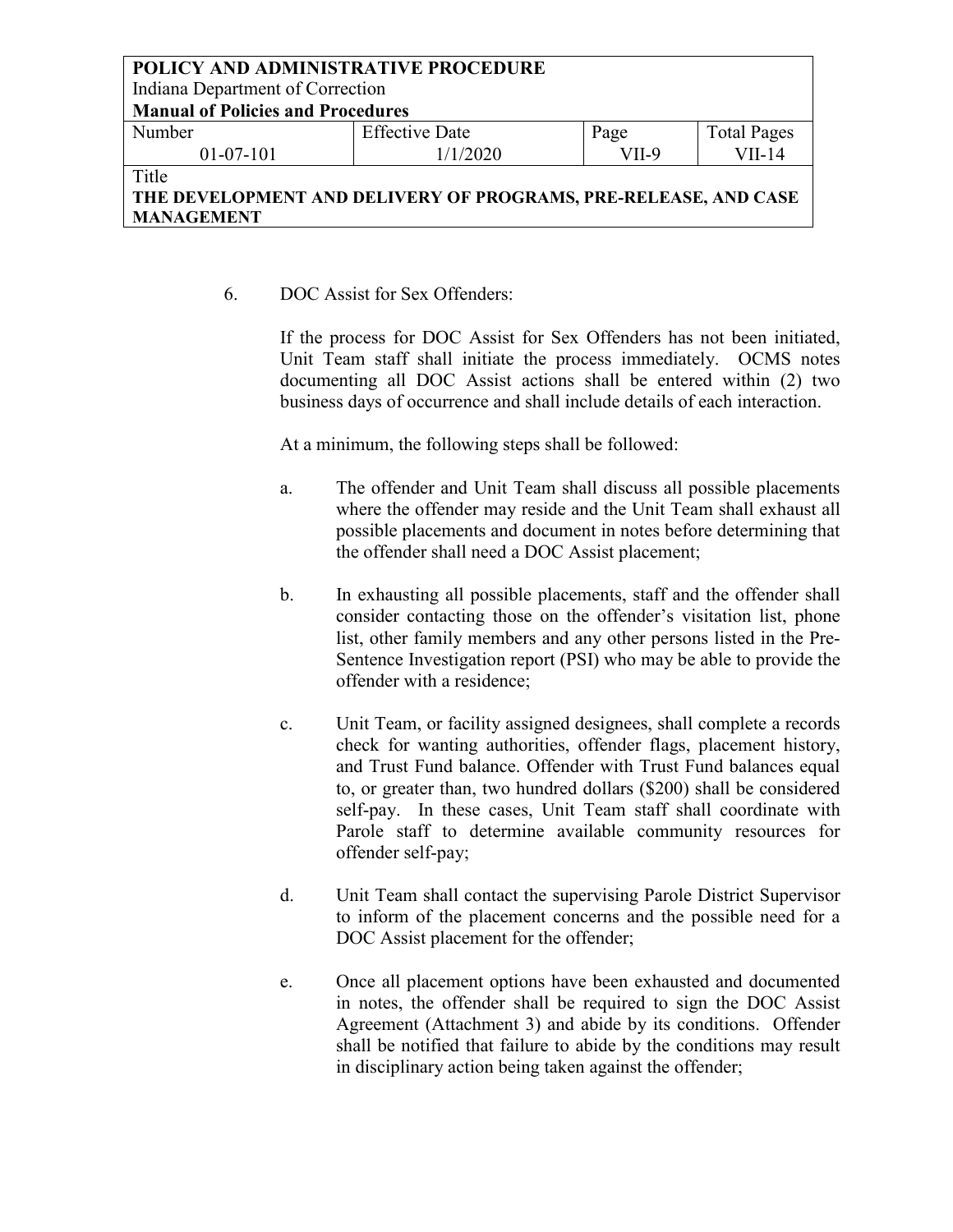### **POLICY AND ADMINISTRATIVE PROCEDURE** Indiana Department of Correction **Manual of Policies and Procedures** Number 01-07-101 Effective Date 1/1/2020 Page VII-10 Total Pages VII-14 **Title**

# **THE DEVELOPMENT AND DELIVERY OF PROGRAMS, PRE-RELEASE, AND CASE MANAGEMENT**

- f. Unit Team staff shall ensure that the offender's Trust Fund account is frozen once the DOC Assist Agreement has been signed by the offender or once it has been determined that the offender will be self-pay;
- g. Unit Team staff shall forward the DOC Assist Agreement via email to the SOMM Program Director, the Re-Entry Monitors, the Executive Director of Re-Entry and Medicaid, the Parole District Supervisor, the Parole Agent, if known, and the Unit Team Manager; and,
- h. Throughout the process, the offender, the Parole Agent and Unit Team staff shall collaborate to obtain and verify a suitable non-DOC Assist placement for the offender. If such a placement is found, the offender shall be denied the "DOC Assist" placement.
- K. Progress Reports

Offenders who arrive at their initial housing facility with less than 180 days to EPRD shall not have a Progress Report prepared unless one is necessary for CTP or one is requested by the court or a criminal justice partner agency. If one is determined necessary, staff shall review the Progress Report section under Section VI. Requests for Progress Reports cannot be made via telephone, they must be in written format.

L. Release

Unit Team staff shall collaborate with multiple divisions, specifically Classification and Pre-Release to prepare the offender population for release. Within thirty (30) days of arrival at the facility, Unit Team staff shall ensure placement is entered. Sixty (60) days prior to the offender's EPRD, Unit Team staff shall ensure placement is approved and follow up on outstanding issues identified in the Release Review Guide.

- M. Vital Documents:
	- 1. Birth Certificates: Can be applied for at any time during the offender's incarceration. Should not be applied for under 60 days from EPRD.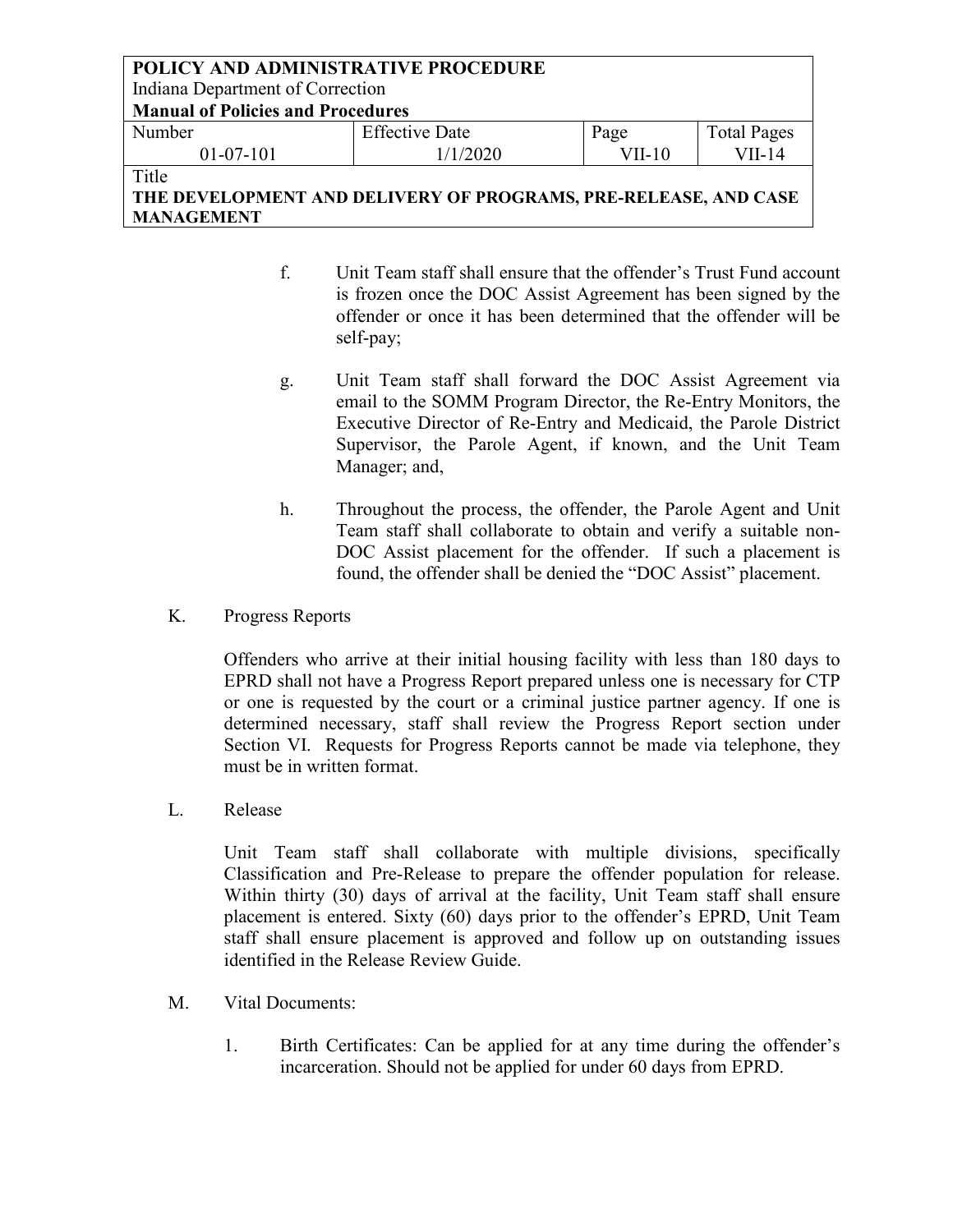Indiana Department of Correction

**Manual of Policies and Procedures**

| Number      | <b>Effective Date</b> | Page    | <b>Total Pages</b> |
|-------------|-----------------------|---------|--------------------|
| $01-07-101$ | 1/2020                | $VII-1$ | VII-14             |

Title

# **THE DEVELOPMENT AND DELIVERY OF PROGRAMS, PRE-RELEASE, AND CASE MANAGEMENT**

- 2. DD214 Report of Separation: Can be applied for at any time during the offender's incarceration. Should not be applied for under 60 days from EPRD.
- 3. Social Security Cards: Can be applied for at 120 days from EPRD. Should not be applied for earlier than 120 days or under 60 days from EPRD.
- 4. State Identification Cards: Offenders should be referred to see the mobile BMV during scheduled site visits when they are 365 days from EPRD.

Any offender required to register as a sex offender after release is mandated to obtain a state identification card. Unit Team Re-Entry staff shall make every effort to assist the offender in obtaining this document prior to release. Any offender who is required by law to register as a sex offender and refuses a state identification card can receive a written conduct at the discretion of the facility. Offender's refusals to be referred to see the mobile BMV in order to obtain an identification card should be documented in an OCMS note.

If an offender is transferred to another facility or is released from the Department without possession of vital documents such documents shall be delivered to Central Office Re-Entry Services at 302 W. Washington RM 334 Indianapolis, IN 46204.

In the event of an offender death, vital documents must be received at Central Office location within ten (10) business days of date of death.

N. Special Needs Offender Releases

An offender with special needs is considered to be an offender who has been diagnosed with mental or physical health issues that significantly impact the offender's ability to perform normal activities of daily living. These offenders may include offenders with: mental illness, emotional impairments, organic brain syndrome, mental retardation, or physical impairments that seriously impact the offender's mobility. These offenders may have placement-related issues due to their medical/mental health issues.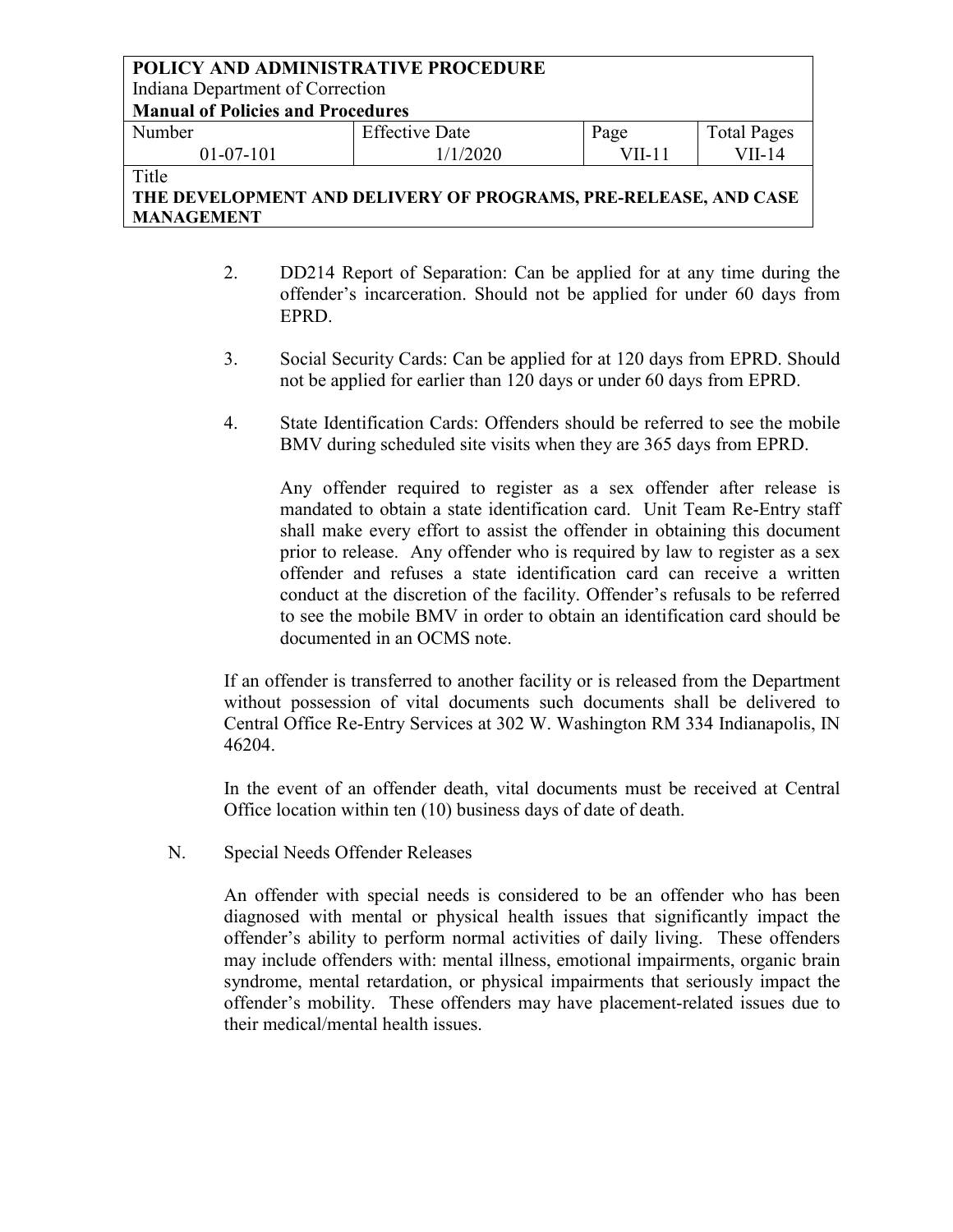Indiana Department of Correction

**Manual of Policies and Procedures**

| Number      | <b>Effective Date</b> | Page    | <b>Total Pages</b> |
|-------------|-----------------------|---------|--------------------|
| $01-07-101$ | 1/1/2020              | $VII-1$ | VII-14             |

**Title** 

**THE DEVELOPMENT AND DELIVERY OF PROGRAMS, PRE-RELEASE, AND CASE MANAGEMENT**

> Additionally, offenders who require injectable medications, durable medical equipment, assisted living, extensive nursing care, extensive mental health services, or civil commitment may be considered a special needs offender.

> If staff at the intake unit has not already done so, Unit Team staff shall identify the special needs offender upon arrival at the initial housing facility and notify the following staff of the offender's name, DOC#, and housing location via secure (encrypted) email:

- 1. Director of Case Management;
- 2. Assigned Re-Entry Monitor;
- 3. Chief Medical Officer;
- 4. Executive Director of Behavioral Health Services;
- 5. Executive Director of Physical Health Services;
- 6. Executive Director of Addiction Recovery Services (for releases involving offenders with special addiction recovery treatment needs);
- 7. Director of Transitional Care
- 8. Director of Mental Health Services;
- 9. Quality Assurance Monitor, Addiction Recovery and Behavioral Health
- 10. Contracted Medical Provider Regional Director of Re-Entry
- 11. Contracted Medical Provider Regional Mental Health Director
- 12. Contracted Medical Provider Regional Psychiatric Director
- 13. Contracted Medical Provider Regional Medical Director
- 14. Parole District Supervisor (only send notice to the PD supervisor for the PD who will be supervising the offender)
- 15. SOMM Program Director (for release involving offenders with sex offenses)
- 16. Assigned Parole Re-Entry Liaison (only send notice to the PRL for the PD who will be supervising the offender)
- 17. Warden and/or Deputy Warden of Re-Entry; and
- 18. Other pertinent staff at the facility level who are involved in tracking, preparing for, or who will need information about the offender's release (i.e. Supervisor of Classification, Re-Entry Coordinator, Health Service Administrator, etc).

The email shall include:

- 1. Offender Name;
- 2. Offender DOC#;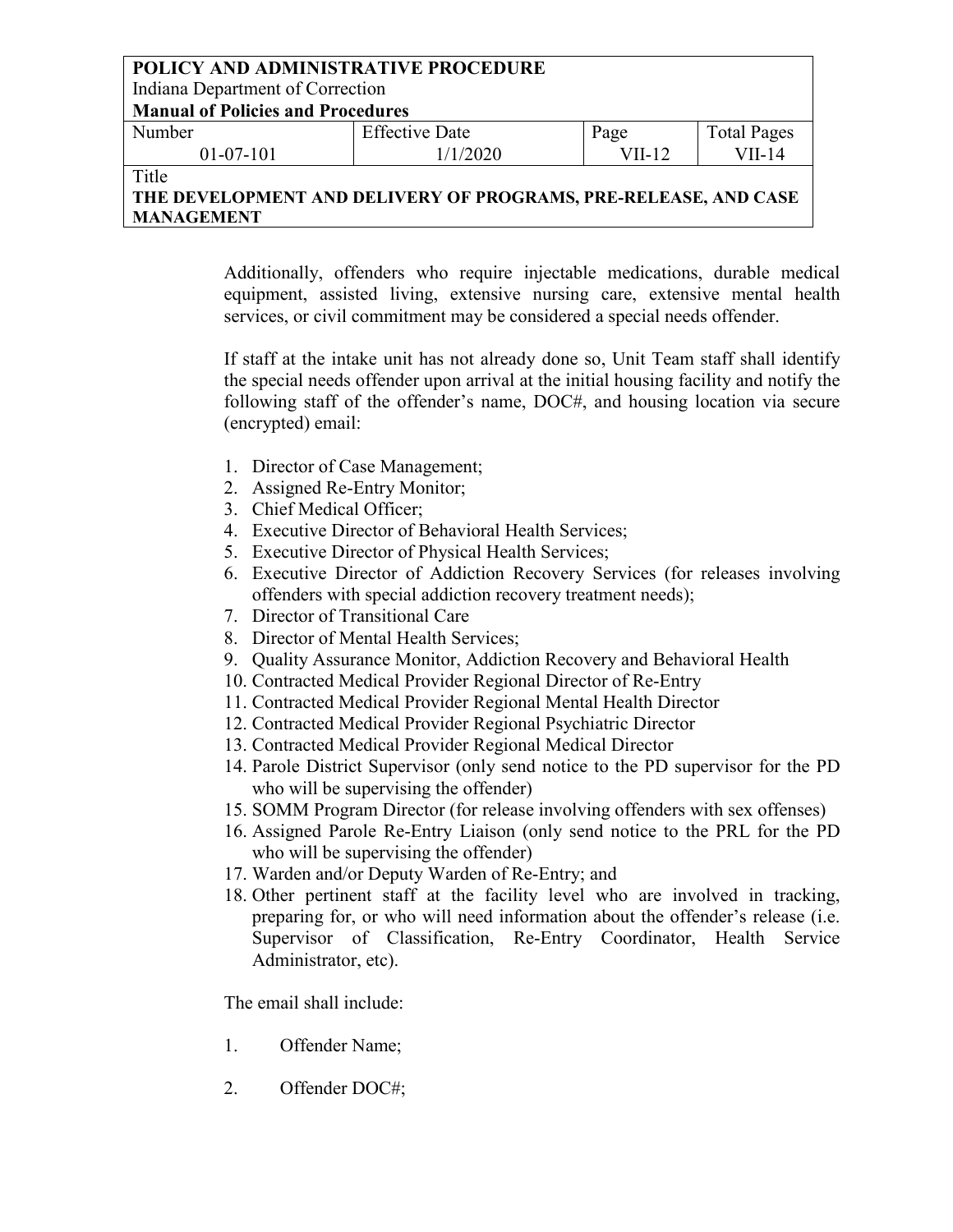Indiana Department of Correction

**Manual of Policies and Procedures**

| Number        | <b>Effective Date</b> | Page   | <b>Total Pages</b> |
|---------------|-----------------------|--------|--------------------|
| $01-07-101$   | 1/2020                | VII-13 | VII-14             |
| $- \cdot$ $-$ |                       |        |                    |

Title

# **THE DEVELOPMENT AND DELIVERY OF PROGRAMS, PRE-RELEASE, AND CASE MANAGEMENT**

- 3. Offender Location;
- 4. Special needs to address during transition from the Department to the Community. (Including information about the offender's medical diagnoses, mental health diagnoses, current medications, and/or if medical equipment is needed upon release; and,
- 5. Placement Needs:

This shall be in a paragraph format and shall include:

- a. A brief synopsis about the placement planning to this point in time;
- b. Whether the offender will be:
	- 1) Released to probation;
	- 2) Released to Parole:
	- 3) Released to Community Corrections;
	- 4) Released to Community Transition Program; or,
	- 5) Released due to reaching Maximum Release Date.
- c. Offender's Release Plan Summary, if one exists;
- d. If no Release Plan Summary exists, the options being pursued; and,
- e. The anticipated supportive services the offender will need in the community (mental health appointment, medical appointment, substance abuse treatment, sex offender treatment, etc.).
- O. Military Veteran Offender Releases
	- 1. Unit Team staff shall identify offenders who have served in the US Military. If missed at Intake, military involvement can be identified and flagged when completing the Release Review Guide through a facility packet review, review of Offender Flags, or offender self-report.
	- 2. Unit Team staff shall assist offenders identified as veterans in obtaining a copy of their DD-214s in cases where copies are not located in the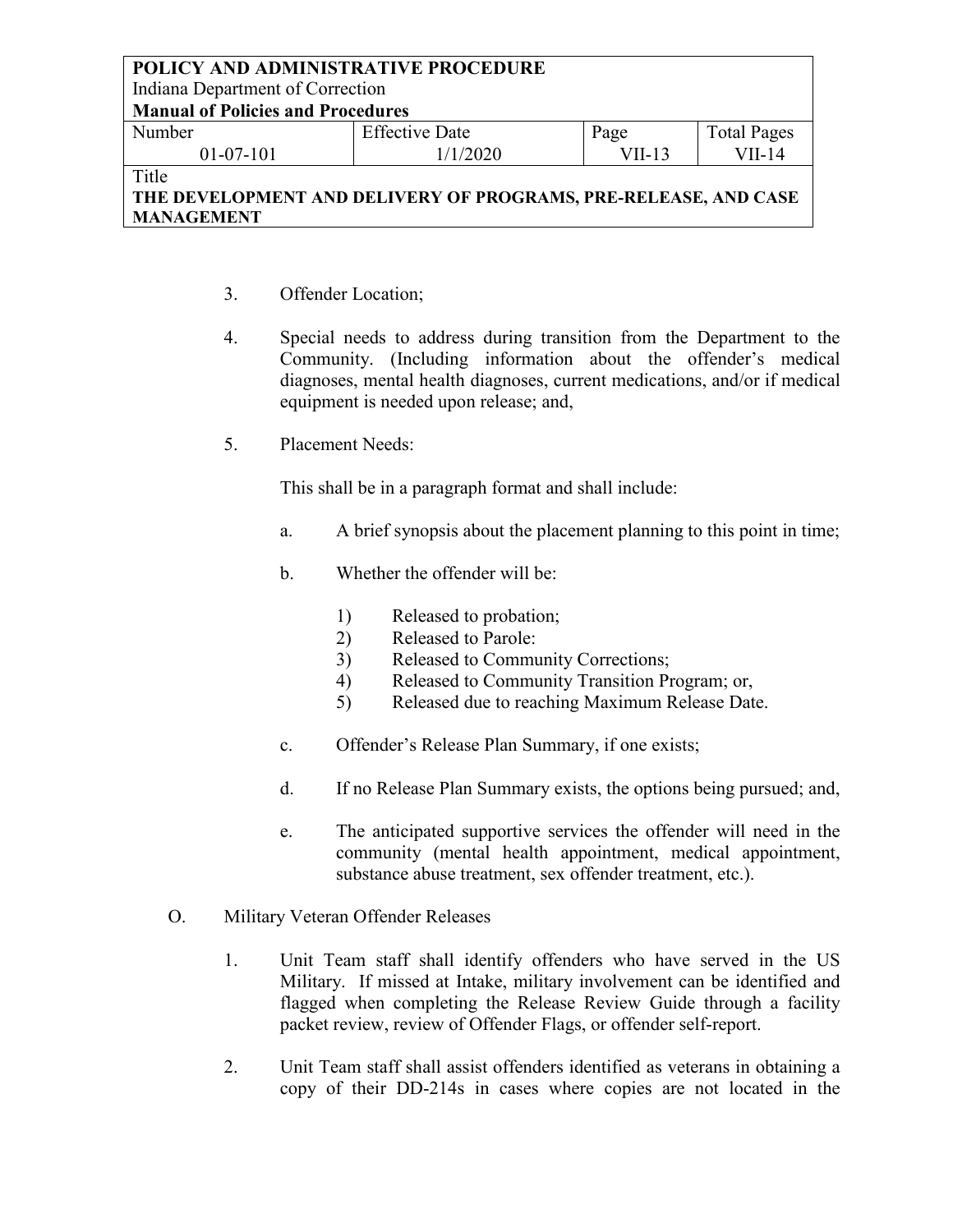### **POLICY AND ADMINISTRATIVE PROCEDURE** Indiana Department of Correction **Manual of Policies and Procedures** Number 01-07-101 Effective Date 1/1/2020 Page VII-14 Total Pages VII-14 **Title**

**THE DEVELOPMENT AND DELIVERY OF PROGRAMS, PRE-RELEASE, AND CASE MANAGEMENT**

> offender's Release Packet. This shall be completed as a step of the Release Review Guide.

3. Unit Team shall notify the Parole District Supervisor of the offender veteran's district of release. The Parole District Supervisor or designee shall follow up with the offender veteran after the offender veteran has been released to ensure the offender veteran is receiving appropriate care in the community.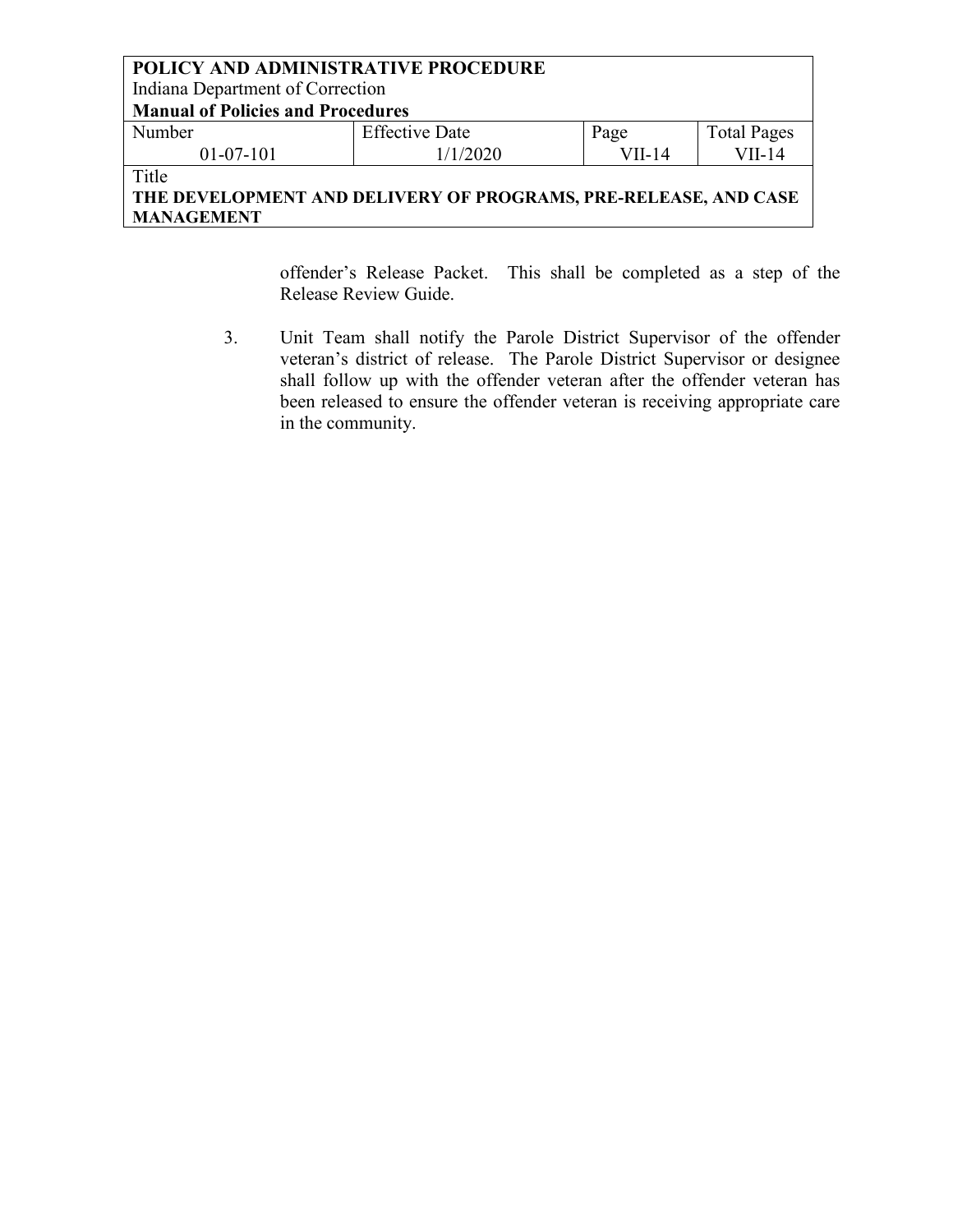Indiana Department of Correction

**Manual of Policies and Procedures**

| Number      | <b>Effective Date</b> | Page  | <b>Total Pages</b> |
|-------------|-----------------------|-------|--------------------|
| $01-07-101$ | 1/1/2020              | VIII- | VIII-.             |
| $m + 1$     |                       |       |                    |

Title

# **THE DEVELOPMENT AND DELIVERY OF PROGRAMS, PRE-RELEASE, AND CASE MANAGEMENT**

### VIII. RE-ENTRY PROCESS FOR PAROLE VIOLATORS AND SAFE KEEPERS:

A. Parole Violators:

Until disposition from the Parole Board is determined, Case Management for parole violators shall be limited to ensuring that the offender's day-to-day needs are met. All significant interactions with the parole violator shall be documented in OCMS notes.

If the offender is remanded, the Re-Entry process shall be determined by length of time to EPRD.

B. Safekeepers:

Safekeepers shall be managed in the same manner as Parole Violators, with only day-to-day needs being addressed. All significant interactions with safekeepers shall be documented in OCMS notes. Safekeepers are not eligible for Earned Credit Time.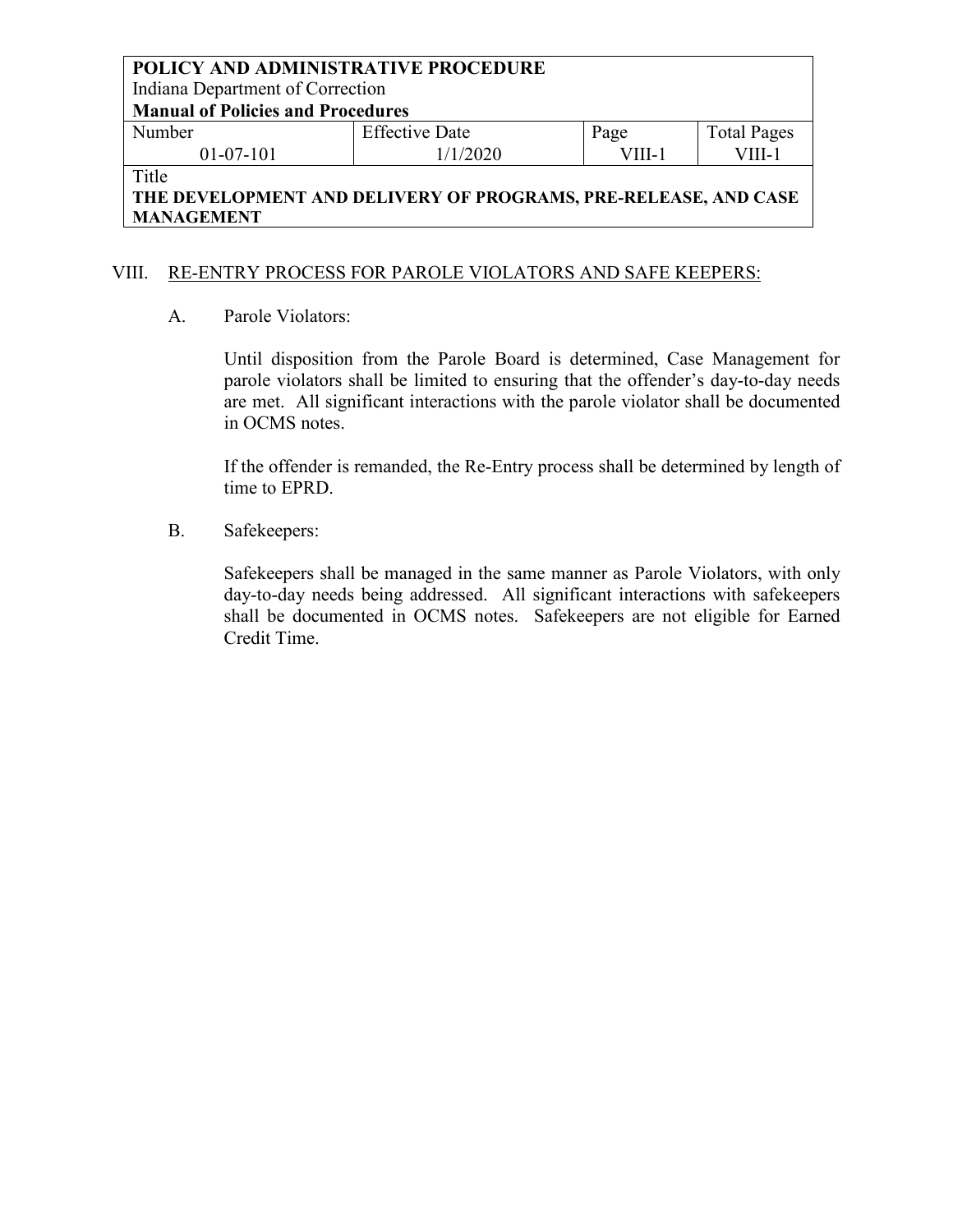Indiana Department of Correction

**Manual of Policies and Procedures**

| Number    | <b>Effective Date</b> | Page | <b>Total Pages</b> |
|-----------|-----------------------|------|--------------------|
| 01-07-101 | 1/2020                | -X-1 | IX-2               |
|           |                       |      |                    |

Title

## **THE DEVELOPMENT AND DELIVERY OF PROGRAMS, PRE-RELEASE, AND CASE MANAGEMENT**

### IX. QUALITY ASSURANCE:

### A. Training

Training in this policy and administrative procedure shall be provided to every new Unit Team employee in accordance with Policy and Administrative Procedure 01-05-101, "Staff Development and Training." Additional related training shall be provided as necessary.

### B. Case Load Assessments

Continuous Quality Improvement (CQI) is a philosophical approach that makes certain best practices are being implemented within case management process. CQI is built on a partnership between staff and supervisor. This best practice provides ongoing collaboration and support to holding quality as central quality

CQI encompasses an assessment and an audit portion for each staff member. Supervisors shall conduct one (1) case load assessment on each of their direct reports with documented coaching feedback. This feedback will be specific to the individual in regards to skill set, mastery of skills, and succession planning.

Supervisors shall assess five (5) offenders for the continued quality improvement assessment, five (5) for the intake process, and ten (10) for the release audit process. The use of the same offender twice for any portion of the assessment shall be avoided. For the 5 CQI offenders, the supervisor can choose to assess in different areas based on staff needs.

Staff shall not receive a numeric score on any of the CQI portion of the assessment. Each performance measure is its own entity that shall focus on future improvement, successes, or what/can will be done to continue strengthening skills. The results should provide a goal orientated plan for future success.

Staff shall receive a numeric score on the audit portion of the assessment. Once the audit has been conducted, supervisors shall provide their staff with the findings, including positive reinforcement and recommendations for score improvement as needed.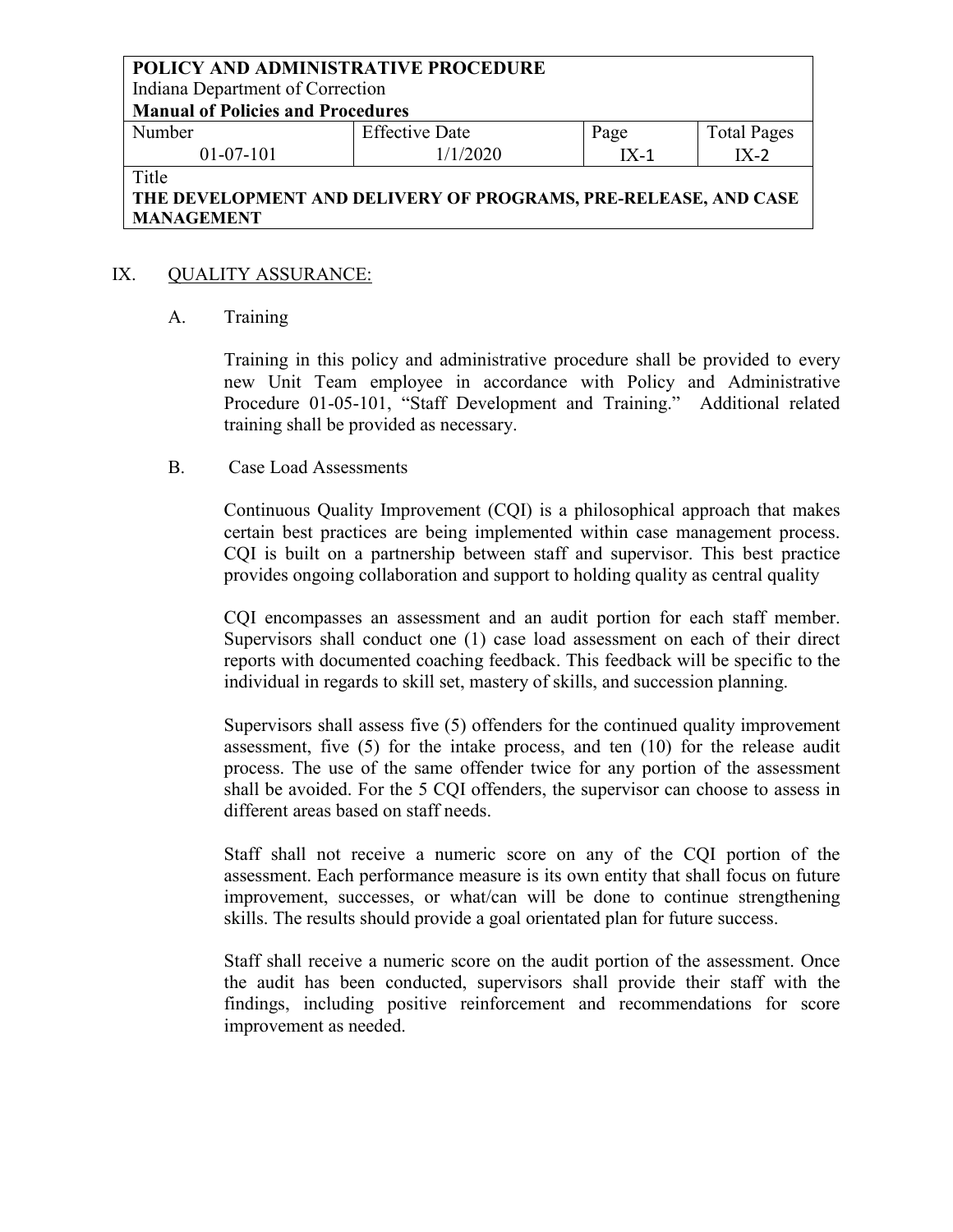### **POLICY AND ADMINISTRATIVE PROCEDURE** Indiana Department of Correction **Manual of Policies and Procedures** Number 01-07-101 Effective Date 1/1/2020 Page IX-2 Total Pages IX-2

Title

# **THE DEVELOPMENT AND DELIVERY OF PROGRAMS, PRE-RELEASE, AND CASE MANAGEMENT**

The caseload CQI assessment shall not be considered for the purposes of performance appraisals. CQI coaching and mentoring shall be included in the work profile of every Case Manager and Unit Team Manager.

The facility assessment forms shall be provided to the Deputy Warden of Re-Entry by the Director of Case Management. Updates shall be distrusted as necessary.

C. Deadlines:

All assessment paperwork is due by the tenth  $(10<sup>th</sup>)$  of the month following the end of the assessment period (i.e. assessment period ends in September, the paperwork shall be due October  $10^{th}$ ).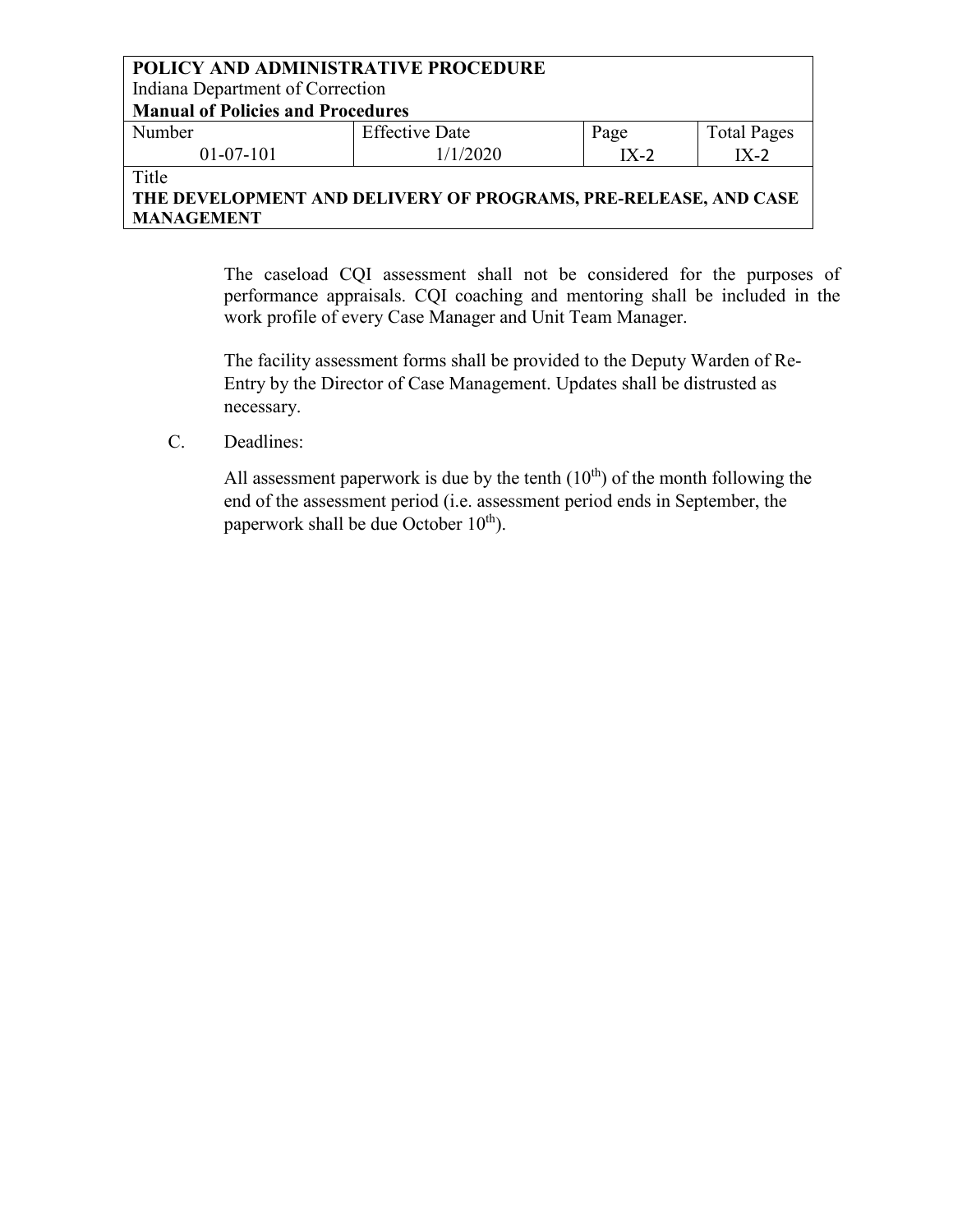Indiana Department of Correction

**Manual of Policies and Procedures**

| Number      | <b>Effective Date</b> | Page | <b>Total Pages</b> |
|-------------|-----------------------|------|--------------------|
| $01-07-101$ | 1/2020                | $-$  | $X-9$              |
| Title       |                       |      |                    |

# **THE DEVELOPMENT AND DELIVERY OF PROGRAMS, PRE-RELEASE, CASE MANAGEMENT**

## X. PRE-RELEASE AND RE-ENTRY PROGRAMMING**:**

A. Establishment of Pre-Release Course:

The Commissioner shall establish a Pre-Release Course for all offenders who will be released from an adult Department facility. The Pre-Release Course shall be guided by evidence-based correctional practices and designed to address offender needs that include, but are not limited to:

- 1. Substance abuse education;
- 2. Living skills;
- 3. Family dynamics;
- 4. Educational advancement;
- 5. Community resources identification; and,
- 6. Job search training/Workforce Readiness

Wardens shall designate an employee (with notification to the Director of Case Management) to serve as the Re-Entry Coordinator for their respective facility.

The Re-Entry Coordinator shall have oversight of the Pre-Release Course to ensure that curriculum/workshops are delivered to all releasing offenders. Refusal of an offender to participate in the Pre-Release Course may result in disciplinary action, which does not preclude the offender from completing Pre-Release requirements.

The Director of Case Management, and/or designee, shall assist facilities with the Pre-Release Course and shall review the overall operation of the workshops, including monthly reports and annual quality assurance.

A facility directive shall be developed by each facility regarding the Pre-Release Course. The facility directive shall include:

- 1. Information regarding how and when the Pre-Release Course is offered at the facility;
- 2. The Core and Elective Pre-Release Workshops delivered to the offender population;
- 3. The specific housing units eligible for TIPS according to policy; and,
- 4. Any additional information deemed necessary to present a clear understanding of the Pre-Release Course at the facility.
- B. Duties and Responsibilities of the Re-Entry Coordinator: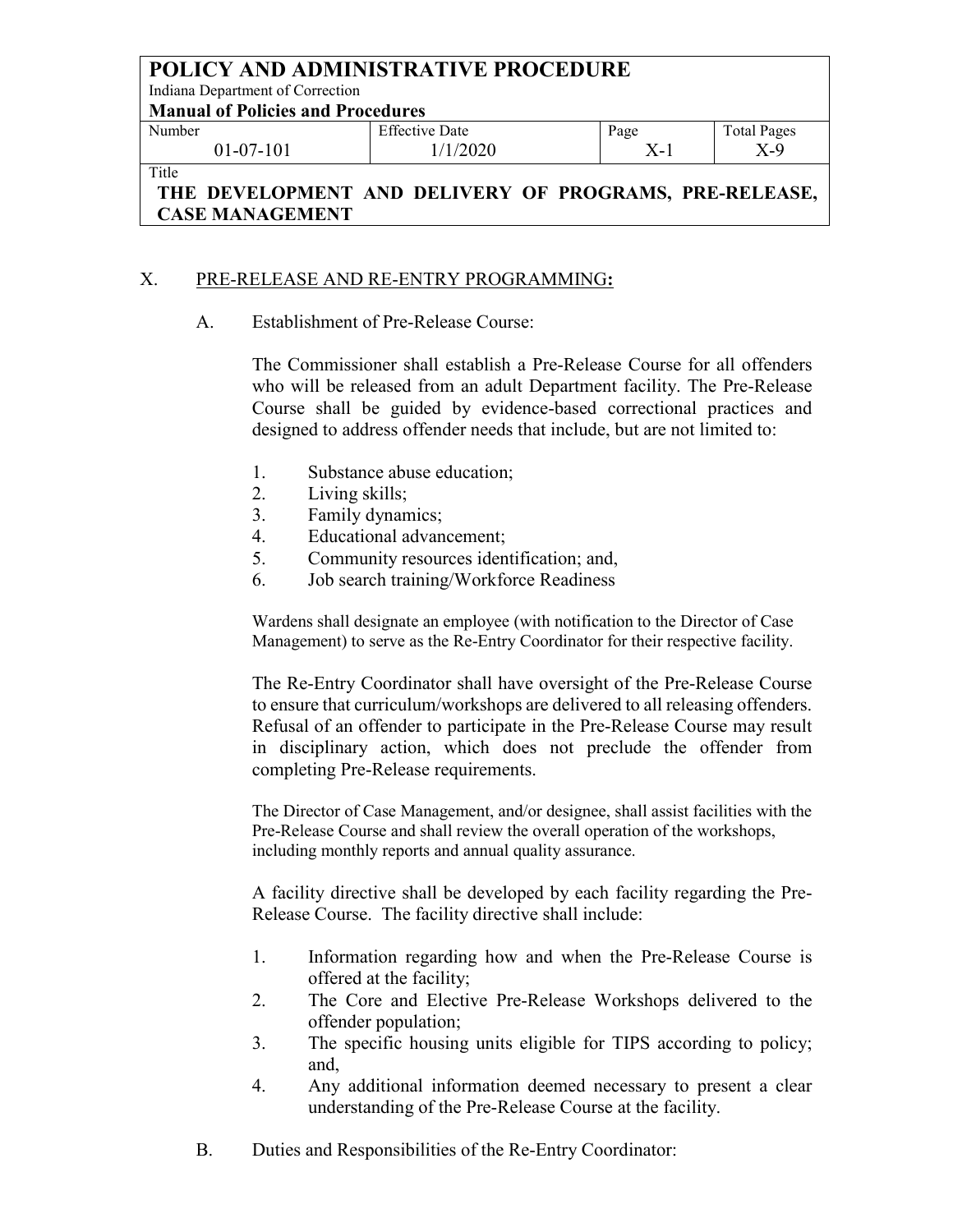| POLICY AND ADMINISTRATIVE PROCEDURE<br>Indiana Department of Correction |                       |      |                    |  |
|-------------------------------------------------------------------------|-----------------------|------|--------------------|--|
| <b>Manual of Policies and Procedures</b>                                |                       |      |                    |  |
| Number                                                                  | <b>Effective Date</b> | Page | <b>Total Pages</b> |  |
| $X-9$<br>1/1/2020<br>$X-2$<br>$01-07-101$                               |                       |      |                    |  |
| Title<br>DEVELOBMENT AND DELIVEDV OF BROCHAMS BDE DELEASE<br>TIL        |                       |      |                    |  |

# **THE DEVELOPMENT AND DELIVERY OF PROGRAMS, PRE-RELEASE, CASE MANAGEMENT**

The Re-Entry Coordinator shall be responsible for ensuring the Pre-Release Course and its requirements are completed by all releasing offender through referring and assigning offenders to appropriate workshops, coordinating and overseeing the instruction of workshops, recruiting and managing guest speakers, completing required paperwork, working in partnerships with Case Management, and communicating to Director of Case Management Readiness and/or designee any questions or concerns regarding the implementation of Pre-Release at the facility.

The specific duties and responsibilities of the Re-Entry Coordinator include one, but are not limited to:

- 1. Assist the Warden with the development of Pre-Release;
- 2. Quarterly attend one Unit Team meeting.
- 3. Evaluate offenders to ensure they are assigned appropriately per policy expectations;
- 4. Coordinate the delivery of Core and Elective workshops:
- 5. Organize and oversee the delivery and presentation of approved curriculum for Core Workshops;
- 6. Establish and maintain partnerships with community resources for the purpose of using subject matter experts as guest speakers;
- 7. Determine which Elective Workshops offenders may receive based on their risks/needs as assessed with the IRAS Supplemental Re-Entry Tool (IRAS-SRT), as well as offender interest;
- 8. Ensure offenders are made aware of workshops to attend in accordance with this policy and administrative procedure;
- 9. Plan and prepare, at minimum, one Re-entry Simulation per year.
- 10. Coordinate/update/organize a facility resource center for offenders.
- 11. Complete a monthly report on Pre-Release Course as dictated in Section VIII, "Monthly Reports;"
- 12. Assist in the annual quality assurance of the Pre-Release Course;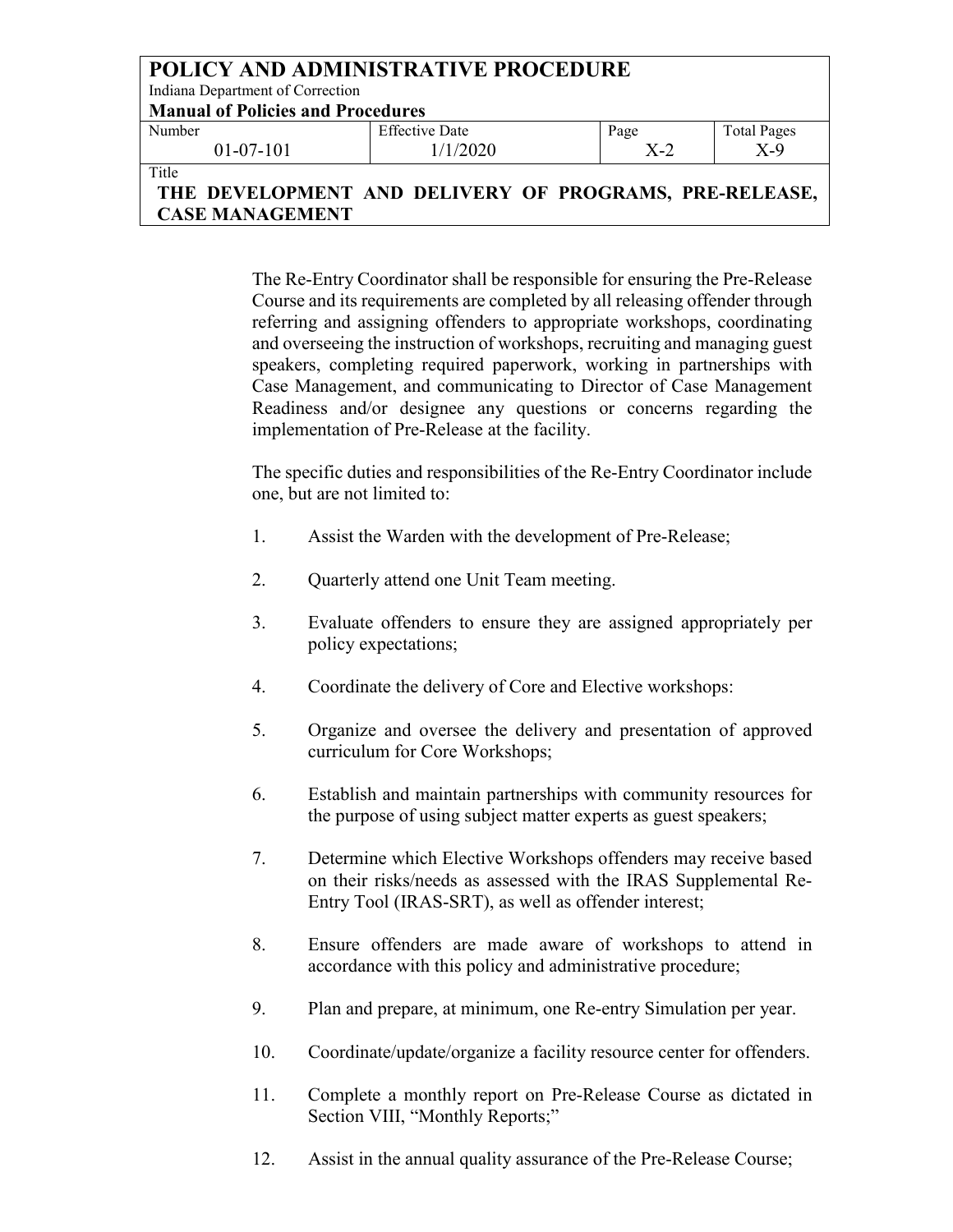| <b>POLICY AND ADMINISTRATIVE PROCEDURE</b>             |                       |       |                    |  |
|--------------------------------------------------------|-----------------------|-------|--------------------|--|
| Indiana Department of Correction                       |                       |       |                    |  |
| <b>Manual of Policies and Procedures</b>               |                       |       |                    |  |
| Number                                                 | <b>Effective Date</b> | Page  | <b>Total Pages</b> |  |
| $01-07-101$                                            | 1/1/2020              | $X-3$ | $X-9$              |  |
| Title                                                  |                       |       |                    |  |
| THE DEVELOPMENT AND DELIVERY OF PROGRAMS, PRE-RELEASE, |                       |       |                    |  |

**CASE MANAGEMENT**

- 13. Apply for the Offender Workforce Development Specialist (OWDS) certification training within twelve (12) months of assuming responsibilities as the Re-Entry Coordinator; and,
- 14. Other duties as assigned.
- C. Successful Transition and Re-Entry training (START):

START is a Pre-Release Course that consists of six (6) Core Workshops that adhere to Indiana Code 11-13-8-3. START further consists of Elective Workshops that are intended to meet additional needs that offenders may have. Workshops serve several interrelated purposes:

- To provide a structure for the effective learning of key concepts/information and development of related skills.
- To address risk factors related to recidivism, as well as responsivity factors related to offenders' ability to integrate back into society.
- To ensure appropriate referrals can be made to probation, parole, or other community providers.
- To provide offenders with reference material upon release.
- To make every effort in assisting with/providing workshops for those offenders that have been consecutively incarcerated for more than ten (10) years.
- 1. Core Workshops

Core workshops are mandatory for all eligible offenders. These workshops consist of approved curriculum (totaling a minimum of eighteen [18] hours) and must be facilitated by either Department staff or approved guest speakers (subsection G, "Community Resources"). The "Pre-Release Referral" Form must be completed in order to assign offender to Core Workshops (Section VIII, "Assignment to and Completion of Pre-Release Courses").

- a. Orientation (1 hour)
- b. Education and Workforce Readiness (8 hours)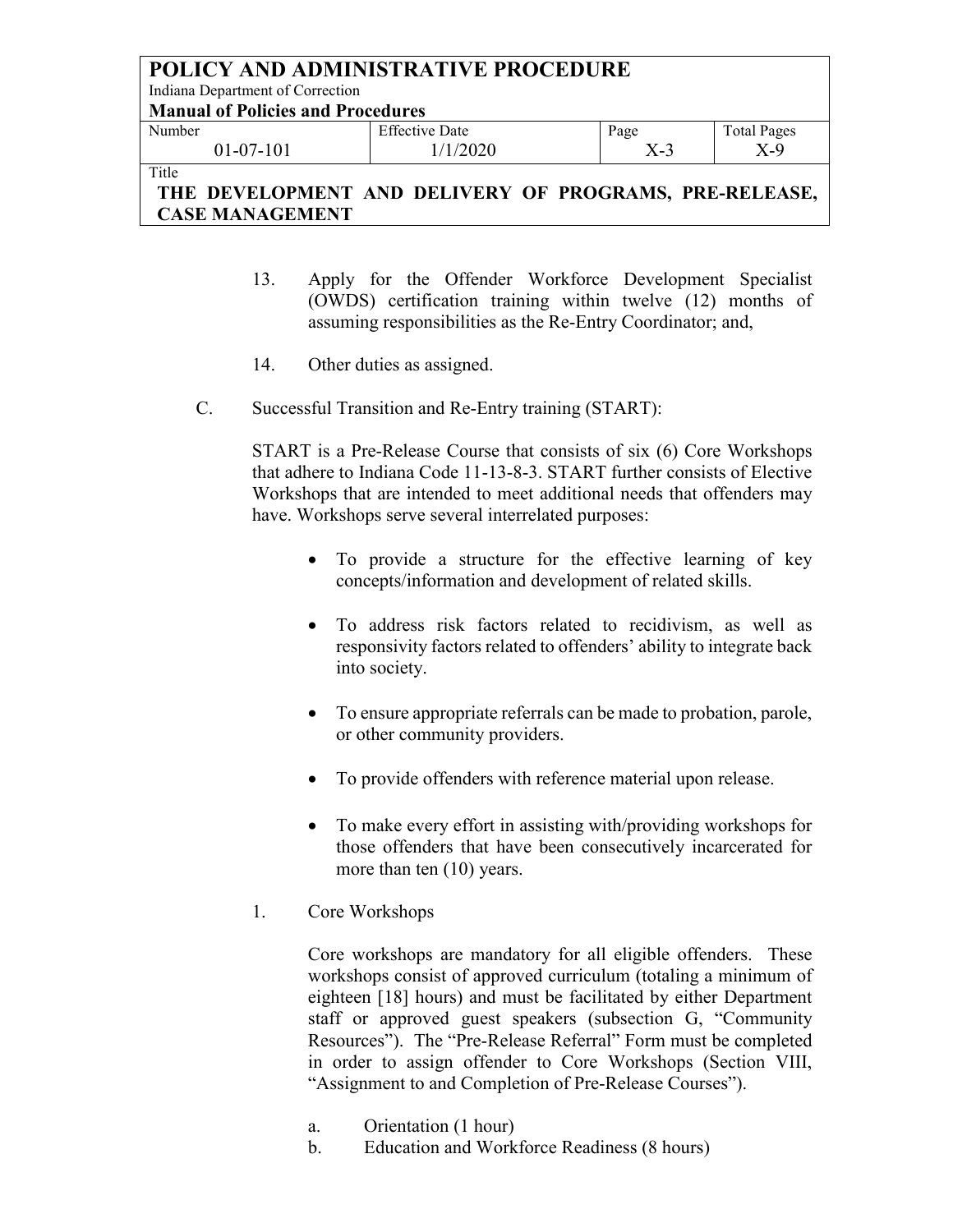### **POLICY AND ADMINISTRATIVE PROCEDURE** Indiana Department of Correction **Manual of Policies and Procedures** Number 01-07-101 Effective Date 1/1/2020 Page X-4 Total Pages X-9 Title

**THE DEVELOPMENT AND DELIVERY OF PROGRAMS, PRE-RELEASE, CASE MANAGEMENT**

- c. Living Skills (3 hours)
- d. Family Dynamics (1 hour)
- e. Substance Abuse Education (1 hour)
- f. Community Resources (2 hours)
- g. Electives (2 hours)
- 2. Elective Workshops

Offenders must complete a minimum of two (2) Elective Workshops based on domain scores and responsivity concerns documented on the IRAS Supplemental Re-Entry Tool (SRT). The "Pre-Release Referral Form" must be completed in order to assign offenders to Elective Workshops (see subsection E, "Assignment, Eligibility, and Completion of Pre-Release Courses"). Offenders shall have the opportunity to choose additional Elective Workshops as they are available. Elective Workshops are developed and facilitated at the discretion of the Re-Entry Coordinator, and may include but are not limited to: Advanced Banking and Budgeting, Anger Management, Domestic Violence, Managing Mental Illness, Navigating Veterans Affairs, Parenting, Re-Entry Simulation (must be followed by a stress management debriefing workshop), and Surviving Trauma.

D. Transitional Information Packet Services (TIPS):

TIPS is a self-study Pre-Release Course that consists only of the six (6) topics covered in the Core Workshops. The "Pre-Release Referral Form**"**  must be completed in order to assign eligible offenders to TIPS (see Section VII, "Assignment, Eligibility, and Completion of Pre-Release Courses").

E. Assignment, Eligibility, and Completion of the Pre-Release Course:

Offenders shall be referred to Pre-Release by their assigned Caseworker at least one hundred eighty (180) calendar days prior to release from the Department or at the time a Community Transition Program (CTP) progress report is created, whichever occurs first. The assigned Caseworker shall add a general note titled, "Pre-Release Referral Note" into OCMS with the necessary information for the Re-Entry Coordinator to complete the "Pre-Release Referral Form."

An offender with active warrants or detainers is eligible for participation in the Pre-Release Course. An offender who has returned to the Department as a "Parole Violator" is not required to complete the Pre-Release Course so long as it was completed during his/her incarceration period prior to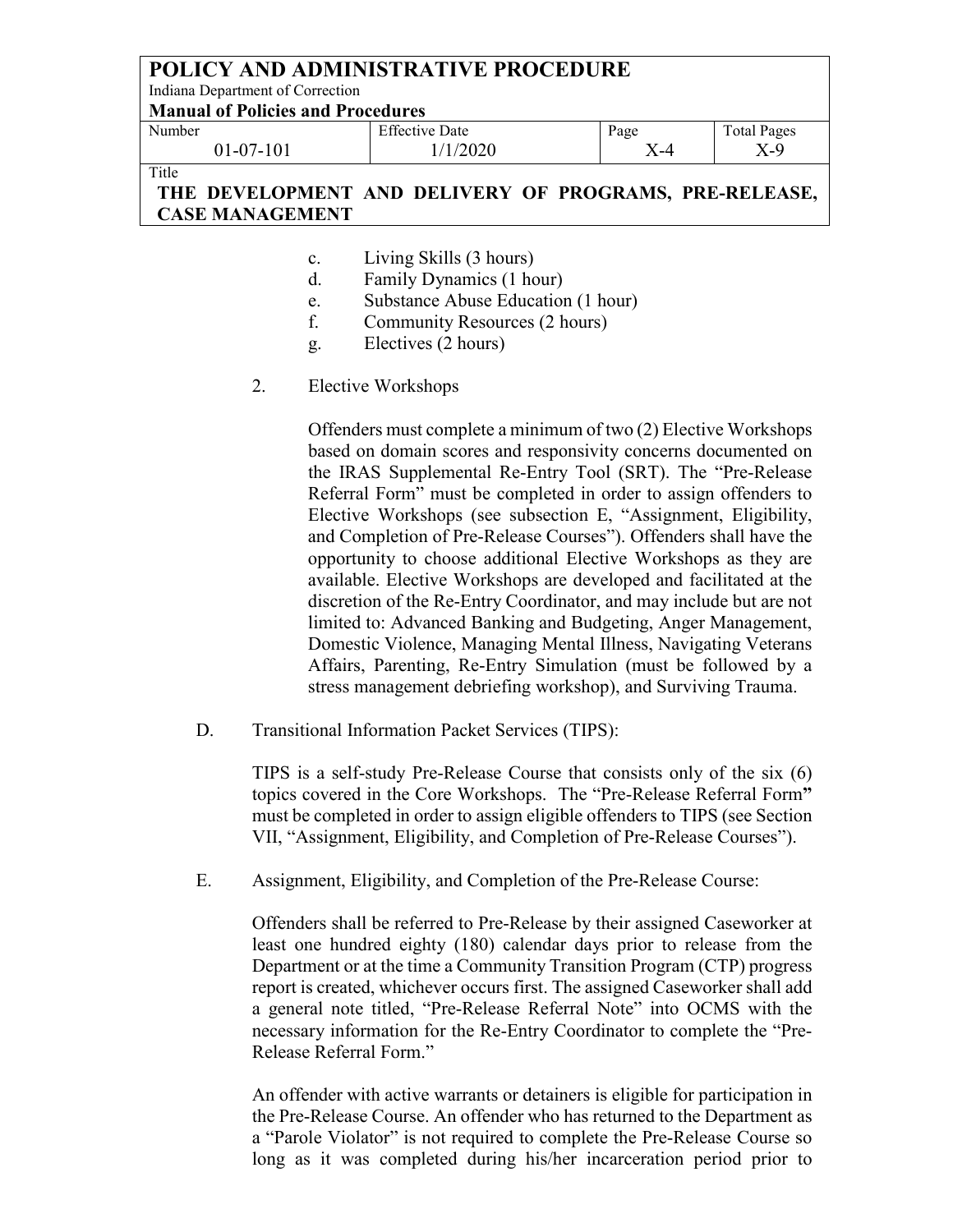| <b>POLICY AND ADMINISTRATIVE PROCEDURE</b> |                                                  |      |                    |  |
|--------------------------------------------|--------------------------------------------------|------|--------------------|--|
| Indiana Department of Correction           |                                                  |      |                    |  |
| <b>Manual of Policies and Procedures</b>   |                                                  |      |                    |  |
| Number                                     | <b>Effective Date</b>                            | Page | <b>Total Pages</b> |  |
| $X-9$<br>1/1/2020<br>$X-5$<br>$01-07-101$  |                                                  |      |                    |  |
| Title                                      |                                                  |      |                    |  |
| TIIE                                       | DEVELODMENT AND DELIVEDV OF DDOCDAMS DDE DELEASE |      |                    |  |

# **THE DEVELOPMENT AND DELIVERY OF PROGRAMS, PRE-RELEASE, CASE MANAGEMENT**

violation. Should he/she desire to complete the Pre-Release Course again, the Re-Entry Coordinator shall enroll him/her appropriately.

Offenders who are unable to read/write for the purposes of participation in the Pre-Release Course, shall be aided by clerks or tutors for the purposes of obtaining the necessary Pre-Release information. Offenders whose primary language is not English and who are assigned to START shall be aided by clerks or tutors who serve as translators. If no translator is available, the Re-Entry Coordinator shall contact the Director of Case Management or designee for assistance.

The Re-Entry Coordinator shall ensure each offender is evaluated and assigned to the appropriate Pre-Release Course:

- 1. Offenders eligible for TIPS must meet the following criteria:
	- a. Does not meet the minimum time requirement required to participate in START;
	- b. The offender is housed in a specialized housing unit/facility such as an intake facility, administrative restrictive status housing unit, disciplinary restrictive status housing unit, or a special needs unit.
	- c. The offender will be extradited to serve federal or state time in a state other than Indiana following his/her release from Department custody; and/or,
	- d. The offender has been identified by ICE (Immigration and Customs Enforcement) for transport following his/her release from Department custody.
- 2. Offender Eligible for START:

START offenders include those who meet the minimum time requirement and are not housed in intake facilities, administrative restrictive status housing, disciplinary restrictive status housing, or a special needs unit.

3. START Refusal

Offenders who refuse Pre-Release can receive disciplinary action, A116, "Refusing A Mandatory Program," as a result of their refusal.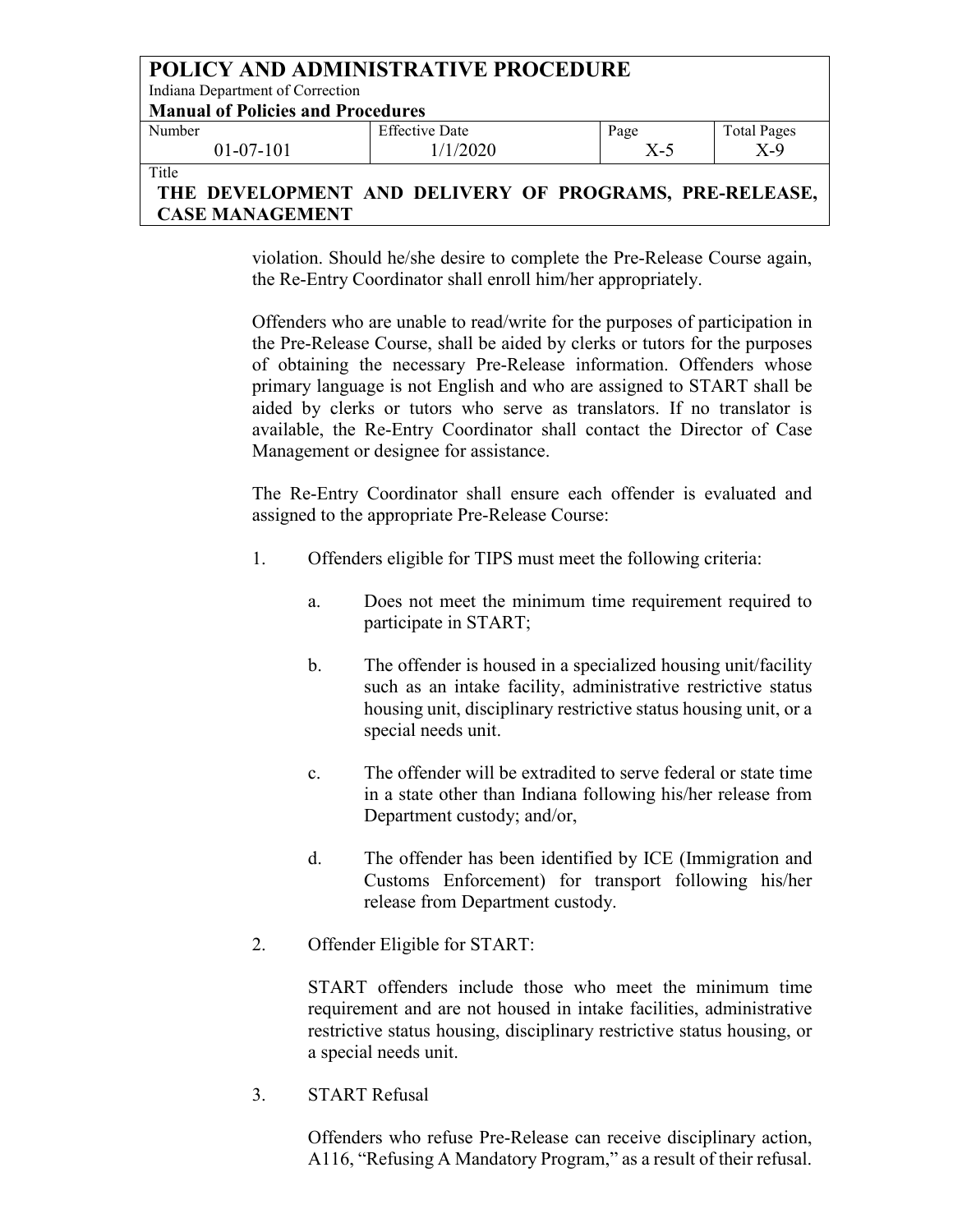| <b>POLICY AND ADMINISTRATIVE PROCEDURE</b>                                                                          |                       |      |                    |  |
|---------------------------------------------------------------------------------------------------------------------|-----------------------|------|--------------------|--|
| Indiana Department of Correction                                                                                    |                       |      |                    |  |
| <b>Manual of Policies and Procedures</b>                                                                            |                       |      |                    |  |
| Number                                                                                                              | <b>Effective Date</b> | Page | <b>Total Pages</b> |  |
| $X-9$<br>1/1/2020<br>X-6<br>$01-07-101$                                                                             |                       |      |                    |  |
| Title<br>$\mathbf{A}$ in Delivery of Droch $\mathbf{A}$ of Droch $\mathbf{A}$<br><b>DEVEL OBJEVE</b><br><b>TITT</b> |                       |      |                    |  |

### **THE DEVELOPMENT AND DELIVERY OF PROGRAMS, PRE-RELEASE, CASE MANAGEMENT**

For those facilities who elect to impose disciplinary action, this does not preclude the offender from participation in START. When applicable, the offender's participation may be waived by the Warden due to safety/security concerns.

4. Offenders Assigned to TIPS

The Re-Entry Coordinator shall enroll eligible offenders into OCMS through PMRS, complete the "Pre-Release Referral Form," and maintain a copy for quality assurance purposes. These copies may be maintained electronically in a facility shared drive. Offenders must be provided with the required self-study materials. Prior to release, offenders shall have the opportunity to request additional meetings with the Re-Entry Coordinator to discuss information related to TIPS. Once offenders have completed TIPS, the Re-Entry Coordinator shall update the "Pre-Release Referral Form," close out the Pre-Release referral in PMRS.

5. Offenders Assigned to START:

The Re-Entry Coordinator shall enroll eligible offenders into OCMS through PMRS, complete the Pre-Release Referral Form, and maintain a copy for quality assurance purposes. Core Workshops are mandatory for every offender participating in START. Offenders must also complete a minimum of two (2) Elective Workshops. These two (2) Elective Workshops shall be based on the needs of each offender as documented by domain scores and responsivity concerns on the IRAS-SRT. To make such determinations, the Re-Entry Coordinator must complete the appropriate sections of the Pre-Release Referral Form. In addition, offenders shall have the opportunity to choose additional Elective Workshops as they are available. Every effort shall be made to retain offenders in START until completion.

Where, when, how often, and length of assignment (i.e., full or half day) for Core and Elective Workshops is at the discretion of the Re-Entry Coordinator.

Once offenders have completed the Core and Elective Workshops, the Re-Entry Coordinator shall update the Pre-Release Referral Form, maintain a copy for quality assurance purposes, and close out the Pre-Release referral in PMRS. The copies may be maintained electronically in a facility shared drive.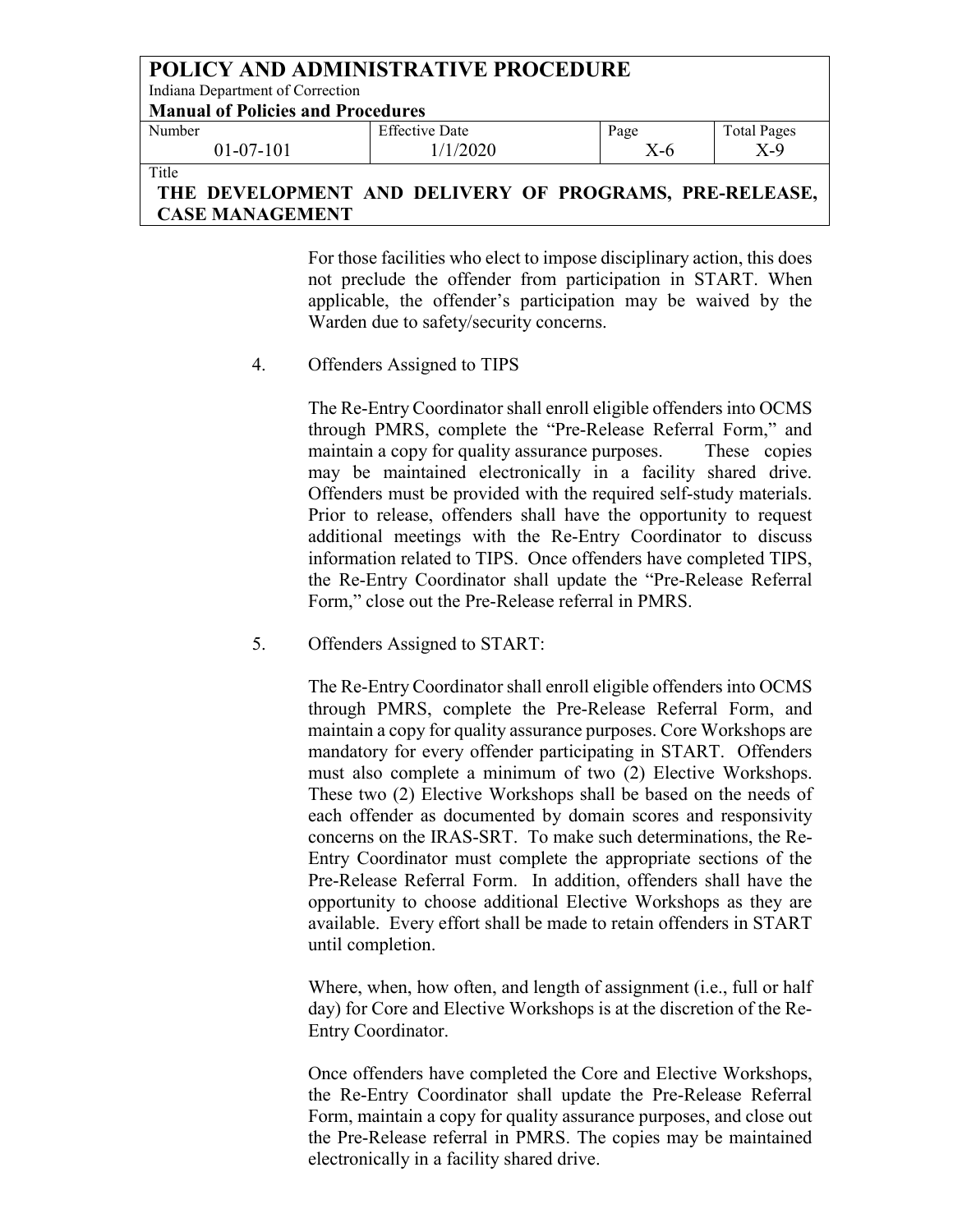### **POLICY AND ADMINISTRATIVE PROCEDURE** Indiana Department of Correction **Manual of Policies and Procedures** Number 01-07-101 Effective Date 1/1/2020 Page X-7 Total Pages X-9 Title **THE DEVELOPMENT AND DELIVERY OF PROGRAMS, PRE-RELEASE,**

# F. Offender Wages:

**CASE MANAGEMENT**

Offenders assigned to the Pre-Release Course shall be paid at the rate indicated in Policy and Administrative Procedure 02-01-106, "Offender Work Assignments and Pay Schedules."

G. Use of Community Resources:

For the facilitation of the Pre-Release Course, the Re-Entry Coordinator shall attempt to maximize the use of community resources. Community resource refers to an organization, individual, educational institution, and/or club that is or will be a source of support for a facility.

Guest speakers may facilitate Core Workshops but must be established as "subject matter experts" and approved by the Director of Case Management or designee in order to ensure offenders are receiving credible instruction. Where guest speakers are approved for Core Workshops, the development and delivery of information is at their professional discretion but must be relevant to the topic, enhance the approved curriculum, and meet the needs of the assigned offenders. Guest speakers may facilitate either part of or the entirety of Core Workshops, depending on their area of expertise and how it fits into the approved curriculum. The Re-Entry Coordinator is ultimately responsible for the oversight of guest speakers and the information, curriculum, and/or other materials that are used.

Indiana Department of Correction speakers include, but are not be limited to, Addiction Recovery, HIRE, and Parole. Speakers shall present only on their area of expertise in each START class.

The use of community resources shall be consistent with the safety and security of the facility. In addition to the approval of guest speakers, the Re-Entry Coordinator shall work with the facility's Community Involvement Coordinator to ensure individuals are processed in accordance with Policy and Administrative Procedure 01-03-103, "The Development and Delivery of Community Involvement Program."

H. Monthly and Annual Reporting:

The Re-Entry Coordinator shall complete the standardized monthly report and include all requested information, including any comments relevant to the Pre-Release Courses. The monthly report shall be forwarded to the Director of Case Management and/or designee by the tenth  $(10<sup>th</sup>)$  day of the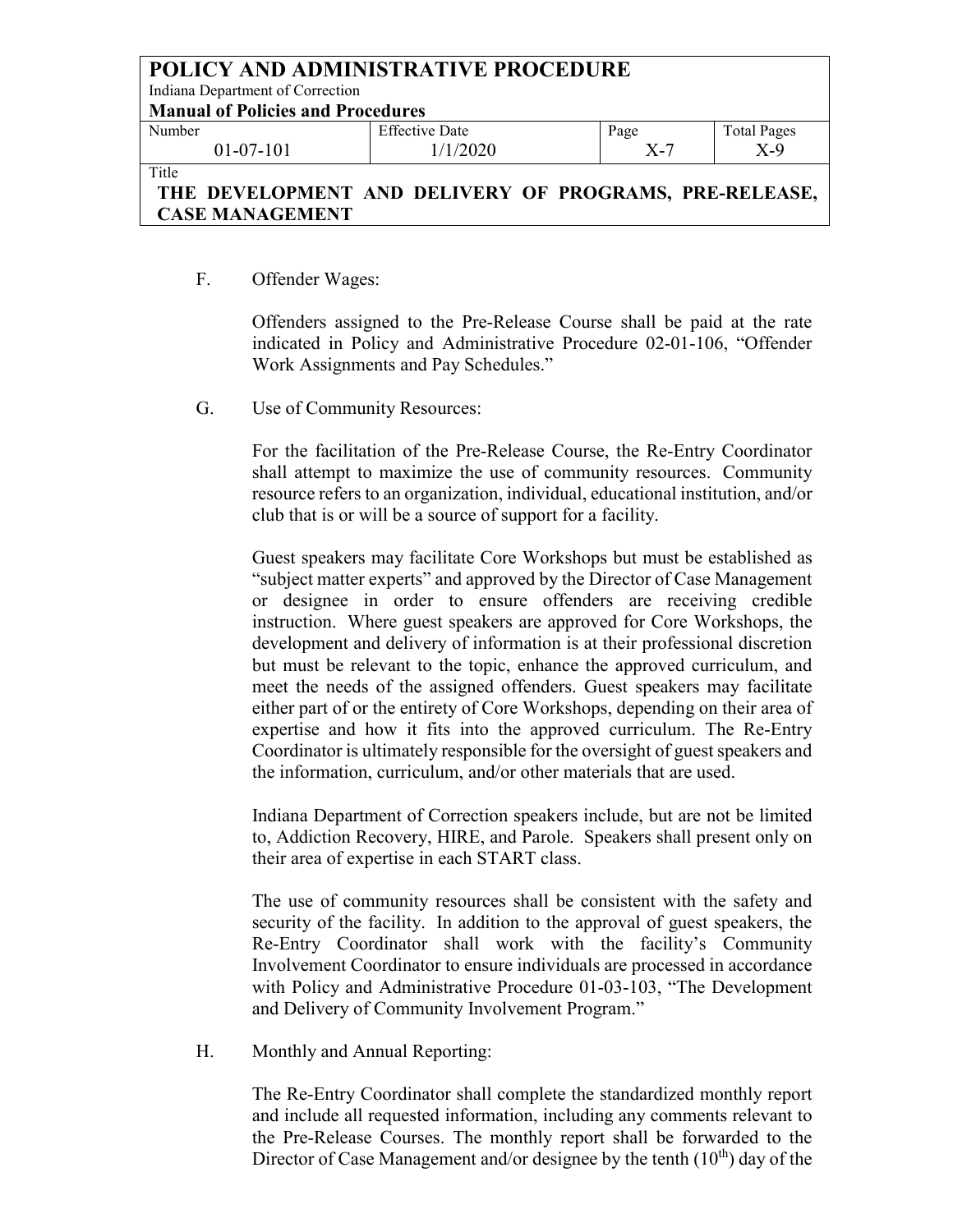| <b>POLICY AND ADMINISTRATIVE PROCEDURE</b>                                   |                       |       |                    |
|------------------------------------------------------------------------------|-----------------------|-------|--------------------|
| Indiana Department of Correction                                             |                       |       |                    |
| <b>Manual of Policies and Procedures</b>                                     |                       |       |                    |
| Number                                                                       | <b>Effective Date</b> | Page  | <b>Total Pages</b> |
| $01-07-101$                                                                  | 1/1/2020              | $X-8$ | $X-9$              |
| Title<br>AND DELIVEDV OF BROCHARG<br>DEVEL ODMENT<br>חם גם זהות התת<br>TITT. |                       |       |                    |

# **THE DEVELOPMENT AND DELIVERY OF PROGRAMS, PRE-RELEASE, CASE MANAGEMENT**

following month. The Re-Entry Coordinator must maintain a copy of each monthly report for up to twelve (12) months from the last date of the month.

The Director of Case Management shall develop a standardized format for monthly reports, which includes the number of offenders participating in Pre-Release Courses, types of Elective Workshops being delivered, when Core and Elective Workshops are being facilitated, as well as any other information deemed necessary. The Director of Case Management and/or designee shall compile the information provided in the facilities' monthly reports into a Department report.

Prior to January 1st of each year, the Director of Case Management and/or designee shall prepare an annual report indicating the total number of offenders participating in Pre-Release Courses, the types of Core and Elective Workshops in which the offenders participated, any changes in START curriculum, as well as any other information deemed necessary. The Director of Case Management shall submit the report to the Executive Director of Programs and Re-Entry Readiness and the Deputy Commissioner of Re-Entry for review and approval. Once the report has been reviewed and approved, the Commissioner shall prepare a cover memorandum and submit a copy of the report to the General Assembly by January first  $(1<sup>st</sup>)$  of each year.

I. Quality Assurance:

Prior to December each year, annual quality assurance shall be completed by the Director of Case Management and/or designee for the Pre-Release Course at each facility. Quality assurance consists of documentation reviews and workshop observations that reflect the major components of the Pre-Release Course, as well as ensure the facilitation of START and TIPS is guided by evidence-based practices and adheres to this policy and administrative procedure. Quality assurance shall further be used to determine any necessary improvements in the Pre-Release Course.

The Director of Case Management and/or designee shall establish a quality assurance schedule for the review of documentation at each facility. The facilities shall be advised of the schedule at least thirty (30) business days in advance so the necessary information is made available for the reviewers. The Re-Entry Coordinator shall be responsible for ensuring copies of the required documentation are maintained for at least one (1) calendar year. This can be maintained through paper copy or electronically. Workshop observations shall be conducted on a random basis and to ensure adherence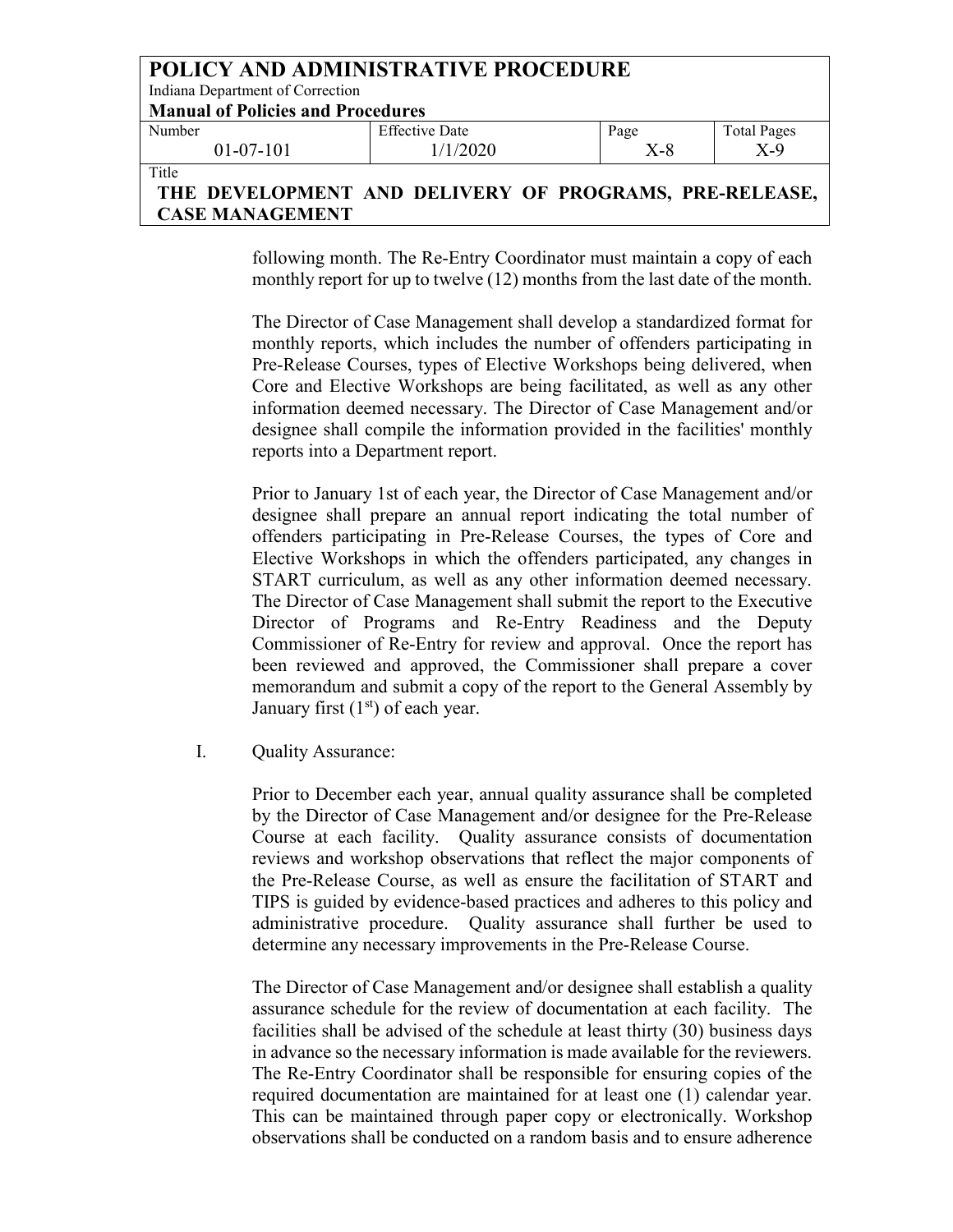| POLICY AND ADMINISTRATIVE PROCEDURE                    |                            |      |                    |  |  |
|--------------------------------------------------------|----------------------------|------|--------------------|--|--|
| Indiana Department of Correction                       |                            |      |                    |  |  |
| <b>Manual of Policies and Procedures</b>               |                            |      |                    |  |  |
| Number                                                 | <b>Effective Date</b>      | Page | <b>Total Pages</b> |  |  |
| $01-07-101$                                            | $X-9$<br>1/1/2020<br>$X-9$ |      |                    |  |  |
| Title                                                  |                            |      |                    |  |  |
| THE DEVELOPMENT AND DELIVERY OF PROGRAMS, PRE-RELEASE, |                            |      |                    |  |  |
| <b>CASE MANAGEMENT</b>                                 |                            |      |                    |  |  |

to Core Workshop curriculum expectations, as well as the policy and administrative procedure governing use of community resources.

The Director of Case Management and/or designee reserves the right to develop and oversee remedial action planning, in conjunction with facility administration, for facilities in need of additional support to meet Pre-Release quality assurance requirements.